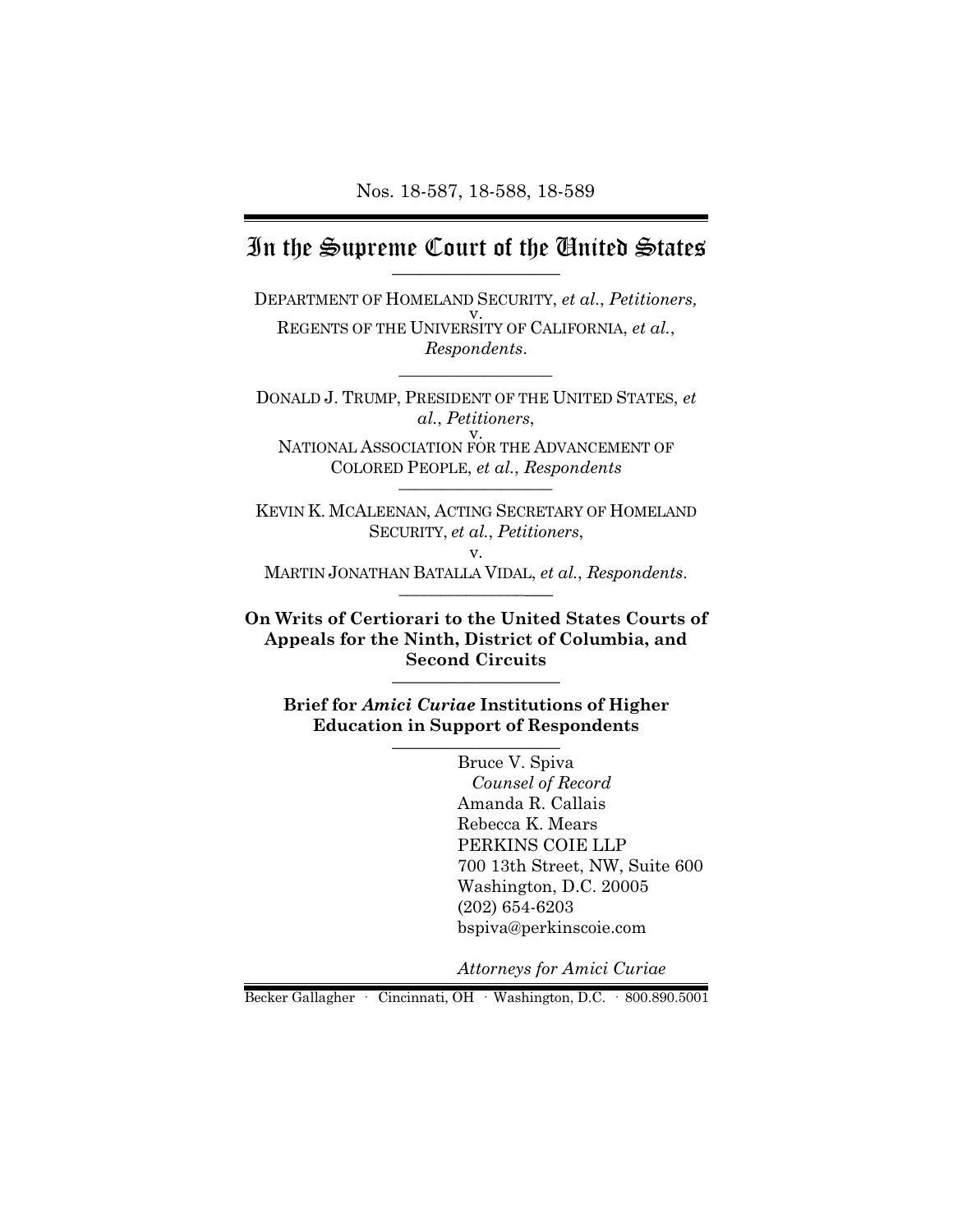#### **LIST OF** *AMICI CURIAE*

This brief is filed on behalf of the following 165 institutions of higher education located in 32 states and the District of Columbia:

Adler University Agnes Scott College Alamo Community College District American University Amherst College Arizona State University Augustana College Austin Community College District Barnard College Beloit College Benedictine University - Mesa Berklee College of Music Boston University Bowdoin College Brandeis University Bryn Mawr College Bucknell University California Community Colleges Board of Governors Carleton College Carnegie Mellon University Case Western Reserve University Christian Brothers University Claremont Graduate University Claremont McKenna College Colby College Colorado Mountain College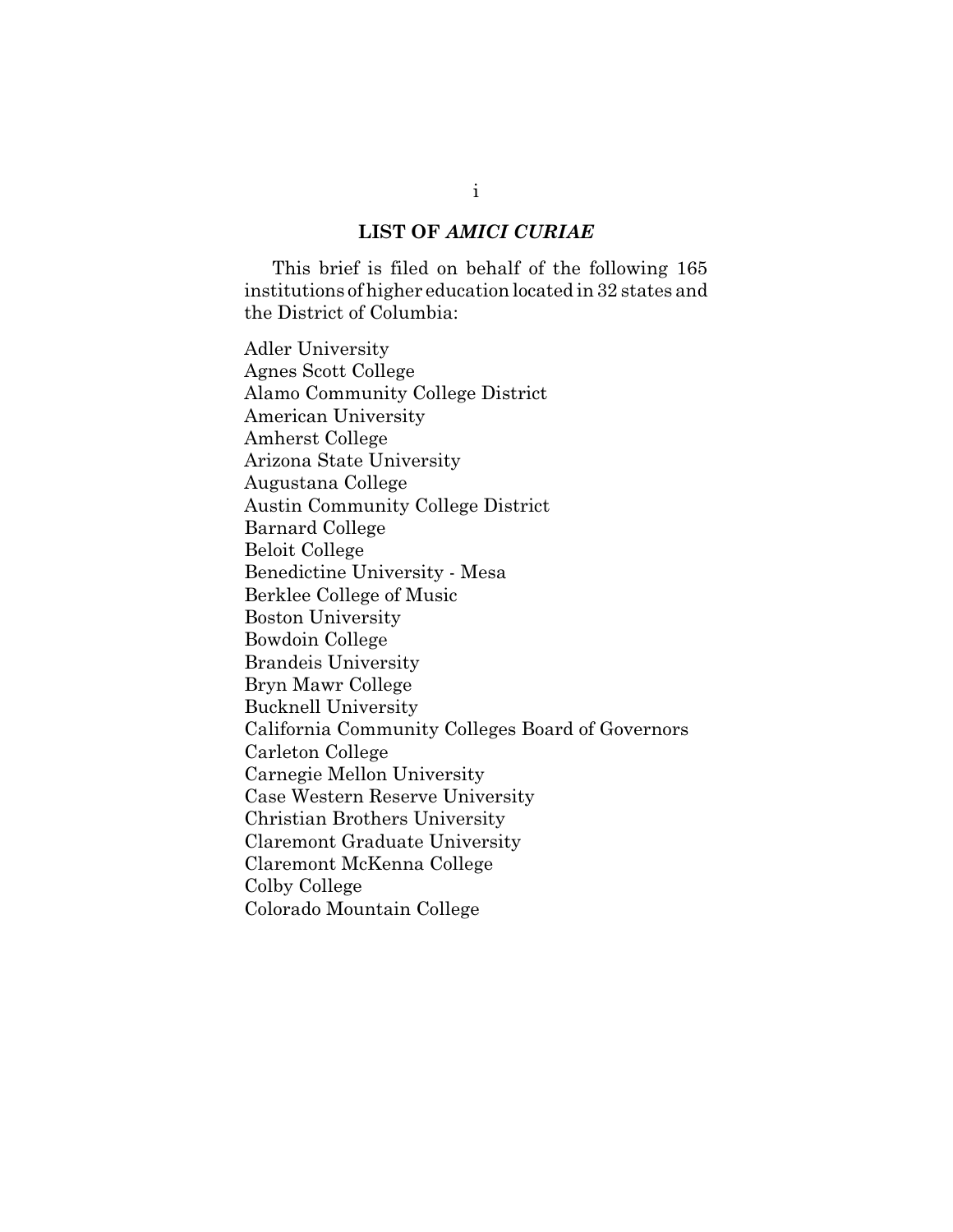Colorado State University System Colorado State University Colorado State University-Global Colorado State University-Pueblo Columbia College Connecticut College Connecticut State Colleges & Universities Asnuntuck Community College Capital Community College Central Connecticut State University Charter Oak State College Eastern Connecticut State University Gateway Community College Housatonic Community College Manchester Community College Middlesex Community College Naugatuck Valley Community College Northwestern Community College Norwalk Community College Quinebaug Valley Community College Southern Connecticut State University Three Rivers Community College Tunxis Community College Western Connecticut State University Contra Costa Community College District Cornell College Dominican University Elon University Emerson College Foothill-De Anza Community College District Fort Lewis College Franklin & Marshall College Gettysburg College Goucher College

ii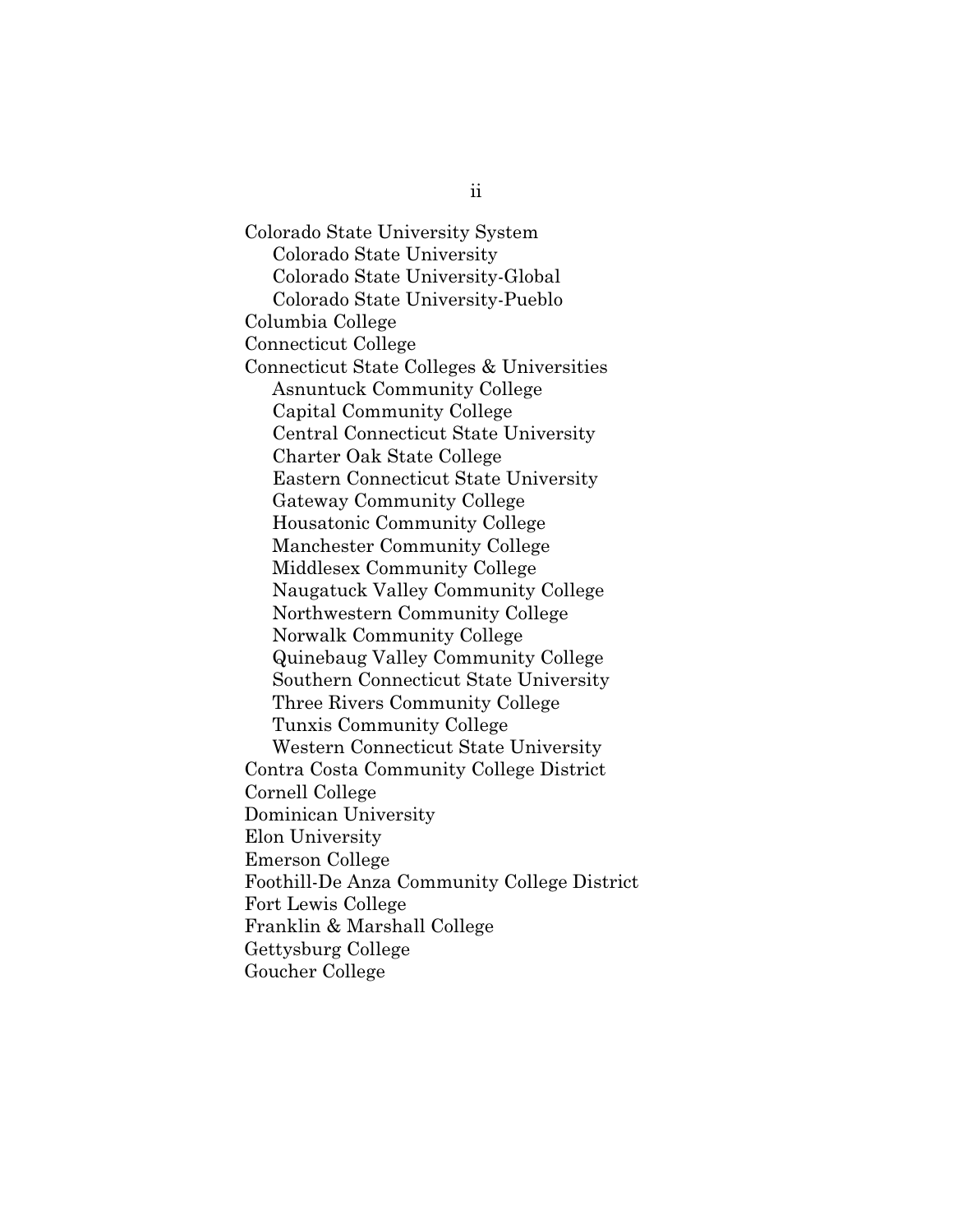Grand View University Grinnell College Guilford College Hamilton College Haverford College Illinois Institute of Technology Indiana University Ithaca College Kalamazoo College Knox College Lafayette College Lawrence University Lewis and Clark College Los Angeles Community College District Loyola University of Chicago Macalester College Maricopa County Community College District Marietta College Maryland Institute College of Art Marymount University Massachusetts College of Liberal Arts MassBay Community College Menlo College Metropolitan State University of Denver Middlebury College Minnesota State Colleges and Universities Moravian College Mount Holyoke College National Louis University Nevada System of Higher Education College of Southern Nevada Desert Research Institute Great Basin College Nevada State College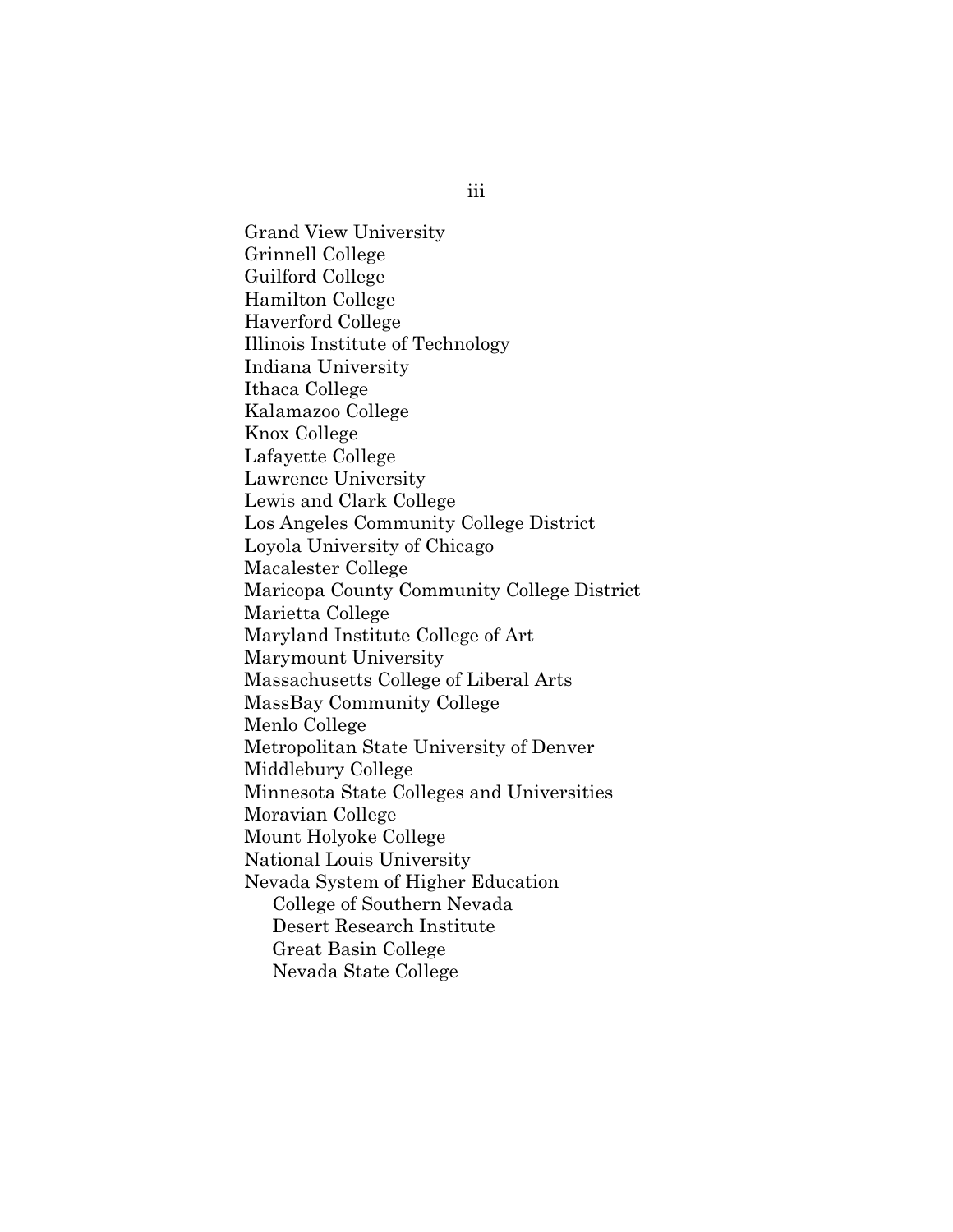Truckee Meadows Community College University of Nevada, Las Vegas University of Nevada, Reno Western Nevada College Northampton Community College Northeastern University Northern Essex Community College Northwestern Community College Oberlin College Oglethorpe University Oregon State University Passaic County Community College Pima County Community College District Pomona College Quinsigamond Community College Reed College Rhode Island School of Design Rhodes College Rice University Riverside Community College District Rochester Institute of Technology Roosevelt University Rutgers University-Camden Rutgers University-Newark Salisbury University San Bernardino Community College District Sarah Lawrence College School of the Art Institute of Chicago Seattle Pacific University Seattle University Simmons University Smith College Southeastern University Southern New Hampshire University

iv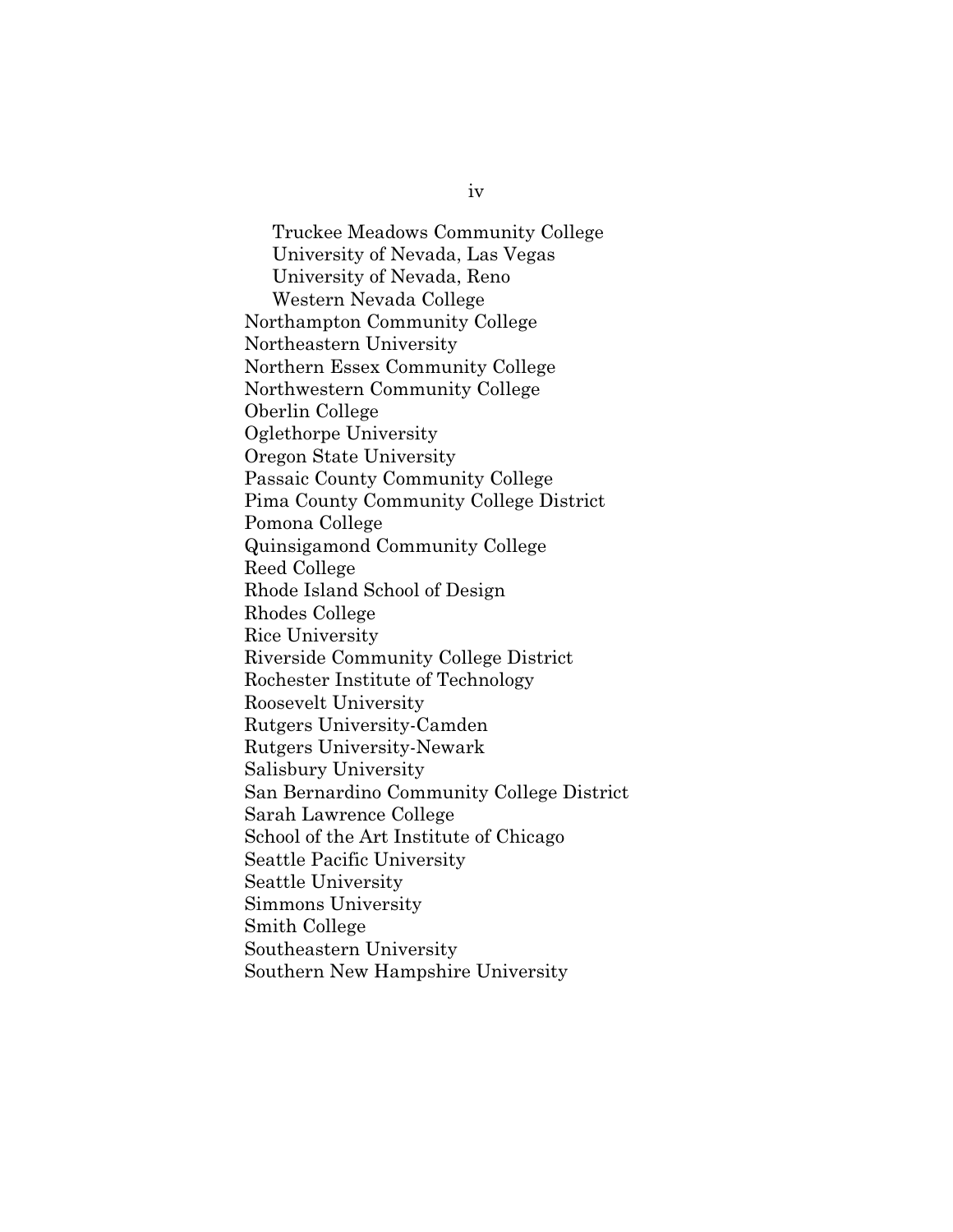St. Edward's University State Center Community College District Swarthmore College TCS Education System Pacific Oaks College & Children's School Saybrook University The Chicago School of Professional Psychology The Santa Barbara & Ventura Colleges of Law The College of Wooster The New School The Trustees of the California State University Trinity Washington University Tufts University University of Arkansas University of Colorado University of Connecticut University of Denver University of Illinois System University of Maryland Baltimore University of Maryland College Park University of Michigan University of New England University of Northern Colorado University of Puget Sound University of San Diego University of Utah Vassar College Virginia Wesleyan University Wayne State University Weber State University Wellesley College Wesleyan University Western Oregon University Western Washington University

v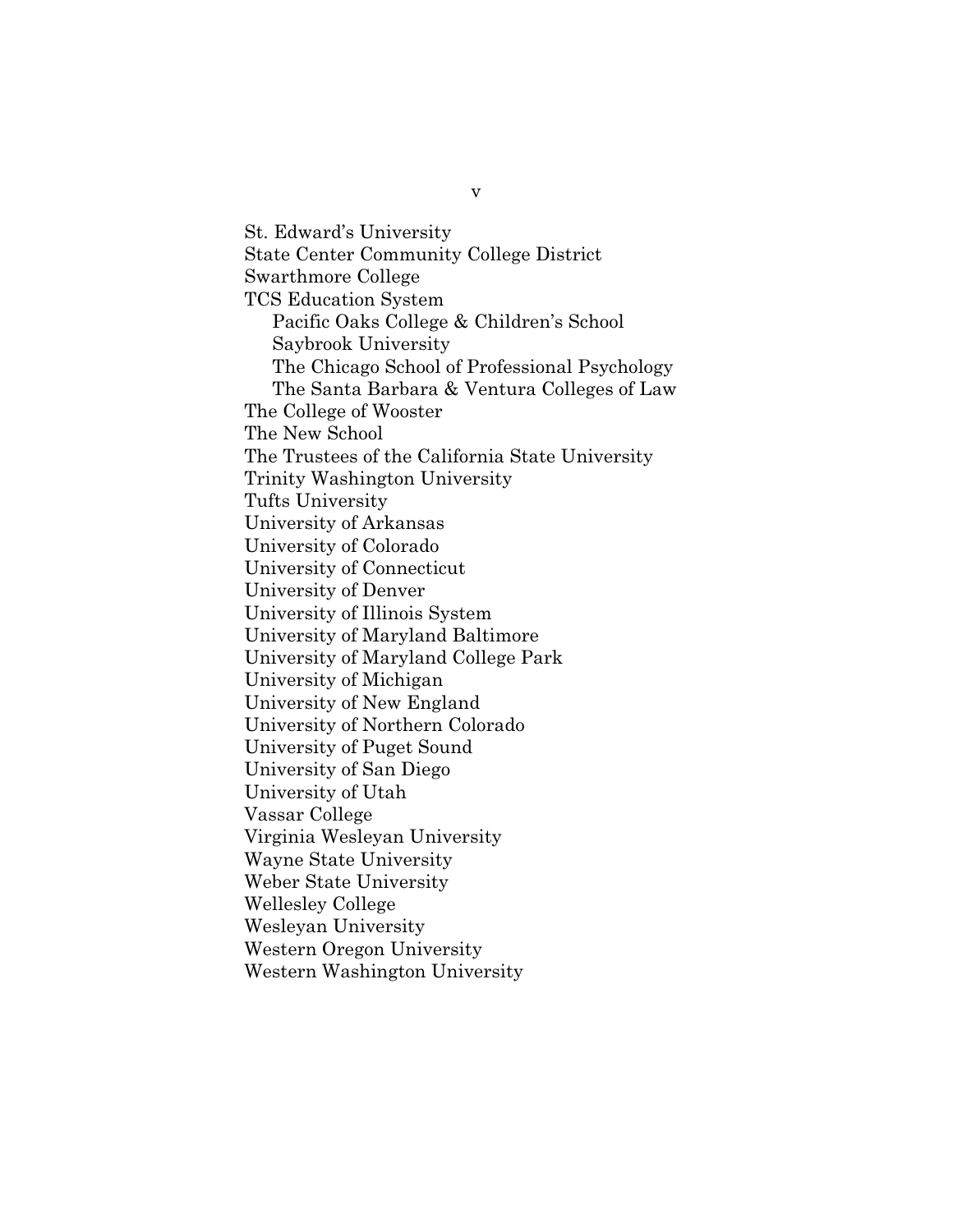Westminster College Whitman College Williams College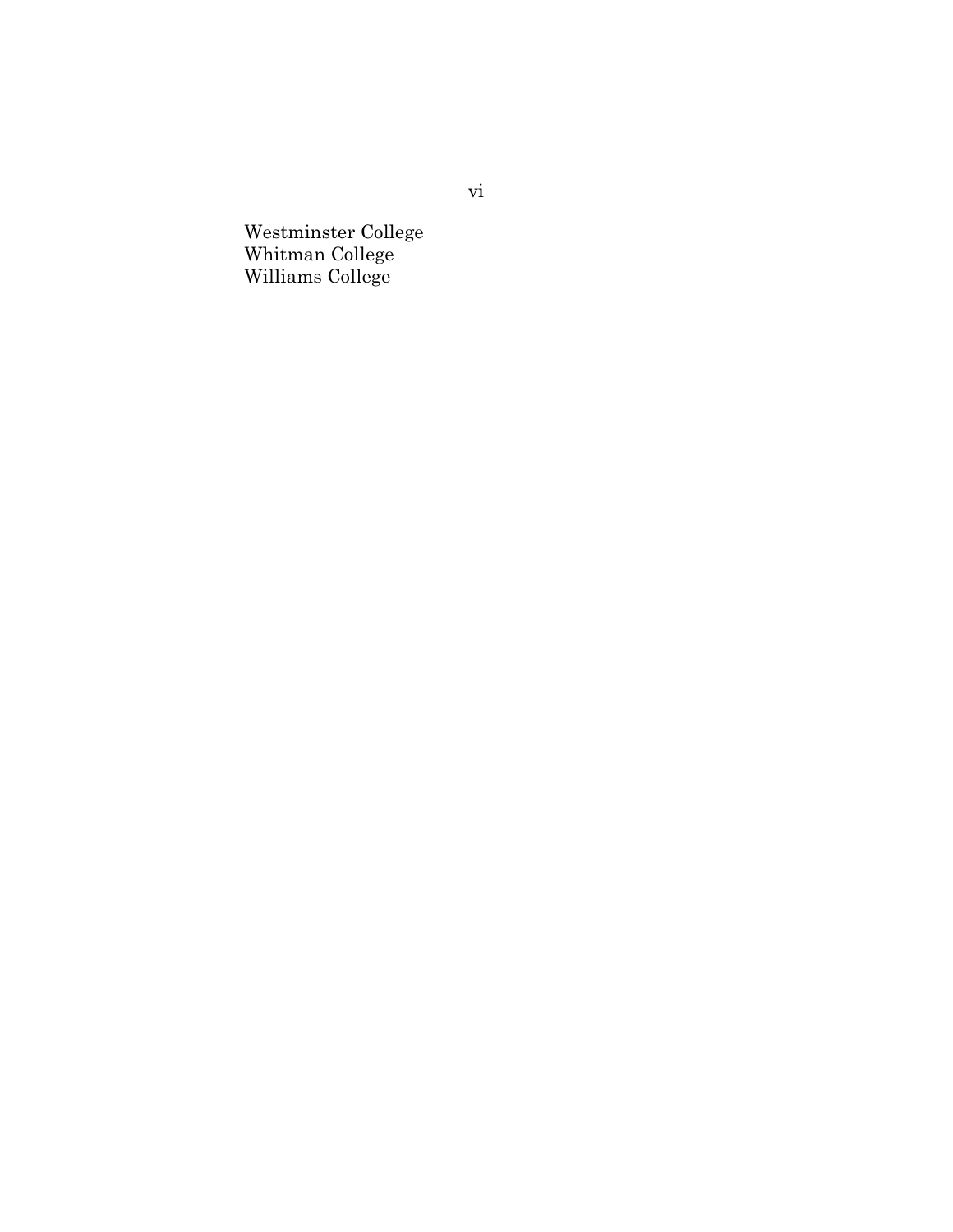# **TABLE OF CONTENTS**

| TABLE OF AUTHORITIES  viii                                                                                                   |
|------------------------------------------------------------------------------------------------------------------------------|
|                                                                                                                              |
| <b>INTRODUCTION AND</b><br>SUMMARY OF ARGUMENT  2                                                                            |
| ARGUMENT $\ldots \ldots \ldots \ldots \ldots \ldots \ldots \ldots \ldots 5$                                                  |
| DACA HAS ALLOWED TENS OF<br>$\mathbf{I}$ .<br>THOUSANDS OF PREVIOUSLY<br>UNDOCUMENTED YOUTH TO PURSUE<br>HIGHER EDUCATION. 5 |
| DACA STUDENTS CONTRIBUTE<br>II.<br><b>IMMEASURABLY TO OUR CAMPUSES. . 11</b>                                                 |
| A. DACA Students Have Had Great<br>Academic and Co-Curricular Success at                                                     |
| B. DACA Students Contribute to Campus<br>Diversity, A Key Component of the<br>Educational Experience. 23                     |
| THE RESCISSION OF DACA WILL HARM<br>III.<br>AMERICAN COLLEGES AND<br>UNIVERSITIES 26                                         |
|                                                                                                                              |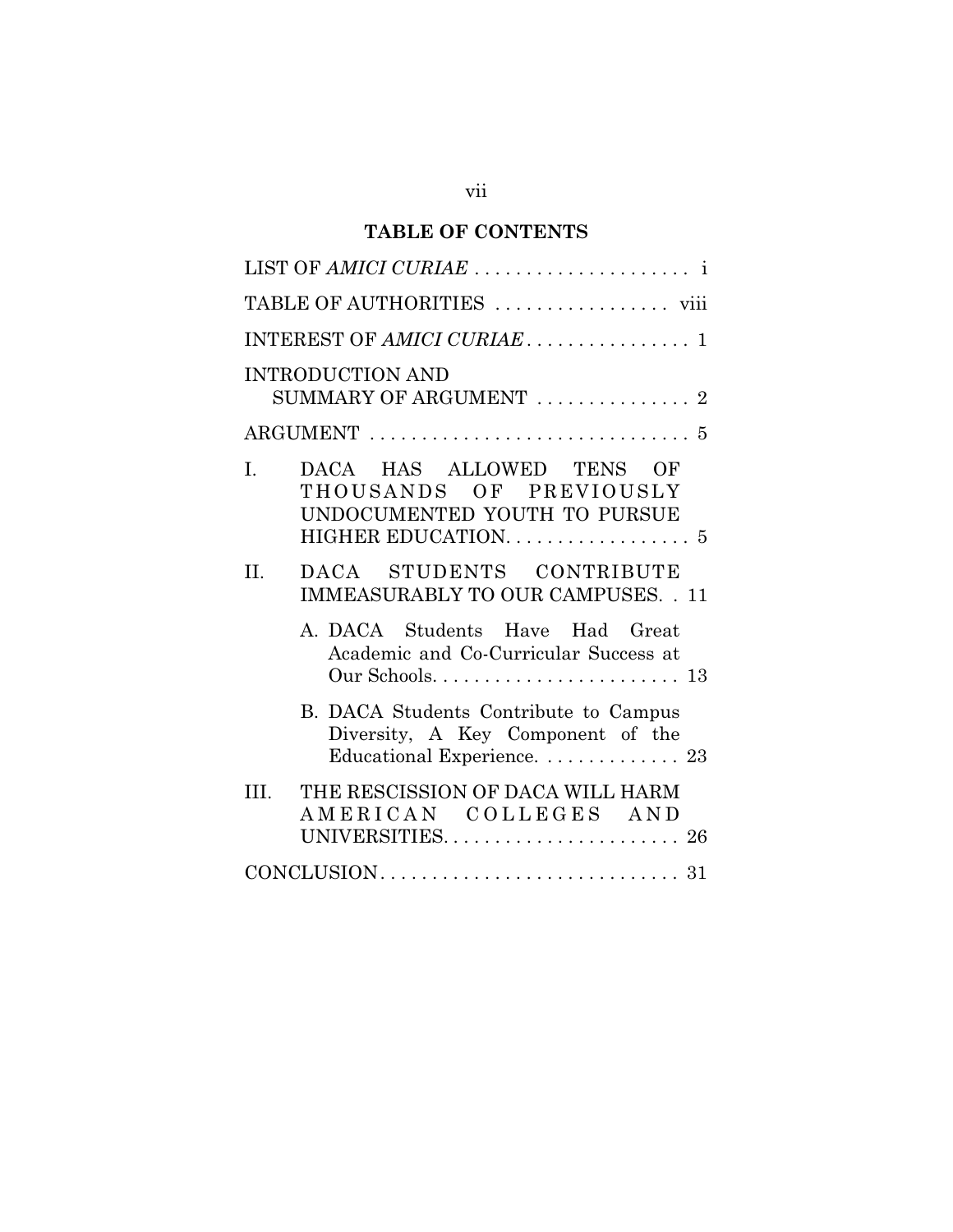## **TABLE OF AUTHORITIES**

## **Cases**

| Batalla Vidal v. Nielsen,                                                                                                                |
|------------------------------------------------------------------------------------------------------------------------------------------|
| Fisher v. University of Texas at Austin (Fisher I),<br>570 U.S. 297 (2013). $\ldots \ldots \ldots \ldots \ldots \ldots \ldots \ldots 23$ |
| Fisher v. Univ. of Texas at Austin (Fisher II),                                                                                          |
| Grutter v. Bollinger,<br>539 U.S. 306 (2003). $\ldots$ . 23, 24                                                                          |
| NAACP v. Trump,                                                                                                                          |
| Regents of Univ. of Cal. v. DHS,<br>279 F. Supp. 3d 1011 (N.D. Cal. 2018) $\ldots \ldots$ 4                                              |
| Statutes                                                                                                                                 |
|                                                                                                                                          |
|                                                                                                                                          |

#### **Other Authorities**

|  |  | About the Team: Reyna Montoya, ALIENTO, |  |
|--|--|-----------------------------------------|--|
|  |  | $h$ ttps://www.alientoaz.org/the-       |  |
|  |  | $team/xiln91utxdyjpwkt94p3h0icez84l916$ |  |

America's Voice (Oct. 3, 2017), https://americasvoice.org/blog/name-denisserojas-marquez-28-years-old-old-proudundocumented-american-soon-doctor/ . . 14, 15, 30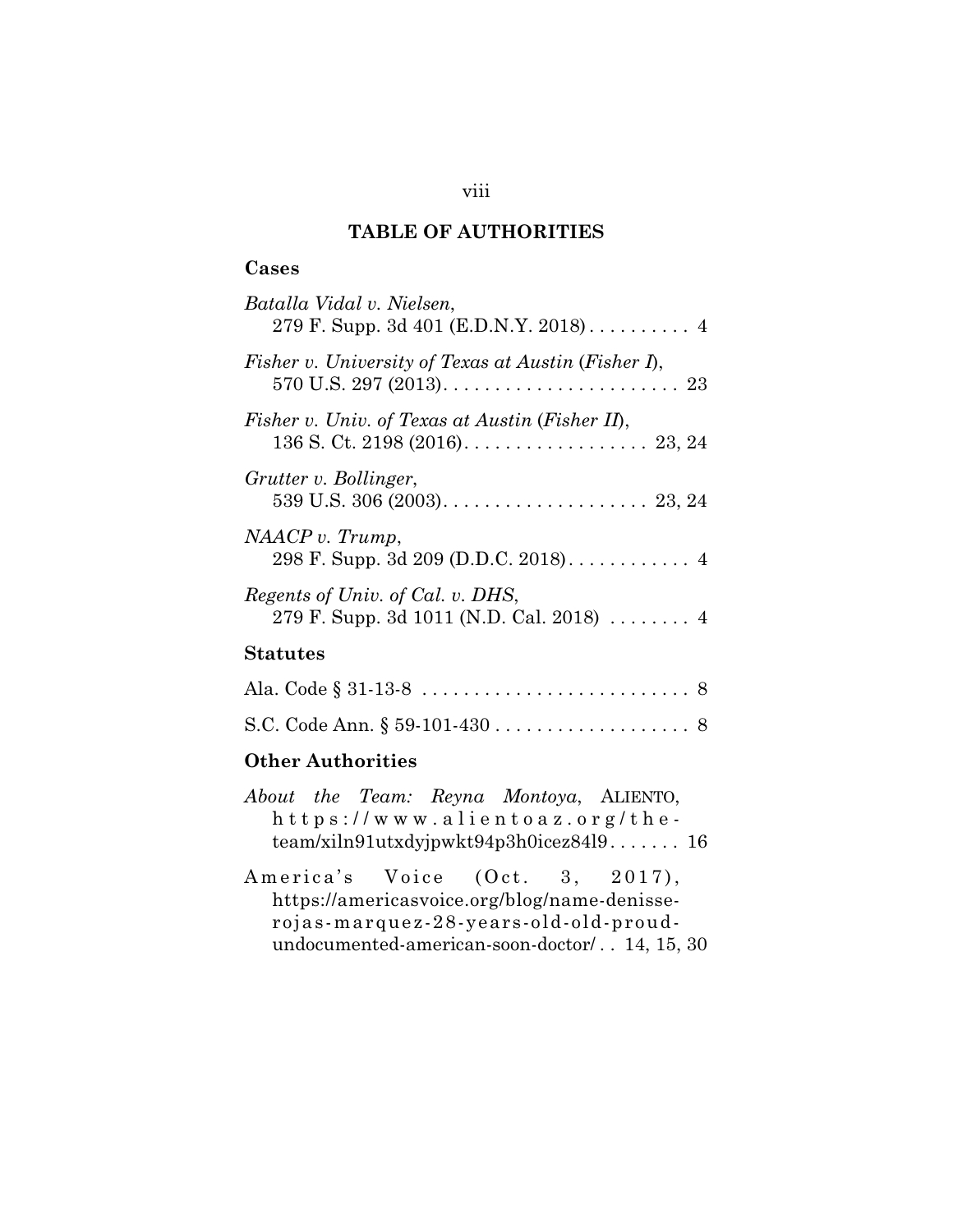| American Dreamers: Alfredo Avila, N.Y. Times,<br>https://www.nytimes.com/interactive/projects/<br>storywall/american-dreamers/stories/alfredo-                                                   |  |
|--------------------------------------------------------------------------------------------------------------------------------------------------------------------------------------------------|--|
| American Dreamers: Anayancy Ramos, N.Y. Times,<br>https://www.nytimes.com/interactive/projects/<br>storywall/american-dreamers/stories/anayancy-                                                 |  |
| American Dreamers: Belsy Garcia, N.Y. Times,<br>https://www.nytimes.com/interactive/projects/<br>storywall/american-dreamers/stories/belsy-                                                      |  |
| American Dreamers: Brisa E. Ramirez, N.Y. Times,<br>https://www.nytimes.com/interactive/projects/<br>storywall/american-dreamers/stories/brisae-<br>ramirez.                                     |  |
| American Dreamers: Carlos Adolfo Gonzalez Sierra,<br>N.Y. Times, https://www.nytimes.com/<br>interactive/projects/storywall/american-dreamers/<br>stories/carlos-adolfo-gonzalez-sierra $14, 17$ |  |
| American Dreamers: Denisse Rojas Marquez, 2016,<br>N.Y. Times, https://www.pdsoros.org/meet-the-<br>fellows/denisse-rojas-marquez 14                                                             |  |
| American Dreamers: Eduardo Solis, N.Y. Times,<br>https://www.nytimes.com/interactive/projects/<br>storywall/american-dreamers/stories/eduardo-<br>18                                             |  |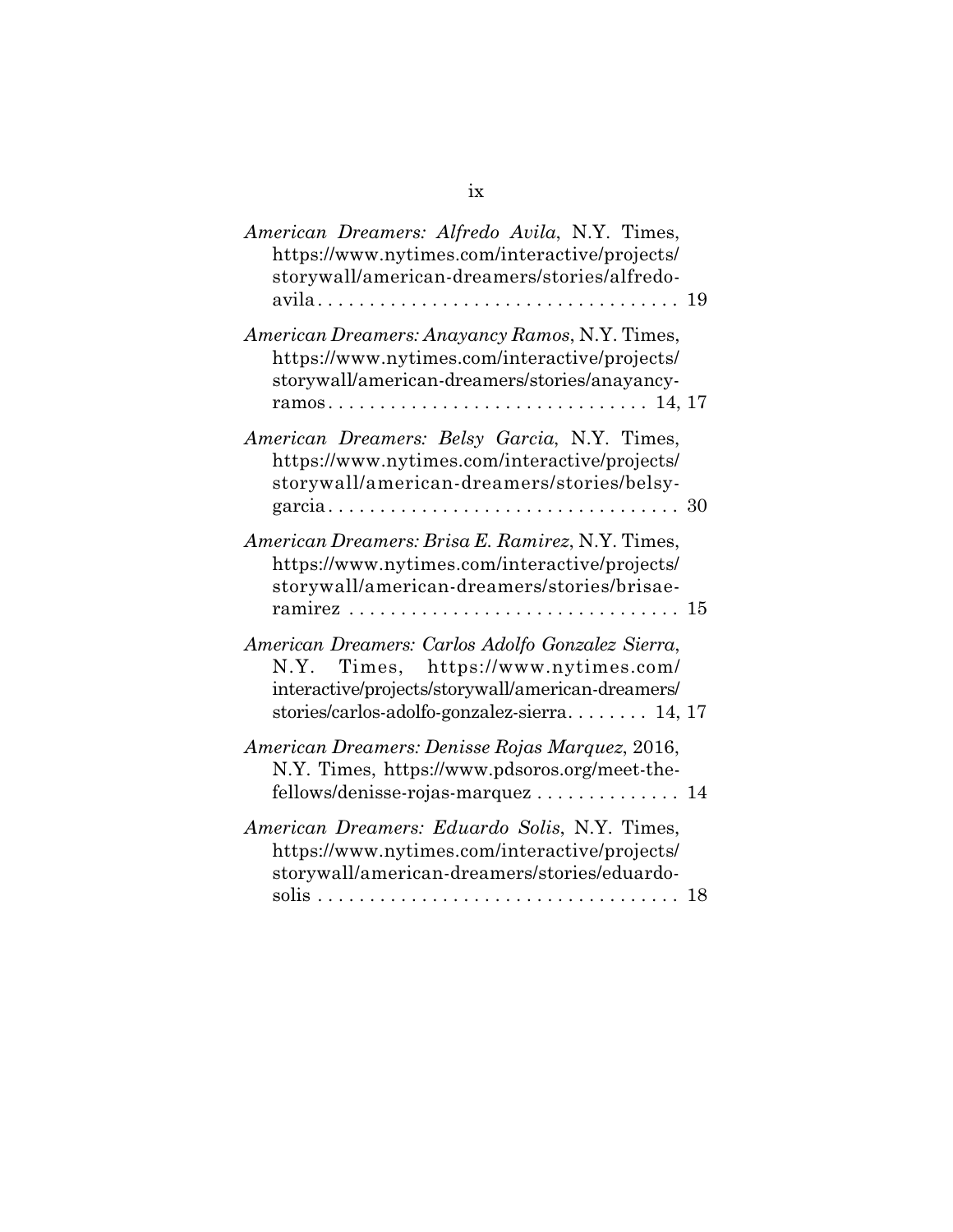| American Dreamers: Gargi Y. Purohit, N.Y. Times,<br>https://www.nytimes.com/interactive/projects/<br>storywall/american-dreamers/stories/gargiy-<br>purohit                                                                                 | $\ldots$ 14 |
|---------------------------------------------------------------------------------------------------------------------------------------------------------------------------------------------------------------------------------------------|-------------|
| American Dreamers: Isabelle Muhlbauer, N.Y.<br>Times, https://www.nytimes.com/interactive/<br>projects/storywall/american-<br>dreamers/stories/isabelle-muhlbauer 30                                                                        |             |
| American Dreamers: Jin Park, N.Y. Times,<br>https://www.nytimes.com/interactive/projects/<br>storywall/american-dreamers/stories/jin-park . 15                                                                                              |             |
| American Dreamers: Julia Verzbickis, N.Y. Times,<br>https://www.nytimes.com/interactive/projects/<br>storywall/american-dreamers/stories/julia-                                                                                             |             |
| American Dreamers: Kok-Leong Seow, N.Y. Times,<br>https://www.nytimes.com/interactive/projects/<br>storywall/american-dreamers/stories/kok-leong-<br>$seow \ldots \ldots \ldots \ldots \ldots \ldots \ldots \ldots \ldots \ldots \ldots 14$ |             |
| American Dreamers: Nancy A., N.Y. Times,<br>https://www.nytimes.com/interactive/projects/<br>storywall/american-dreamers/stories/nancy-a. . 18                                                                                              |             |
| Arizona State Univ., DREAMzone - DACA Alumni<br>Success Stories, https://eoss.asu.edu/access/                                                                                                                                               |             |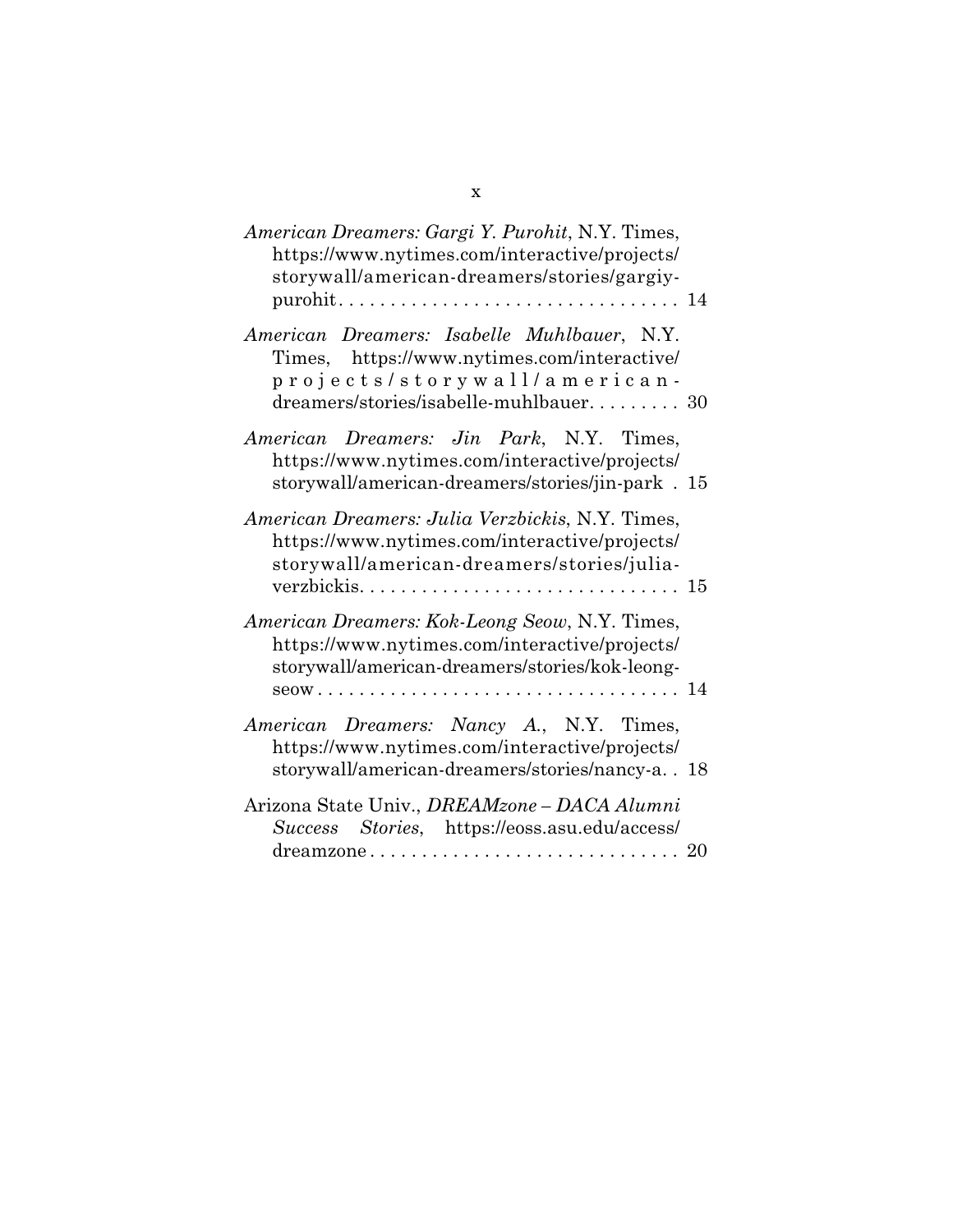- Ass'n of Vermont Indep. Colls., *Statement on the Revocation of the Deferred Action for Childhood Arrivals (DACA) Program*, http://www.vermonticolleges.org/Documents/DACAFinal2017.pdf. . 13
- *Basic Facts about In-State Tuition for Undocumented Immigrant Students*, NAT'L IMMIGRATION LAW CTR. (June 21, 2019), https://www.nilc.org/wp-content/uploads/ 2017/11/instate-tuition-basicfacts.pdf . . . . . . . . 8
- Brandeis Univ., *Mission & Diversity Statements*, http://www.brandeis.edu/about/ mission.html  $\dots \dots \dots \dots \dots \dots \dots \dots \dots \dots \dots$  24, 25
- Caitlin Patler & Jorge A. Cabrera, *From Undocumented to DACAmented: Impacts of the Deferred Action for Childhood Arrivals (DACA) Program Three Years Following its Announcement* 15 (June 2015), http://www.chicano.ucla.edu/files/Patler\_DAC A\_Report\_061515.pdf . . . . . . . . . . . . . . . . . 6, 8, 11
- *California Community Colleges Chancellor Eloy Ortiz Oakley's Statement on the Trump Administration's Action to End DACA for D r e a m e r s* (S e p t . 5, 2017), https://www.cccco.edu/About-Us/News-and-Media/Press-Releases/Statement-Ending-DACA . . . . . . . . . . . . . . . . . . . . . . . . . . . . . . . . . . . . . . . 12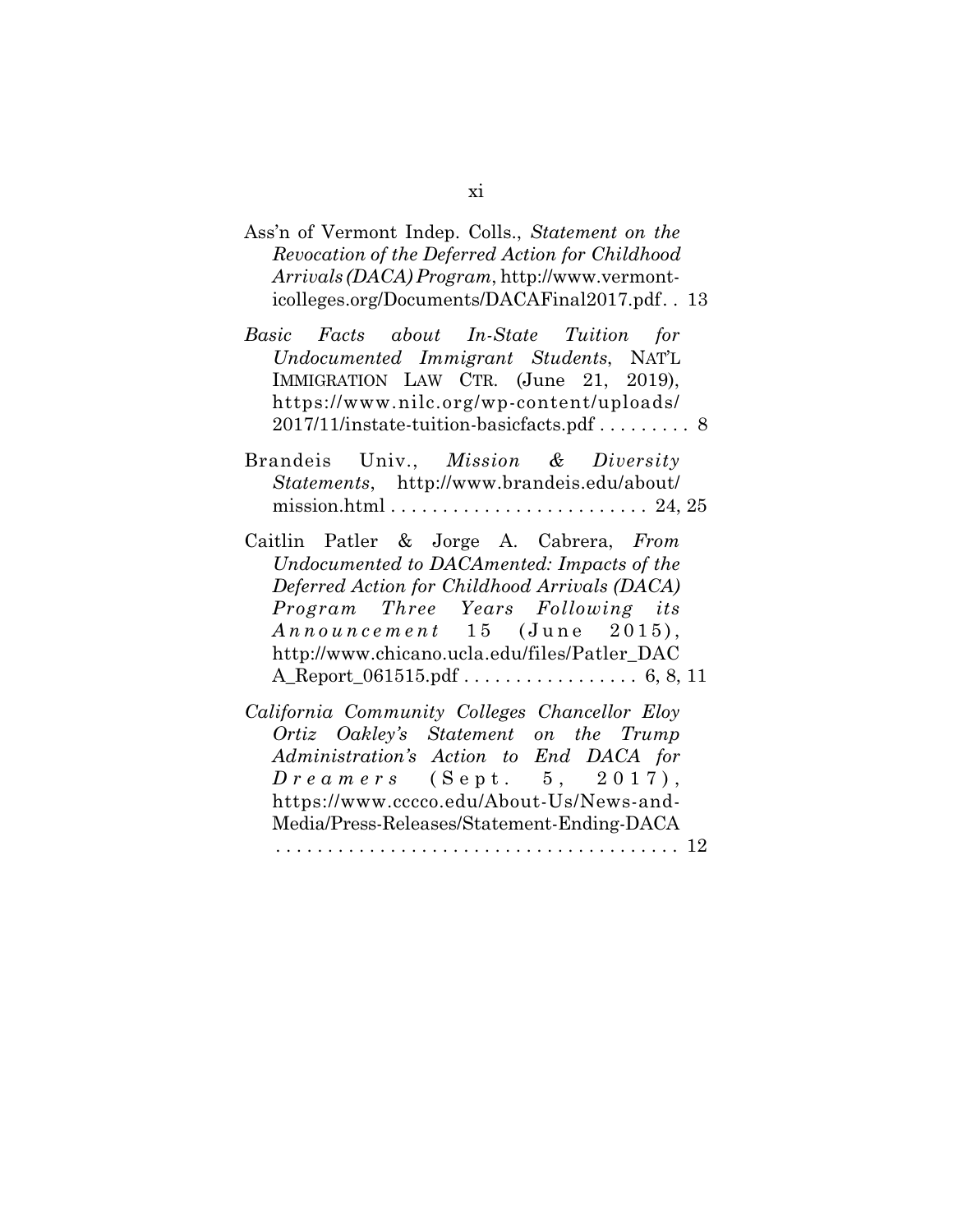| DACA Population Data, USCIS (Apr. 30, 2019),<br>https://www.uscis.gov/sites/default/files/USCIS<br>/Resources/Reports%20and%20Studies/Immigr<br>ation%20Forms%20Data/All%20Form%20Types/<br>DACA/Approximate_Active_DACA_Recipients<br>$\text{\_Demographs}$ $\text{-} \text{Apr}\text{-}30\text{-}2019.\text{pdf}\dots\dots\dots \cdot 25$ |
|---------------------------------------------------------------------------------------------------------------------------------------------------------------------------------------------------------------------------------------------------------------------------------------------------------------------------------------------|
| Deferred Action for Childhood Arrivals (DACA)<br>Data Tools, MIGRATION POLICY INST.,<br>https://www.migrationpolicy.org/programs/data-<br>hub/deferred-action-childhood-arrivals-daca-                                                                                                                                                      |
| Eleanor J. Bader, As End of DACA Looms, Colleges<br>and Organizers Ramp Up Efforts to Protect<br>Undocumented Students, NACLA (Jan. 27,<br>2017), https://nacla.org/news/2017/01/27/end-<br>daca-looms-colleges-and-organizers-ramp-<br>efforts-protect-undocumented-students 28                                                            |
| Folsom Lake Coll., Strategic Plan 2017-2020,<br>https://losrios.edu/docs/lrccd/board/2017/enc/20<br>170614-flc-strat-plan.pdf  24                                                                                                                                                                                                           |
| Interview by TheDream.US with Erik (Sept. 2019)                                                                                                                                                                                                                                                                                             |
| Interview by TheDream.US with Isabel (alias)                                                                                                                                                                                                                                                                                                |
| Interview by TheDream. US with Uzair (Sept. 2019)                                                                                                                                                                                                                                                                                           |

xii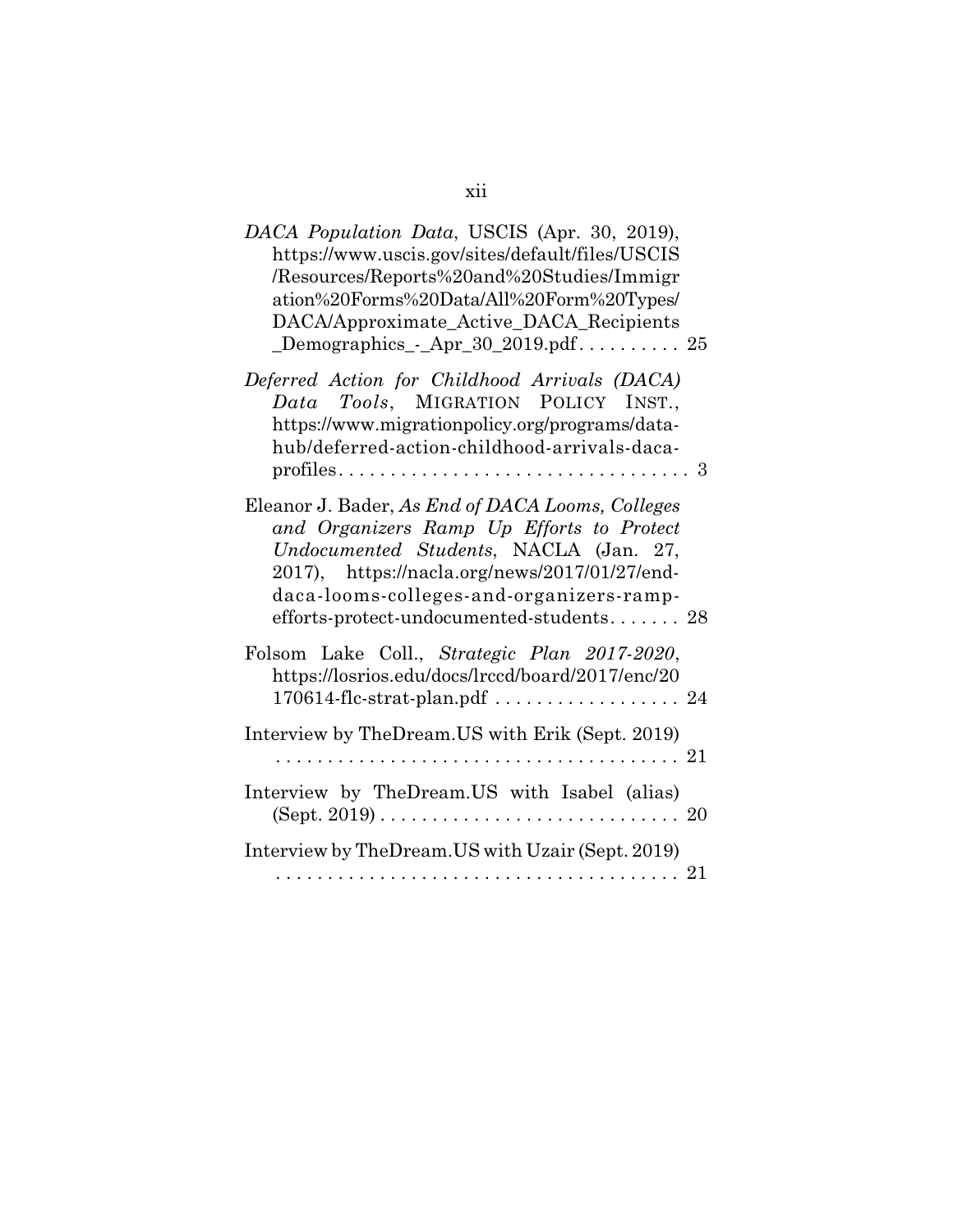| Jie Zong et al., A Profile of Current DACA<br>Recipients by Education, Industry, and<br>Occupation, MIGRATION POLICY INST. (Nov.<br>2017), https://www.migrationpolicy.org/research/<br>profile-current-daca-recipients-education-                         |
|------------------------------------------------------------------------------------------------------------------------------------------------------------------------------------------------------------------------------------------------------------|
| Jie Zong & Jeanne Batalova, How Many<br>Unauthorized Immigrants Graduate form U.S.<br>High Schools Annually?, MIGRATION POLICY<br>INST. (Apr. 2019), https://www.migrationpolicy.<br>org/research/unauthorized-immigrants-<br>graduate-us-high-schools  26 |
| Jose Herrera, DACA Student Leads by Example,<br>Los Angeles Pierce College Roundup (Sept. 13,<br>2017), http://theroundupnews.com/2017/09/13/                                                                                                              |
| Letter from Adam Falk, President, Williams<br>College, to the Williams Community (Nov. 17,<br>2016), https://president.williams.edu/writings/<br>caring-for-our-undocumented-students/ 12                                                                  |
| Letter from Andrew D. Hamilton, President New<br>York University to Donald J. Trump, President<br>(Sept. 1, 2017), http://www.nyu.edu/content/dam/<br>nyu/president/documents/09-01-17-daca-                                                               |
| Letter from Biddy Martin, President, Amherst<br>College to Donald J. Trump, President (Aug. 30,<br>2017), https://www.amherst.edu/amherst-<br>story/president/statements/node/689036 11                                                                    |

xiii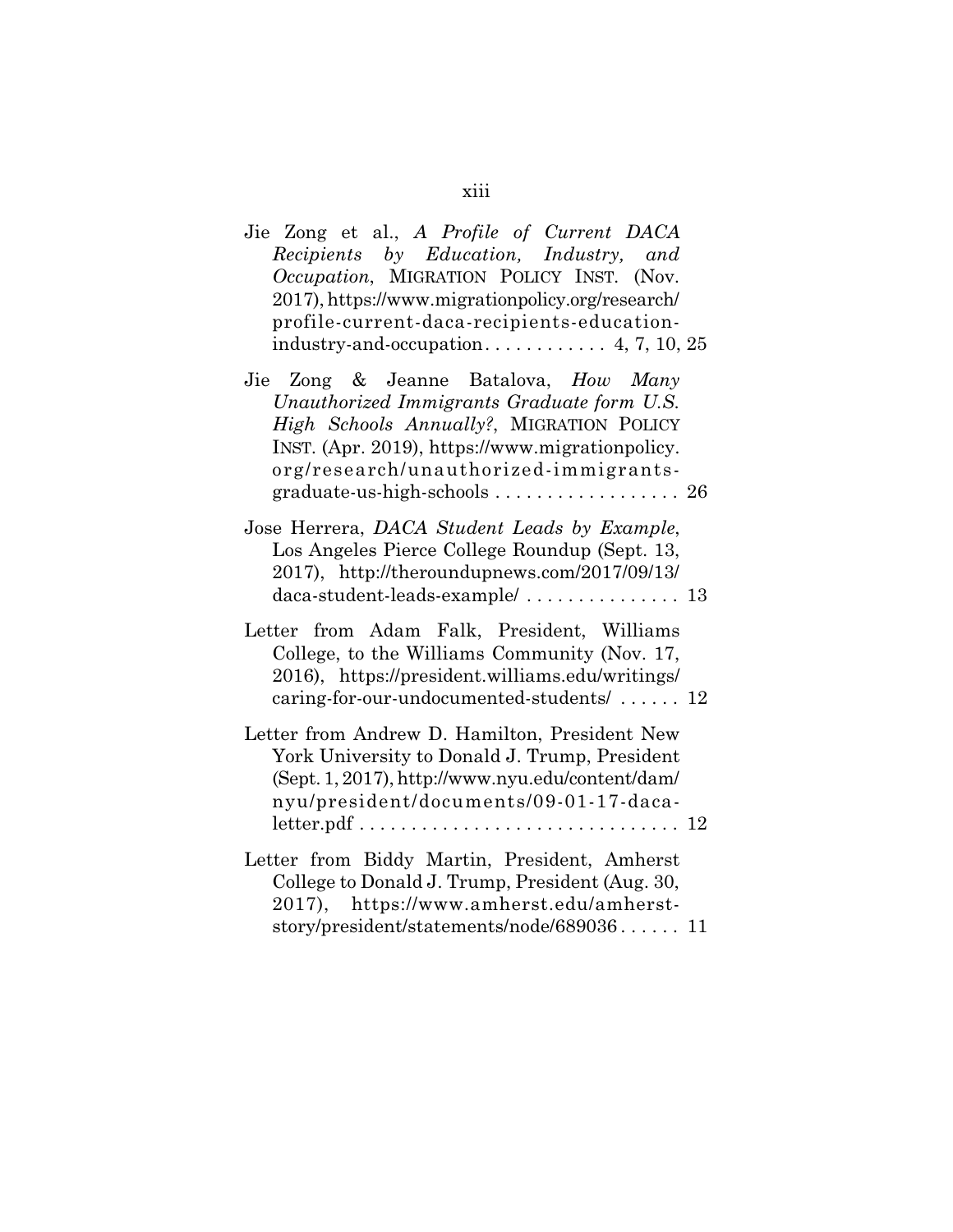| Letter from David W. Leebron, President, Rice<br>University (Sept. 5, 2017), https://president.rice.                                                                                                                                |  |
|-------------------------------------------------------------------------------------------------------------------------------------------------------------------------------------------------------------------------------------|--|
| Letter from Drew Gilpin Faust, President, Harvard<br>University, to Donald J. Trump, President (Aug.<br>28, 2017), https://www.harvard.edu/president/<br>news/2017/letter-to-president-trump-regarding-                             |  |
| Letter from Kathleen McCartney, President, Smith<br>College, to Students, Staff and Faculty (Sept. 5,<br>2017), https://smith.edu/president-kathleen-<br>mccartney/letters/2017-18/responding-to-daca-                              |  |
| Letter from Lee Pelton, President, Emerson<br>College, to Emerson Community (Sept. 6, 2017),<br>http://www.emerson.edu/news-events/emerson-<br>college-today/pelton-reaffirms-support-emerson-<br>$daca-students\#. We5Ui2you70 12$ |  |
| Letter from Ron Liebowitz, President, Brandeis<br>University, to Donald J. Trump, President (Sept.<br>5, 2017), http://www.brandeis.edu/president/                                                                                  |  |
| Letter from Vincent E. Price, President Duke<br>University, to Donald J. Trump, President (Aug.<br>30, 2017), https://today.duke.edu/2017/08/duke-<br>university-letter-support-daca 12                                             |  |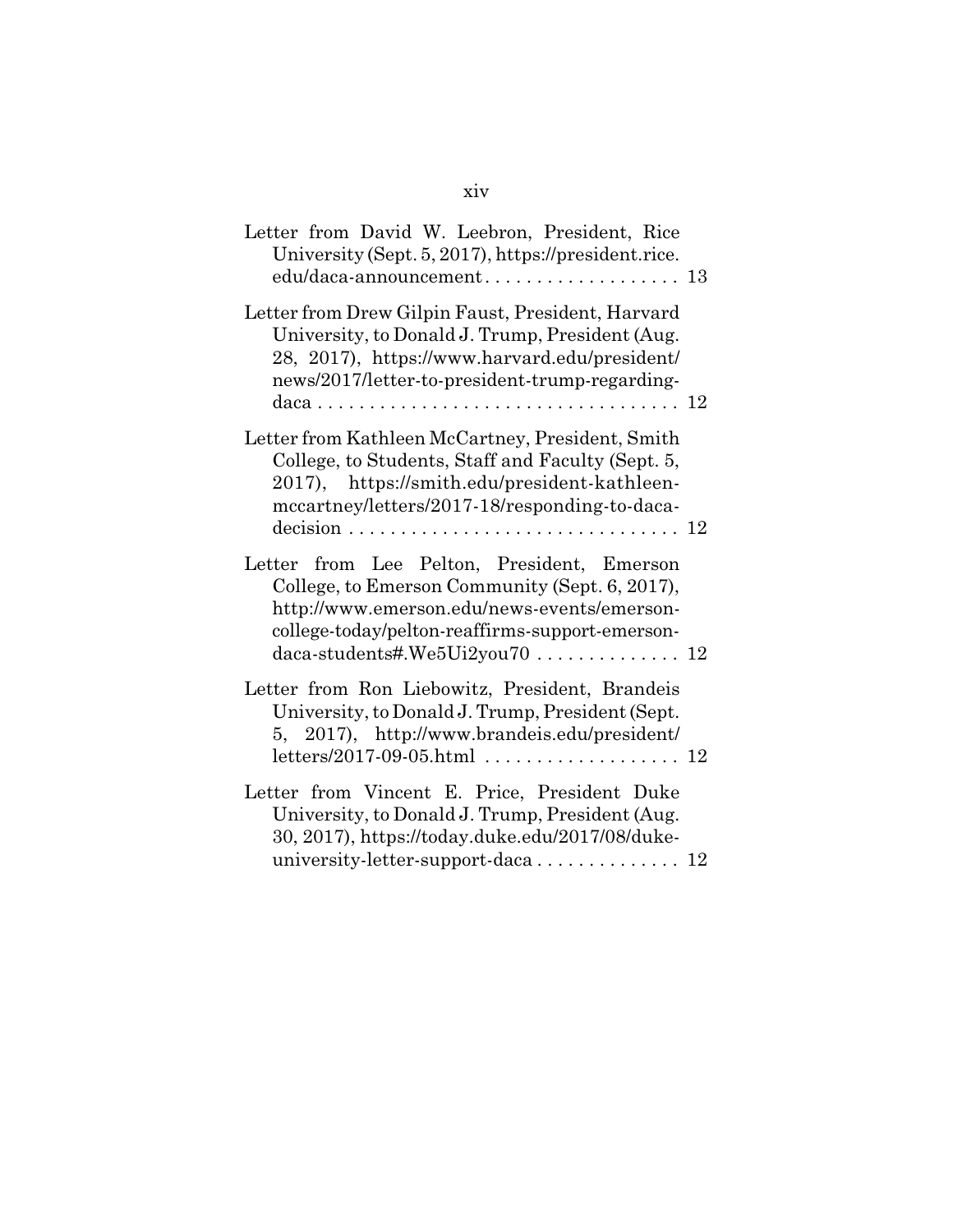| Letter of Joseph E. Aoun, President, Northeastern<br>University, to all members of the Northeastern<br>Community $(Sept. 4, 2017),$<br>http://www.northeastern.edu/president/2017/0                                                                       |  |
|-----------------------------------------------------------------------------------------------------------------------------------------------------------------------------------------------------------------------------------------------------------|--|
| Marcelo Suárez-Orozco et al., Inst. for Immigration,<br>Globalization, & Educ., In the Shadows of the<br>Ivory Tower: Undocumented Undergraduates<br>and the Liminal State of Immigration Reform 1<br>(2015), https://escholarship.org/uc/item/2hq679z4   |  |
| Middlebury Coll., Diversity and Inclusion,<br>http://www.middlebury.edu/student-<br>life/community-living/diversity-inclusivity  24                                                                                                                       |  |
| Monica Scott, Undocumented: One immigrant's<br>story of life under DACA, MLive (Aug. 29, 2017),<br>http://www.mlive.com/news/grand-<br>rapids/index.ssf/2017/08/one_daca_students_                                                                        |  |
| Nicole Prchal Svajlenka, What We Know about<br>DACA Recipients in the United States, CTR. FOR<br>AMERICAN PROGRESS (Sept. 5, 2019),<br>https://www.americanprogress.org/issues/immi<br>gration/news/2019/09/05/474177/know-daca-                          |  |
| Penny Schwartz, A Jewish 'Dreamer' is scared, but<br><i>refuses to despair</i> , Jewish Telegraphic Agency<br>(Sept. 6, 2017), https://www.jta.org/2017/09/06/<br>news-opinion/united-states/a-jewish-dreamer-is-<br>scared-but-refuses-to-despair 15, 16 |  |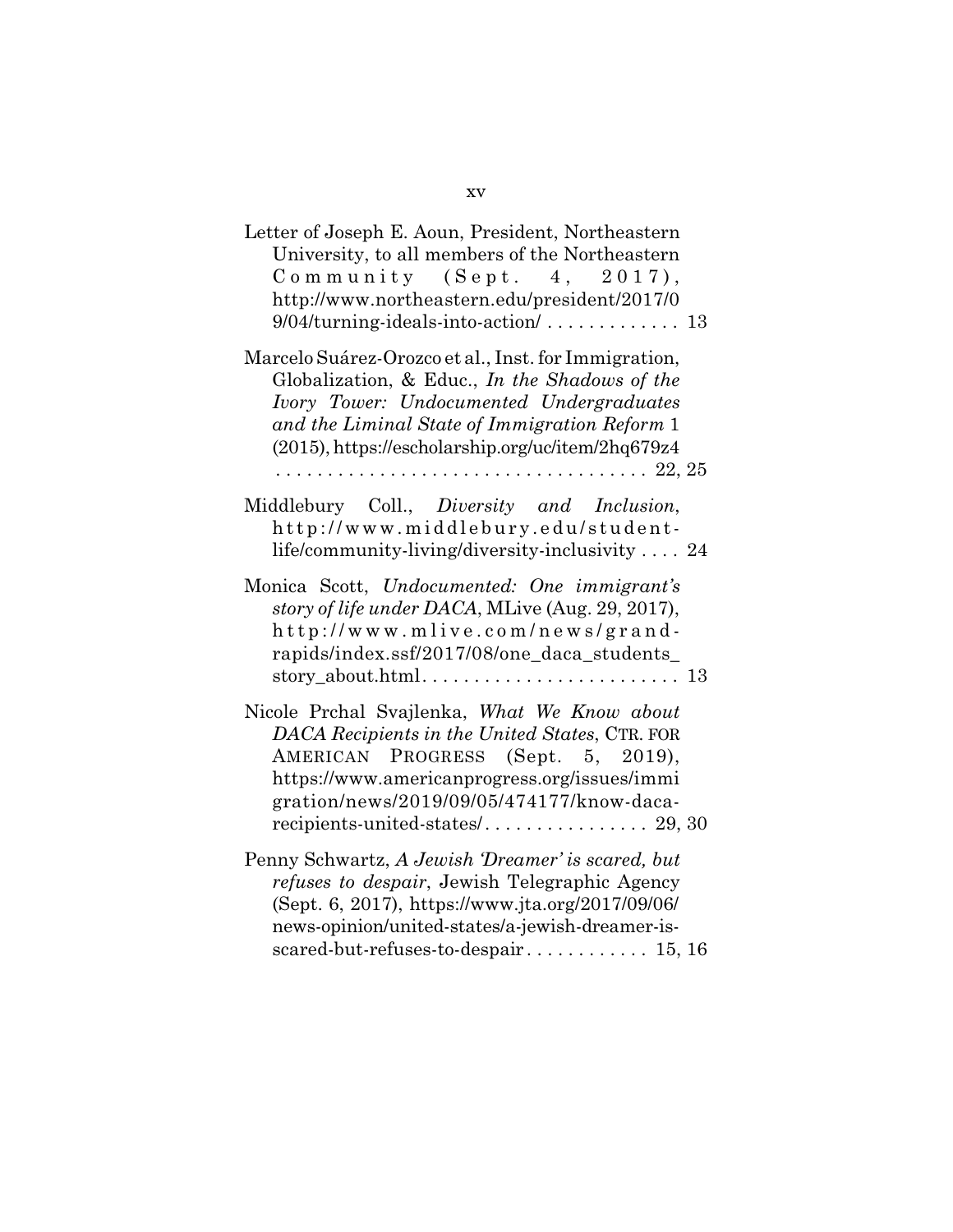# xvi

| Pomona Coll., Statement in Support of the Deferred<br>Action for Childhood Arrivals (DACA) Program<br>and Our Undocumented Students,<br>https://www.pomona.edu/news/2016/11/21-<br>college-university-presidents-call-us-uphold-and-                                                               |
|----------------------------------------------------------------------------------------------------------------------------------------------------------------------------------------------------------------------------------------------------------------------------------------------------|
| Resolution of the Board of Governors, California<br>Community Colleges, No. 2017-01 (Jan. 18,<br>2017) https://www.ccleague.org/sites/default/<br>files/federal_advocacy/BOG_Election_REVISED-<br>Resolution%20%281%29.pdf  12, 13                                                                 |
| Rice Univ., Statement of Office of Diversity<br>and Inclusion, https://www.rice.edu/mission-                                                                                                                                                                                                       |
| Statement of Susan Herbst, President, University<br>of Connecticut, to the University of Connecticut<br>Community (Sept. 5, 2017), https://today.<br>uconn.edu/2017/09/president-herbst-responds-<br>$daca\text{-}decision / \dots \dots \dots \dots \dots \dots \dots \dots \dots \dots 13$       |
| TheDream.US, 2018-2019 Scholar Survey (Aug.<br>$2019$ ) (on file with author)  passim                                                                                                                                                                                                              |
| Tom K. Wong et al., DACA Recipients' Livelihoods,<br>Families, and Sense of Security Are at Stake<br>This November, CTR. FOR AMERICAN PROGRESS<br>(Sept. 19, 2019), https://www.americanprogress.<br>org/issues/immigration/news/2019/09/19/47463<br>6/daca-recipients-livelihoods-families-sense- |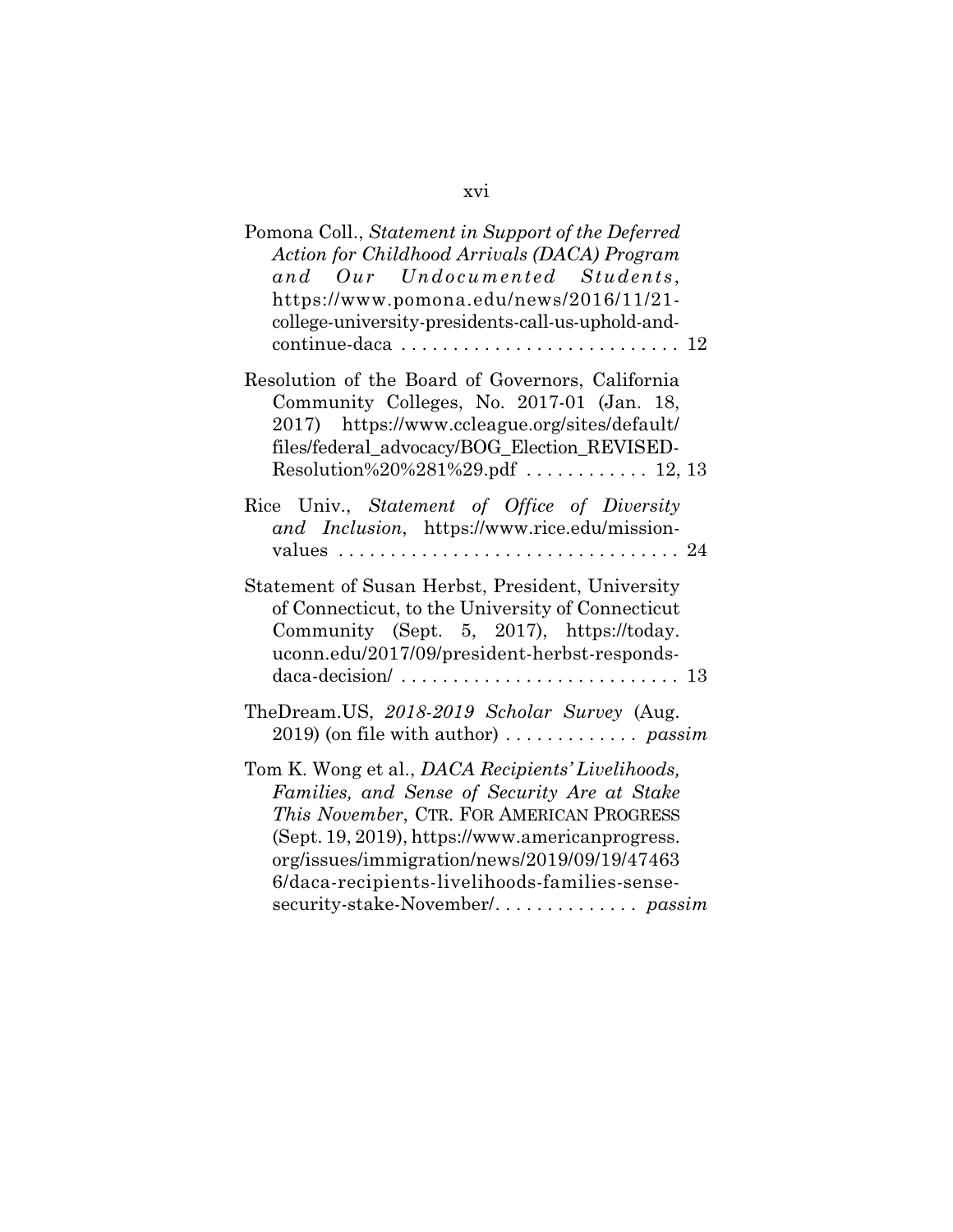# xvii

| Univ. of Michigan, Statement on DACA from                                                                                                                                                                                    |  |
|------------------------------------------------------------------------------------------------------------------------------------------------------------------------------------------------------------------------------|--|
| President Mark Schlissel (Sept. 3, 2017),                                                                                                                                                                                    |  |
| https://president.umich.edu/news-                                                                                                                                                                                            |  |
| communications/statements/statement-on-daca-                                                                                                                                                                                 |  |
|                                                                                                                                                                                                                              |  |
| Zenen Jaimes Pérez, How DACA Has Improved the<br>Lives of Undocumented Young People, CTR. FOR<br>AMERICAN PROGRESS 5 (Nov. 19, 2014),<br>https://cdn.americanprogress.org/wp-<br>content/uploads/2014/11/BenefitsOfDACABrief |  |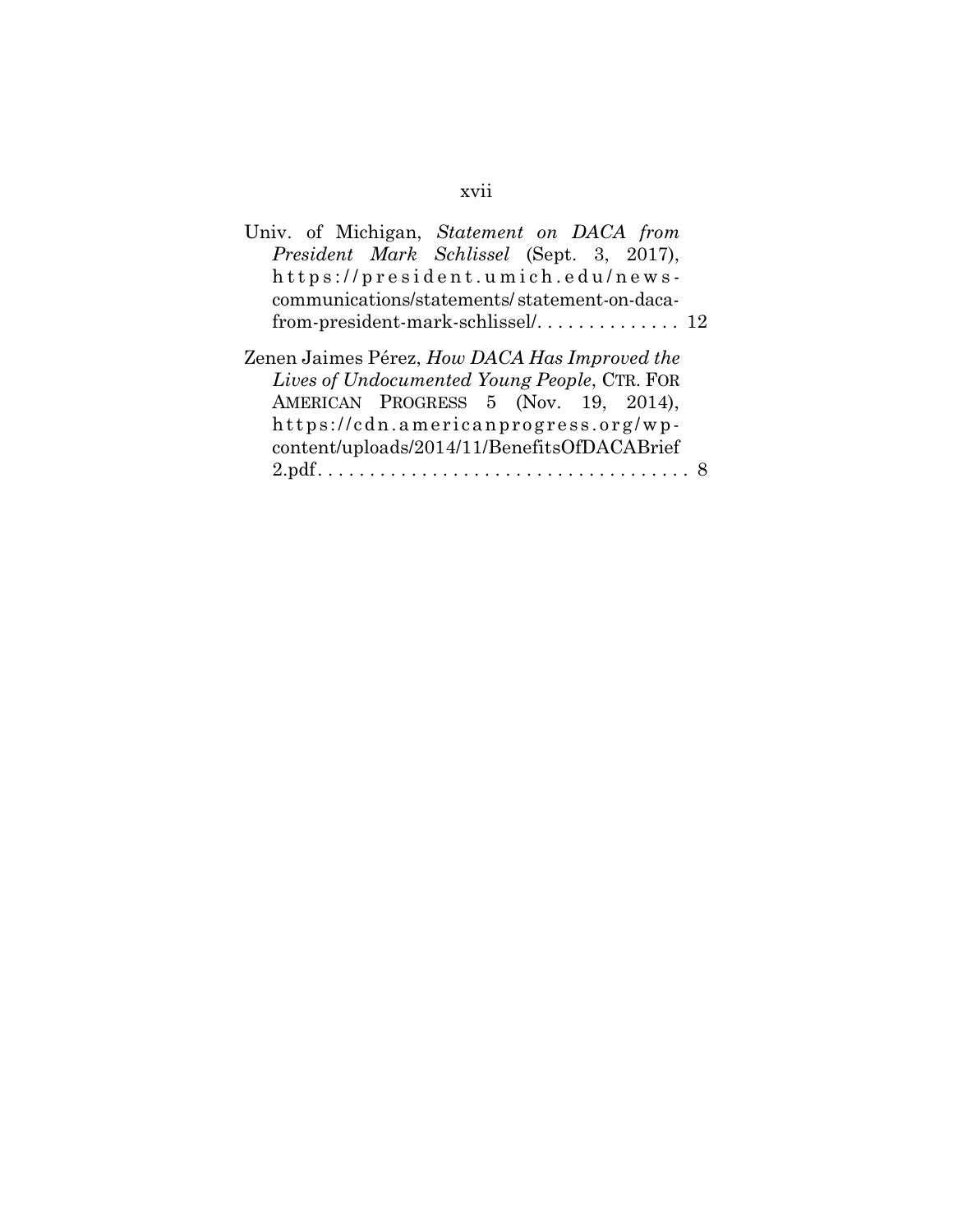#### **INTEREST OF** *AMICI CURIAE*<sup>1</sup>

*Amici* are 165 institutions of higher education located in 32 states and the District of Columbia. *Amici* include large public universities, private research universities, liberal arts colleges, community colleges, and faith-based institutions. We are located in urban centers and rural farm areas throughout states that span the political spectrum. Collectively, *amici* have taught and employed millions of people.

*Amici* have seen firsthand the positive effects of Deferred Action for Childhood Arrivals ("DACA") on their campuses. DACA has facilitated the pursuit of higher education by undocumented youth in unprecedented numbers, ensuring that once enrolled, these students are positioned to succeed. As a result of DACA, thousands of talented and hard-working young people have made significant and wide-ranging contributions to *amici's* campuses. They form a key part of our campus life and as institutions we benefit

<sup>1</sup> The parties have given blanket consent to the filing of *amicus curiae* briefs in this case. Pursuant to Supreme Court Rule 37.6, counsel for *amici* state that no counsel for a party authored this brief in whole or in part, and no person other than *amici*, their members, or their counsel made any monetary contribution intended to fund the preparation or submission of this brief. Out of an abundance of caution, counsel notes that Jenner & Block LLP, counsel for Respondents the Trustees of Princeton University, Microsoft Corporation, Maria De La Cruz Perales Sanchez, represented some of *amici* in the Second and Ninth Circuits and filed a brief similar in some respects to this one. However, Jenner & Block played no role in authoring this brief beyond the work it had already done in connection with the Second and Ninth Circuit briefs.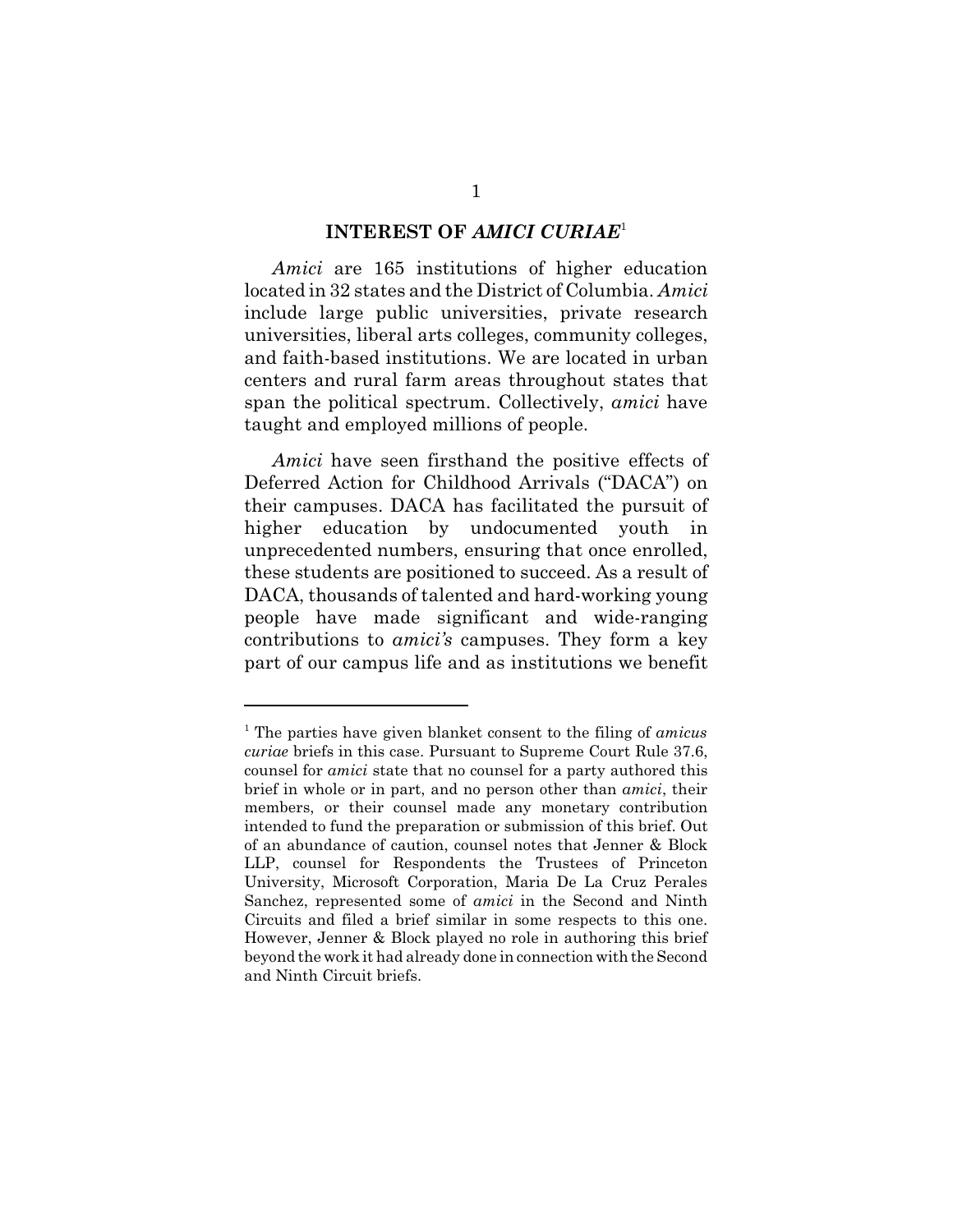greatly from the energy and academic excellence they bring. *Amici* have also made substantial investments in the education of undocumented youth in reliance on DACA. Although these students unquestionably benefit from being able to attend our institutions—and this is something DACA certainly facilitates—we institutions also benefit significantly from the many contributions, discussed herein, this remarkable group of young people make to our schools and communities.

We believe the perspective we bring as institutions is relevant to this case because it will demonstrate to the Court that another group—beyond DACA recipients themselves—will be harmed by the Petitioners' actions. *Amici* Institutions of Higher Education share the Respondents' interest in a diverse student body, and this brief demonstrates that Petitioners' arbitrary and capricious actions will impact institutions of all sizes throughout the nation.

## **INTRODUCTION AND SUMMARY OF ARGUMENT**

American institutions of higher education benefit profoundly from the presence of immigrant students on our campuses. Whether they attend large public universities, private research universities, liberal arts colleges, or community colleges, these students contribute a perspective and experience that is unique and important. That is especially true of Dreamers—that is, undocumented young people who were brought to the United States as children.

Through no choice of their own, Dreamers were raised and educated in this country as Americans. They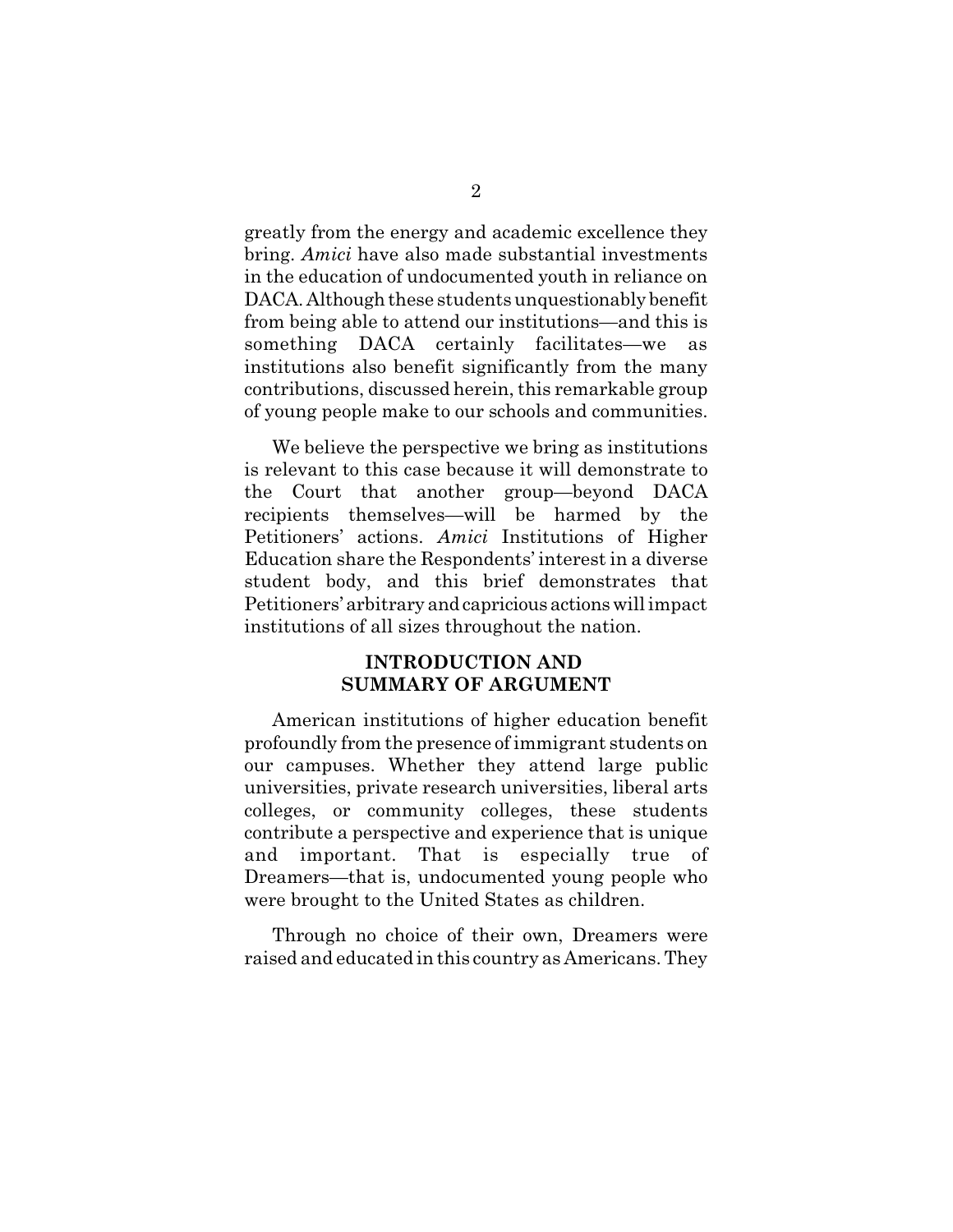have worked and studied in American schools; have prepared and trained for all manner of careers; and have strived to innovate, achieve, and serve their communities. Yet, until DACA was announced in 2012, they lived under the threat that the government might one day come calling and remove them from the country that has become their home. Though they might have dreamed of bright futures, for many their undocumented status stood as an impenetrable roadblock to one of the most fundamental tools for a successful future: College.

DACA changed this and has provided up to 1.3 million Dreamers with an opportunity to apply for temporary protection from removal, to pursue their education, and to work legally in the United States.<sup>2</sup> To qualify for DACA, Dreamers are required to meet strict conditions, including, completing high school, obtaining a GED, or being currently enrolled in school in the United States. In addition, Dreamers are required to pay a significant application fee and provide detailed personal information to the government—a significant request given the hesitancy of undocumented persons to have any interaction with the government whatsoever. But the students who have signed up and placed their trust in the government received in exchange the opportunity to pursue higher education. And they have done so in unprecedented numbers. Indeed, in fall 2017, estimates show that of the close to

<sup>2</sup> *Deferred Action for Childhood Arrivals (DACA) Data Tools*, MIGRATION POLICY INST., https://www.migrationpolicy.org/ programs/data-hub/deferred-action-childhood-arrivals-dacaprofiles (last visited Sept. 27, 2019).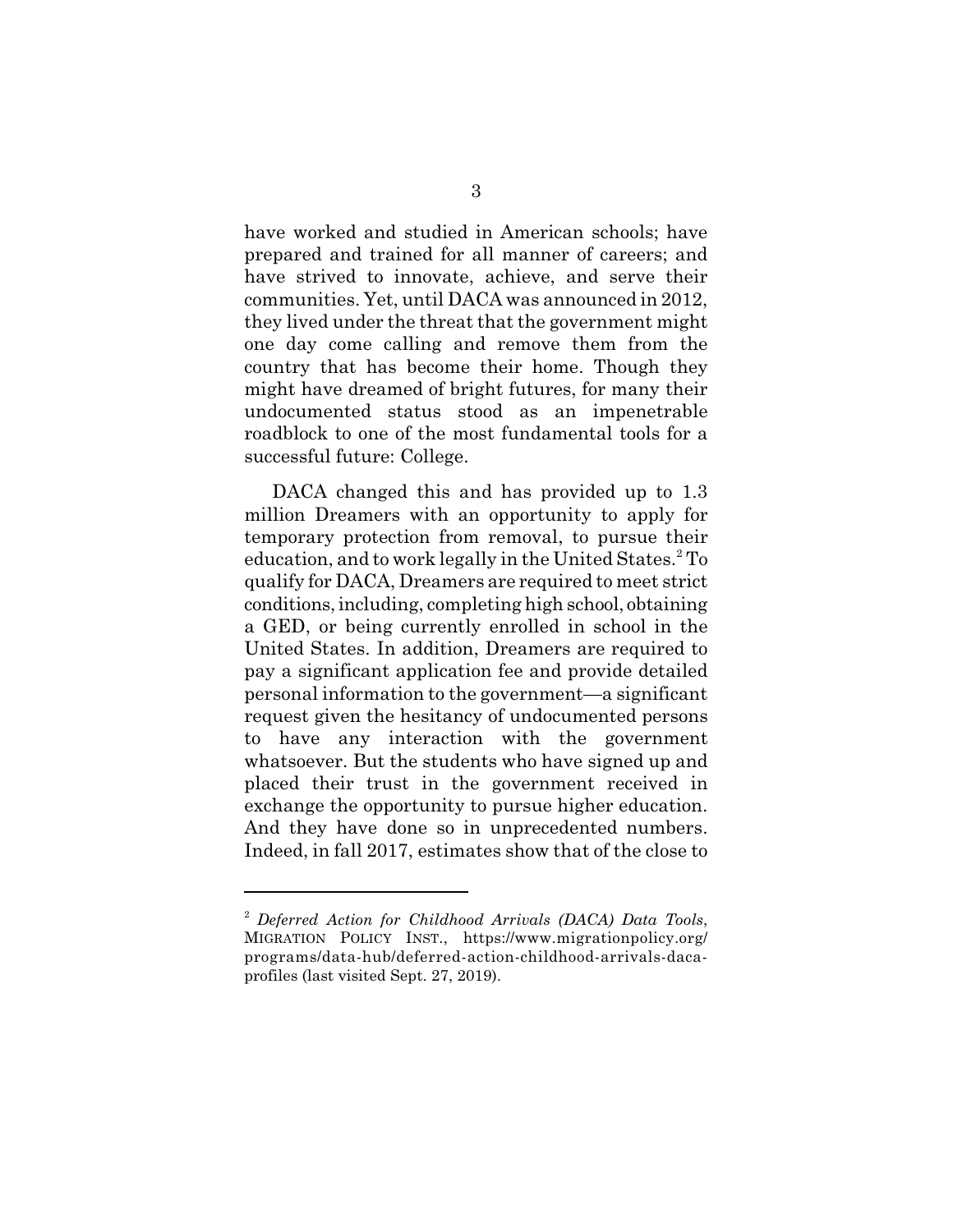700,000 then-active DACA recipients, over 120,000 were in post-secondary education.<sup>3</sup>

On September 5, 2017, Petitioners announced they were rescinding DACA. This misguided, arbitrary and capricious decision will harm the thousands of remarkable young people who are already DACA recipients and millions more who would seek to take advantage of the opportunities that DACA provides. But, critically, it will also harm the country, which will be deprived of the many contributions Dreamers would otherwise be able to make.

Challenges to DACA's rescission were filed in the United States District Court for the Northern District of California, *Regents of Univ. of Cal. v. DHS*, 279 F. Supp. 3d 1011 (N.D. Cal. 2018), the District of Columbia, *NAACP v. Trump*, 298 F. Supp. 3d 209 (D.D.C. 2018), and the Eastern District of New York, *Batalla Vidal v. Nielsen*, 279 F. Supp. 3d 401 (E.D.N.Y. 2018). These cases were each appealed to their respective circuit courts before the Court granted certiorari. The cases were consolidated and are now before the Court. In all three cases, lower courts either

<sup>3</sup> Jie Zong et al., *A Profile of Current DACA Recipients by Education, Industry, and Occupation*, MIGRATION POLICY INST. (Nov. 2017), https://www.migrationpolicy.org/research/profilecurrent-daca-recipients-education-industry-and-occupation (follow "DACA Recipients by State" hyperlink to excel document) (The data provided comes from a Migration Policy Institute analysis of U.S. Census Bureau data from the pooled 2010-2014 American Community Surveys and 2008 Survey of Income and Program Participation, with legal status assignments by James Bachmeier of Temple University and Jennifer Van Hook of the Pennsylvania State University, Population Research Institute.).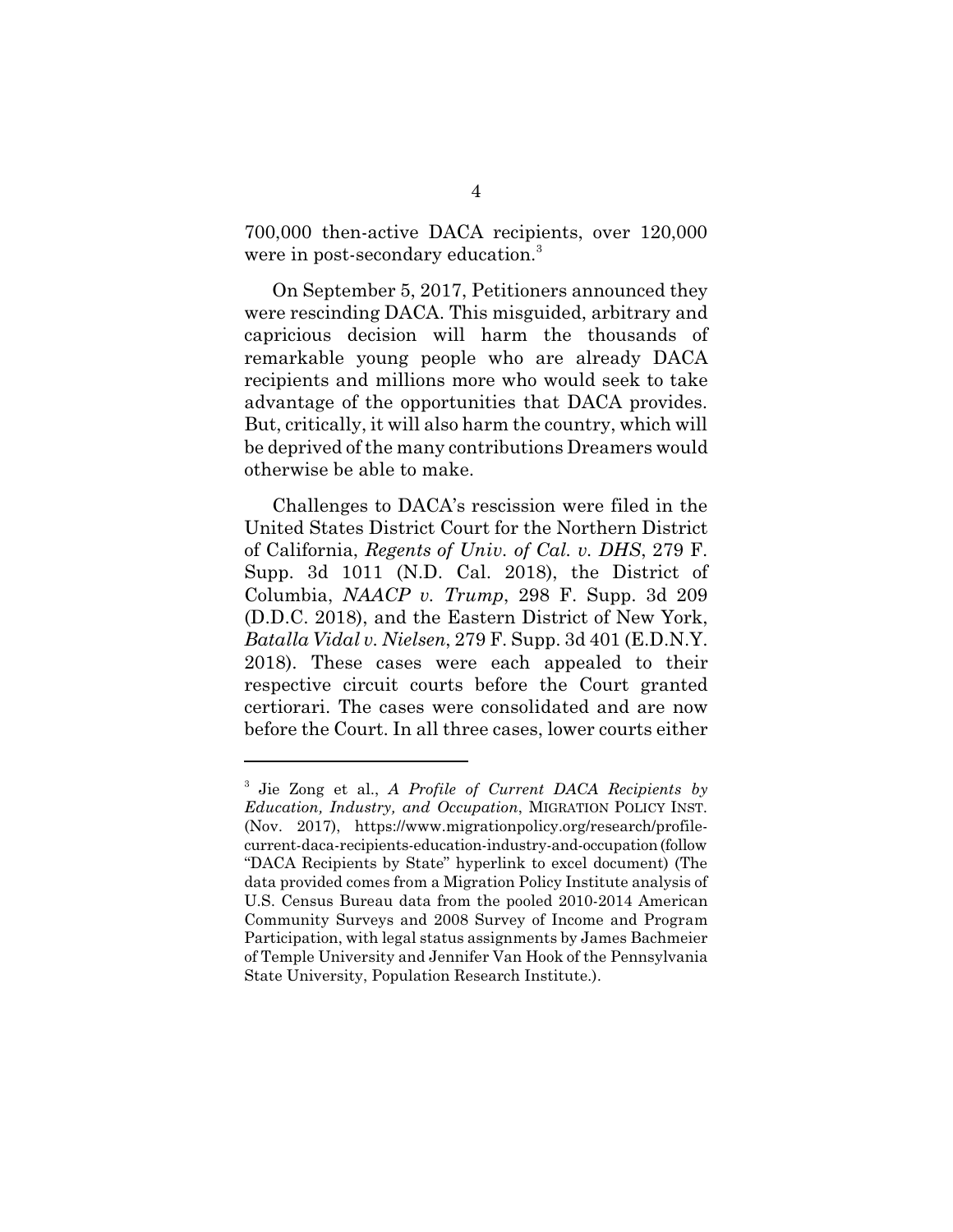enjoined or vacated Petitioners' decision to rescind DACA.

*Amici* collectively have educated thousands of DACA beneficiaries, and we have benefited from their talents and the passion they bring to our campuses. Even those *amici* who have no DACA beneficiaries currently on campus view DACA as core to their educational missions. In this brief, *amici* explain how we will be harmed if DACA is rescinded. For that reason, *amici* support Respondents and respectfully urge the Court to affirm the judgments of the courts below.

#### **ARGUMENT**

## **I. DACA HAS ALLOWED TENS OF T H O U S A N D S O F P R E V I O U S L Y UNDOCUMENTED YOUTH TO PURSUE HIGHER EDUCATION.**

DACA has enabled previously undocumented students to pursue higher education in several important ways that benefit the *amici* institutions through heightened interest in enrollment, financial support, improved diversity, and myriad contributions to campus life.

*First*, to qualify for deferred action under DACA, an applicant must generally obtain a high school diploma, GED certificate, or be enrolled in school. The possibility of securing deferred action provides a powerful incentive for students to stay in school, increasing the likelihood that they will pursue postsecondary education and become taxpayers and significant contributors to our society.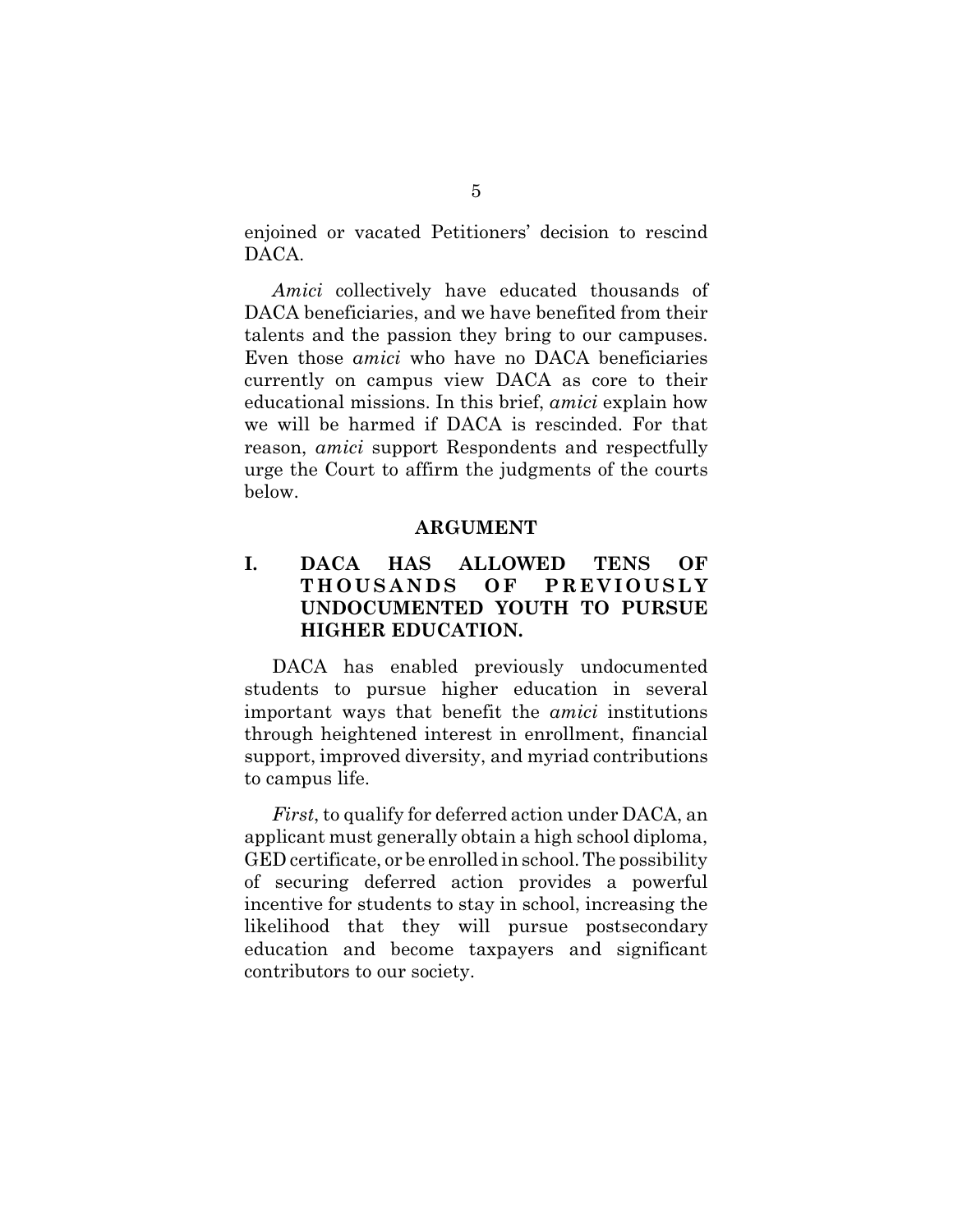*Second*, prior to DACA, undocumented students felt the need to hide their status from others, which constrained their access to academic resources and their ability to apply to college.<sup>4</sup> Not surprisingly, undocumented students who felt the need to hide their status from school personnel or peers during high school are significantly less likely even to think college is a possibility.<sup>5</sup> DACA provides hard-working and passionate young individuals with the assurance that they can attend higher education without fear of deportation. In a 2019 survey of more than 1,100 DACA recipients by the Center for American Progress (the "2019 CAP survey"), 93 percent of those enrolled in school stated that DACA allowed them to pursue educational opportunities that they previously could not.<sup>6</sup> In fact, those who receive DACA are almost as likely as U.S. citizens of the same age group to be enrolled in college; an analysis of U.S. Census data and data from the United States Citizenship and Immigration Services ("USCIS") on DACA recipients

<sup>4</sup> Caitlin Patler & Jorge A. Cabrera, *From Undocumented to DACAmented: Impacts of the Deferred Action for Childhood Arrivals (DACA) Program Three Years Following its Announcement* 15 (June 2015), http://www.chicano.ucla.edu/files/ Patler\_DACA\_Report\_061515.pdf.

<sup>5</sup> *Id.* at 16.

<sup>6</sup> Tom K. Wong et al., *DACA Recipients' Livelihoods, Families, and Sense of Security Are at Stake This November*, CTR.FOR AMERICAN PROGRESS (Sept. 19, 2019), https://www.americanprogress.org/ issues/immigration/news/2019/09/19/474636/daca-recipientslivelihoods-families-sense-security-stake-November/ (This study included 1,105 DACA recipients in 40 states as well as the District of Columbia.).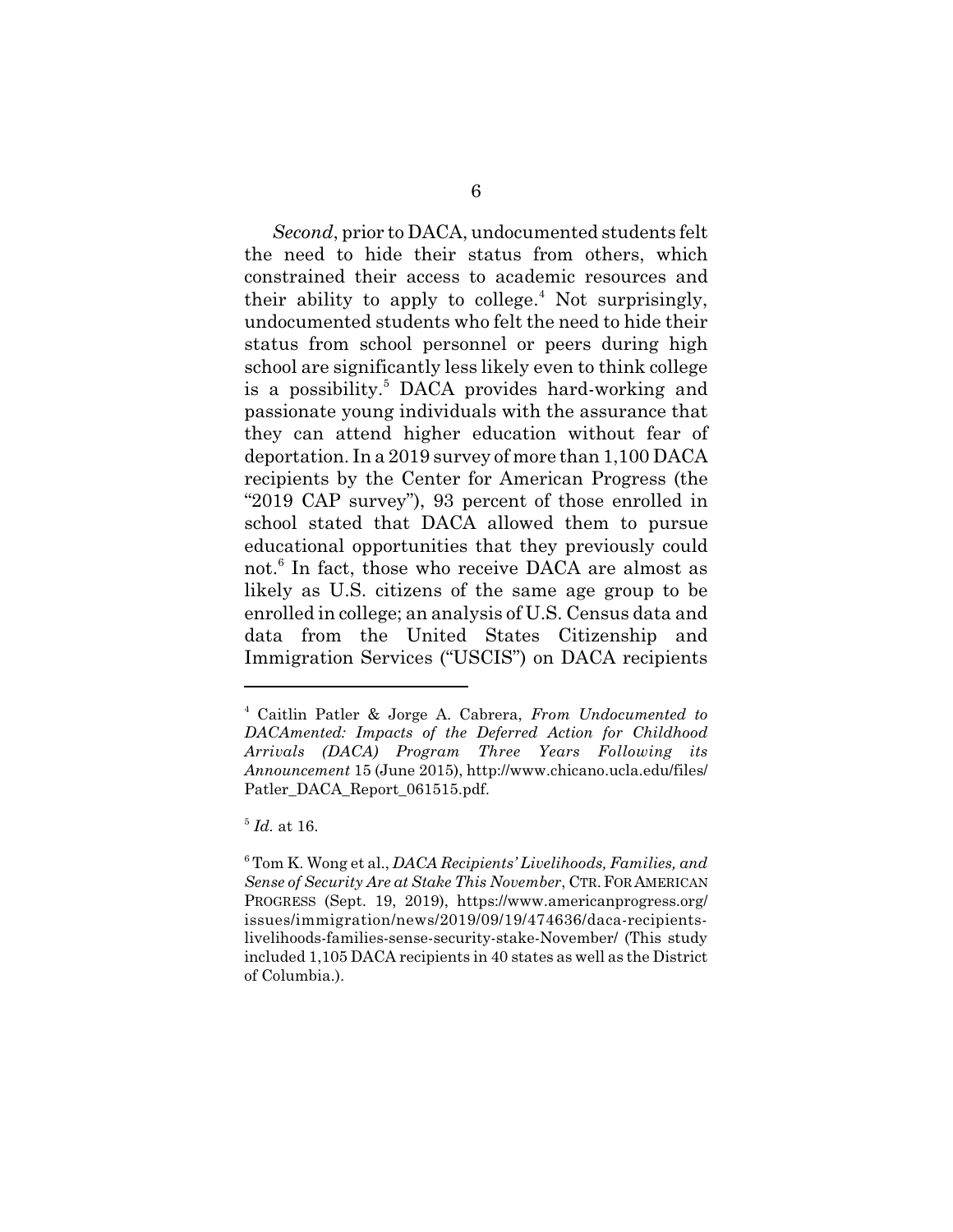from 2010-2014 indicates that 18 percent of DACA recipients were enrolled in college versus 20 percent of U.S. citizens of the same age group.<sup>7</sup> The 2019 CAP survey found that over 53 percent of all respondents over the age of 25 reported obtaining a bachelor's degree or higher.<sup>8</sup>

*Third*, DACA enables students to secure social security numbers and photo identification. Something as simple as flying on an airplane was previously all but impossible for undocumented youth. With DACA, they can fly across the country to visit campuses, attend school and academic conferences, and even obtain authorization to study abroad. Likewise, with a social security number, they can apply for financial aid and fee waivers that were previously unobtainable and secure credit to fund other education-related expenses. Given that DACA students come from families whose parents lack legal status—and thus frequently are unable to secure high-paying jobs—the availability of financial aid is all the more crucial to their ability to attend college or university.

*Fourth*, DACA enables students to apply for work authorization. With the ability to work part-time jobs and participate in work-study programs, undocumented students can better afford school something previously made difficult or impossible by

<sup>7</sup> Zong et al., *supra* note 3.

<sup>8</sup> Wong et al., *supra* note 6.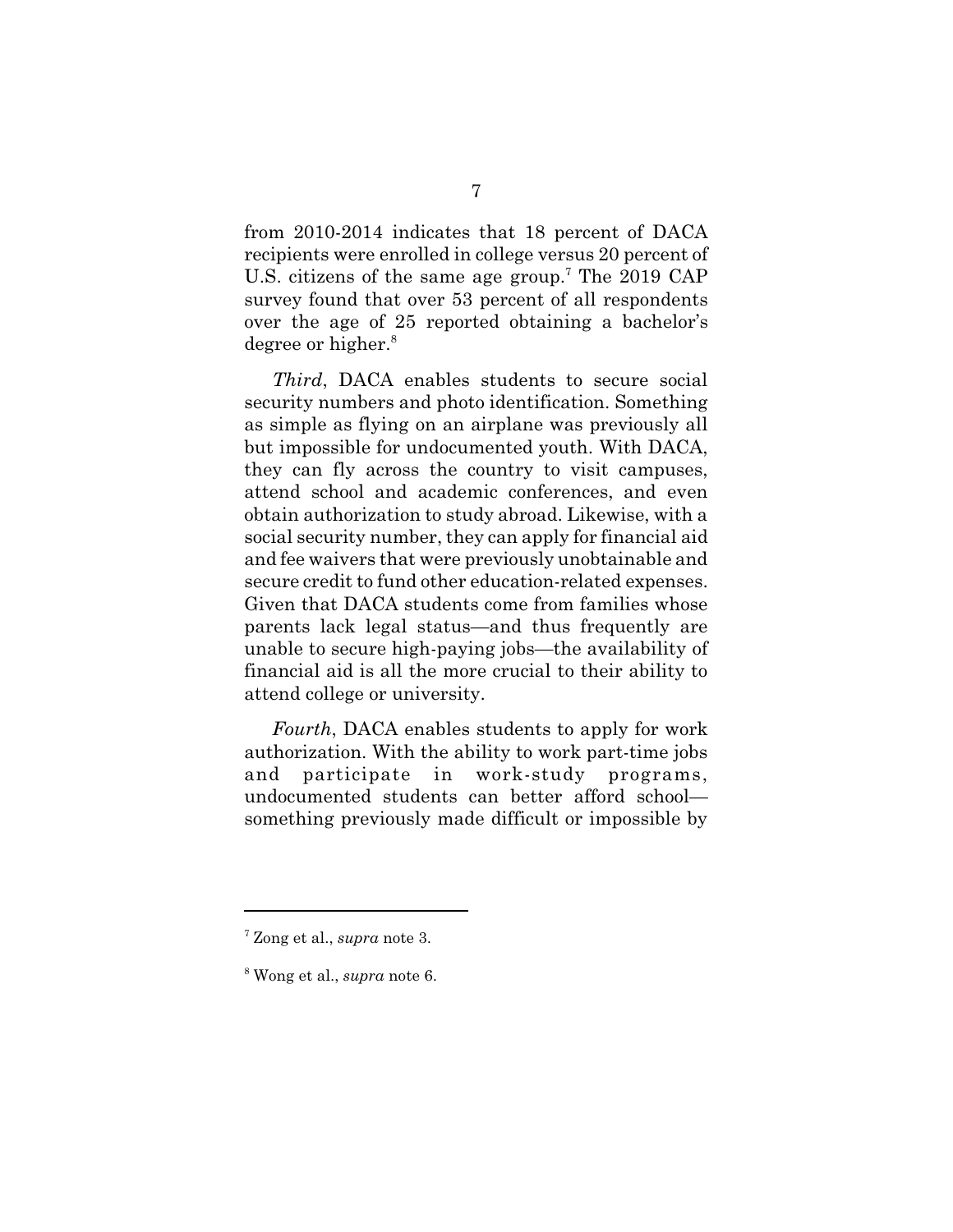the inability to work lawfully.<sup>9</sup> Likewise, the ability to secure a legitimate job following graduation from college provides a powerful incentive to pursue a college education; and the inability to secure such a job likewise dissuades promising students from pursuing higher education. DACA thus increases the value of higher education itself for undocumented students.

*Fifth*, DACA has enabled students to overcome state laws that impede their ability to pursue higher education. For example, DACA recipients may enroll in public colleges and universities in states where they would otherwise be barred from attending,<sup>10</sup> and may apply for in-state tuition in others, making it far easier for them to afford a college education.<sup>11</sup> Over 20 states provide access to in-state tuition (at the state, institutional, or system level) to undocumented students who meet residency requirements. $^{12}$  The continued existence of DACA is essential to allow students in these states to utilize these opportunities without fear of deportation.

<sup>9</sup> *See* Zenen J. Pérez, *How DACA Has Improved the Lives of Undocumented Young People*, CTR. FOR AMERICAN PROGRESS 5 (Nov. 19, 2014), https://cdn.americanprogress.org/wpcontent/uploads/2014/11/BenefitsOfDACABrief2.pdf; Patler & Cabrera, *supra* note 4, at 18.

<sup>10</sup> *See, e.g.*, Ala. Code § 31-13-8; S.C. Code Ann. § 59-101-430.

<sup>11</sup> *See* Pérez, *supra* note 9, at 4.

<sup>12</sup>*Basic Facts about In-State Tuition for Undocumented Immigrant Students*, NAT'L IMMIGRATION LAW CTR. (June 21, 2019), https://www.nilc.org/wp-content/uploads/2017/11/instate-tuitionbasicfacts.pdf.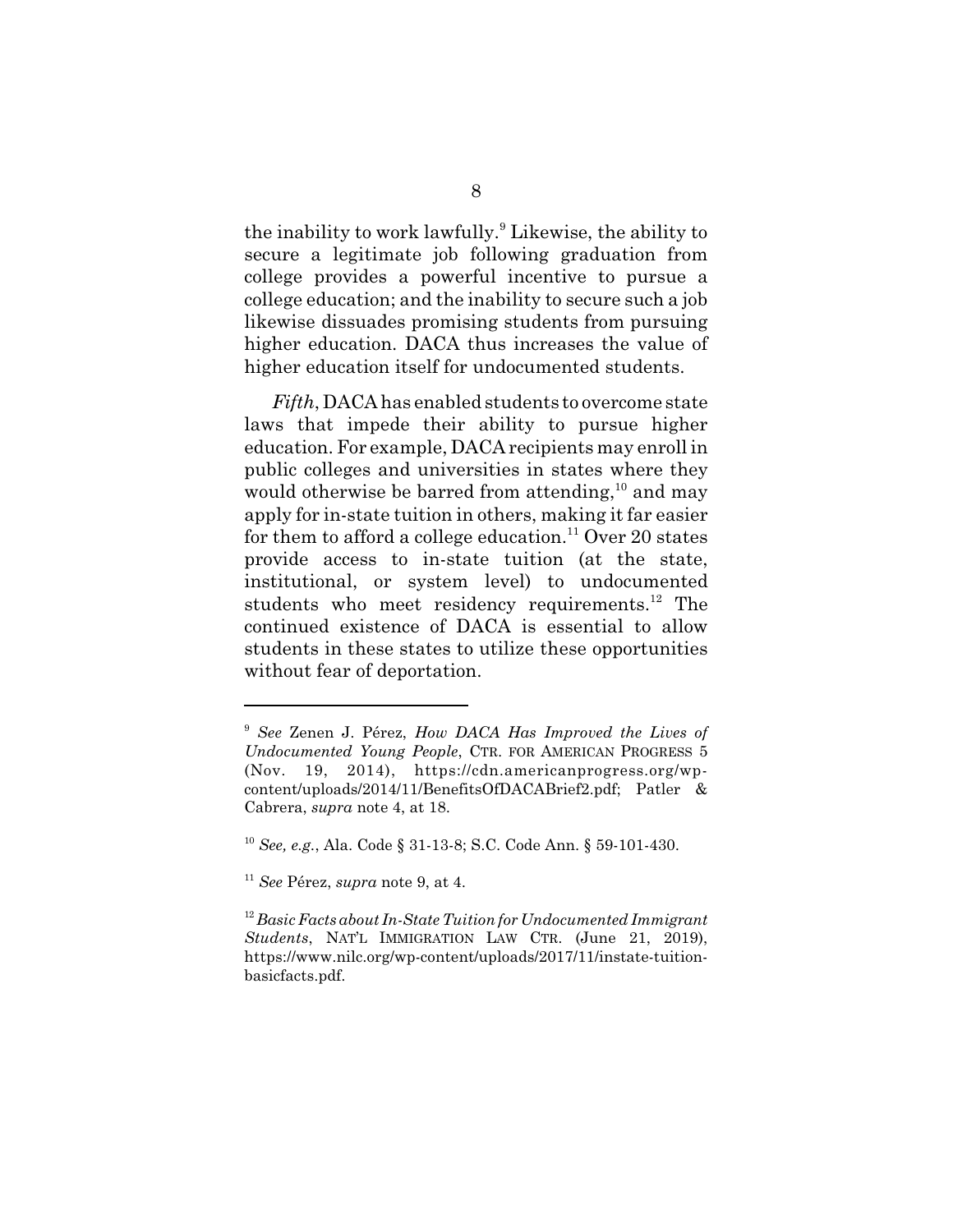*Sixth*, DACA enables students to envision a future for themselves in this country, providing the incentive to pursue a degree, develop skills and expertise, and invest in their future here. In an August 2019 survey by TheDream.US of over 1,800 of their Dreamer scholars ("TheDream.US 2019 survey"), 84 percent indicated they intended to complete a master's, doctoral, or professional degree after college; 57 percent indicated that they were pursuing a degree that required occupational licensing.<sup>13</sup> Likewise, DACA also enables Dreamers to major in high demand and technical career fields. In the 2019 CAP survey, 24 percent of respondents indicated that they were majoring in STEM-related fields, including biology, engineering, and computer and information science. Similarly, 15 percent of respondents indicated they were majoring in health fields, including nursing, public health, and biomedical sciences.<sup>14</sup> Even more telling is that 94 percent of DACA recipients indicated that they had at least some concern that being undocumented poses a barrier to achieving long-term

<sup>13</sup> TheDream.US, *2018-2019 Scholar Survey* (Aug. 2019) [hereinafter "TheDream.US Survey"] (on file with author). TheDream.US is a national college access program that awards scholarships to Dreamers to attend college and university. They partner with over 70 colleges and universities nation-wide. Ninetythree percent of their 3,000 scholars are DACA recipients, accordingly, data regarding these scholars is highly informative regarding DACA's higher educational benefits. In August 2019, TheDream.US conducted an updated survey of its scholars and received over 1,800 responses.

<sup>14</sup> Wong et al., *supra* note 6.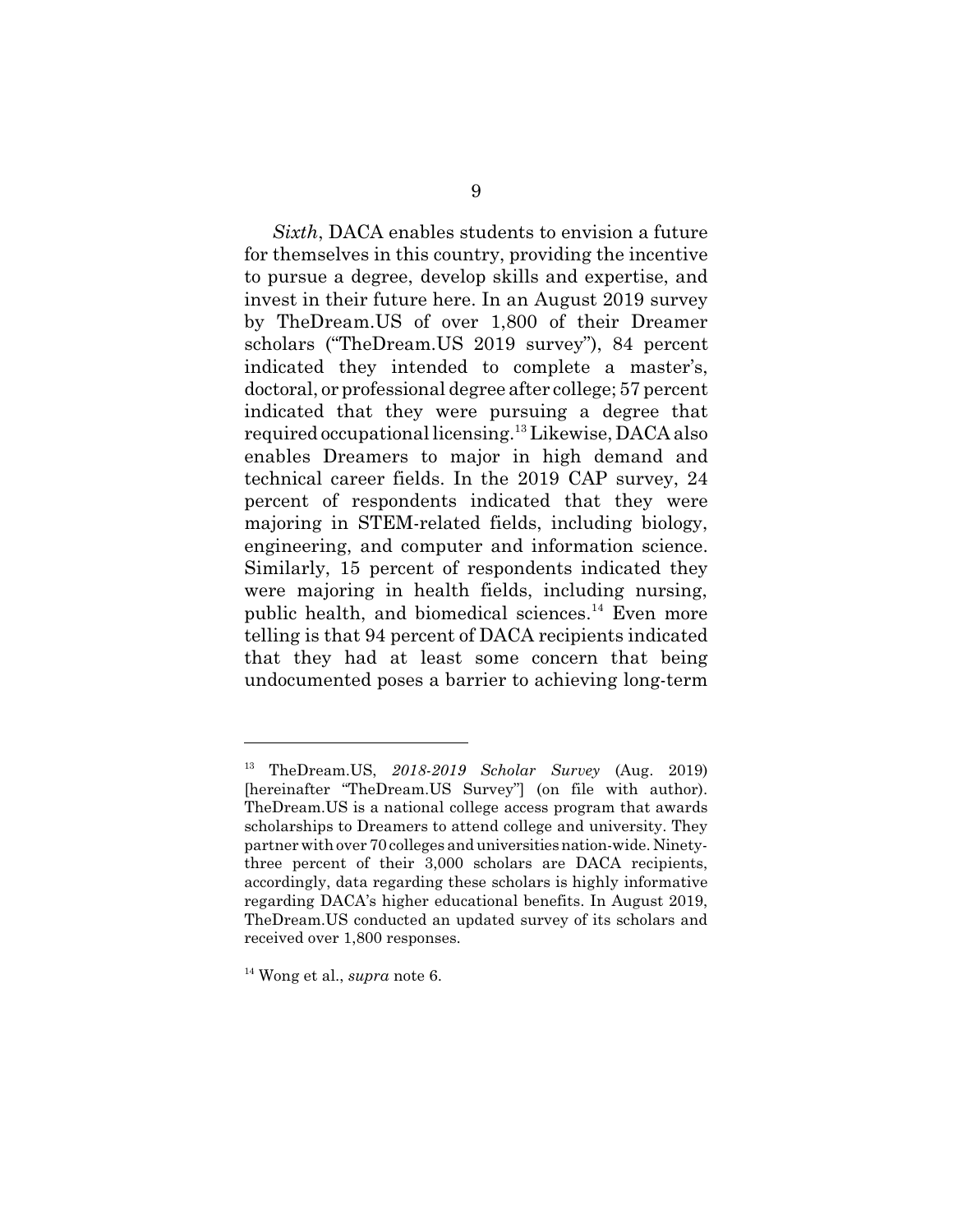career goals, a concern that would likely bear out if DACA is rescinded.<sup>15</sup>

*Finally*, because of DACA, *amici* have made extensive investments in the education of DACA beneficiaries, facilitating their access to higher education like never before. Among other things, *amici* have provided DACA students with financial aid, housing benefits, counseling, faculty time and attention, and graduate and research assistant positions, all in reliance on DACA. Some *amici* even provide legal services. *Amici* made these investments with the expectation that those students would be able to pursue their education and career in this country, in furtherance of *amici's* educational missions, and the public interest.

DACA has accomplished what it was intended to do: In a 2017 estimate of DACA recipients, the Migration Policy Institute estimated that over 120,000 DACA recipients were enrolled in post-secondary education.<sup>16</sup> Likewise, the 2019 CAP survey found that 40 percent are currently in school.<sup>17</sup> Among those who are in school, 93 percent said that, because of DACA, they "pursued educational opportunities that [they]

<sup>16</sup> *Id.*

<sup>15</sup> Zong et al., *supra* note 3.

<sup>&</sup>lt;sup>17</sup> Wong et al., *supra* note 6. Another 56 percent of respondents are currently employed, meaning in all, 96 percent of respondents are currently employed or enrolled in school.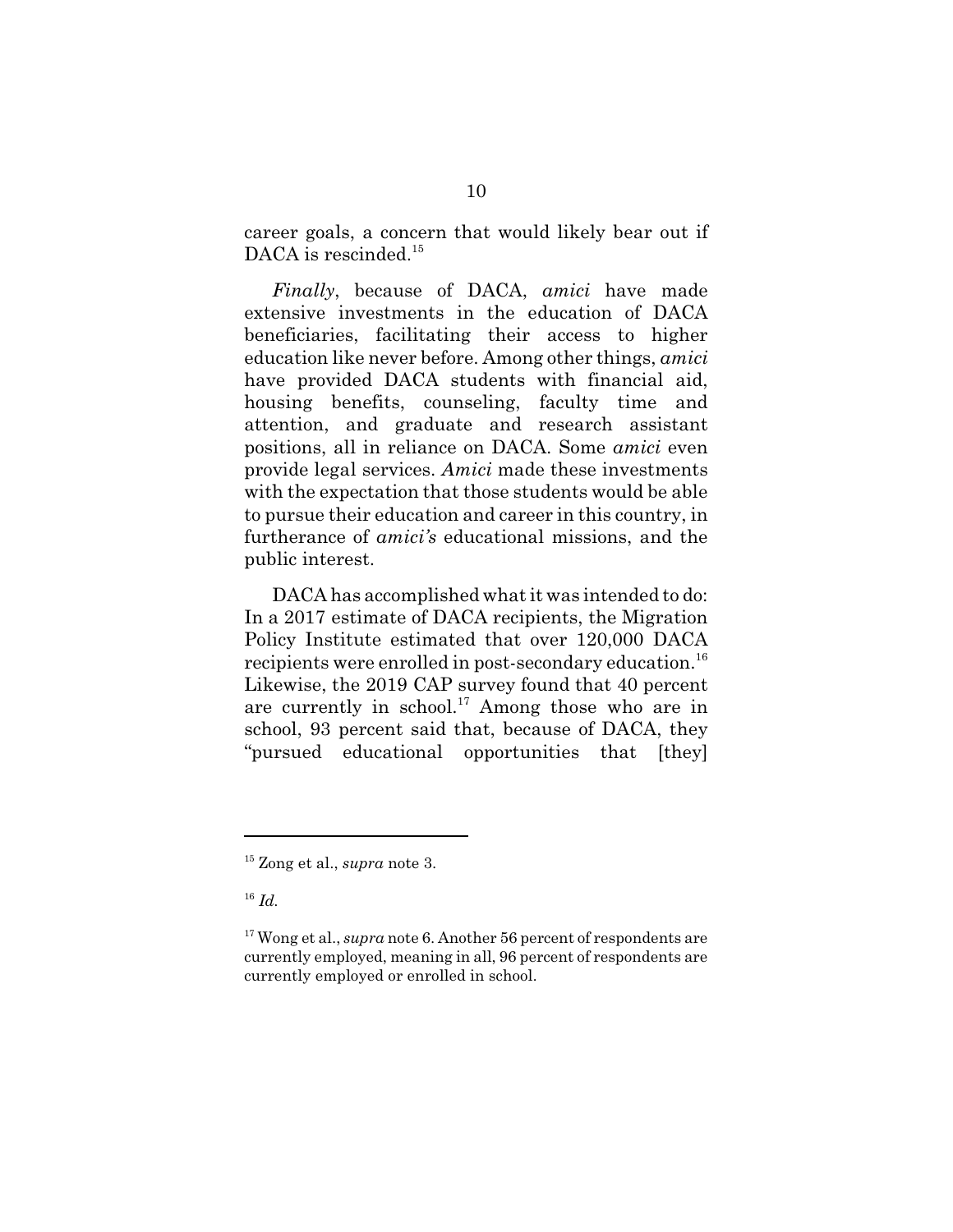previously could not."<sup>18</sup> In a different study, nearly four-fifths of DACA recipients (78%) reported that DACA made it easier to pay for school.<sup>19</sup> Threequarters of current students said DACA made it easier to attend school and to stay in school. $20$  These studies and *amici's* experience confirm the obvious: Once young people are able to come out of the shadows and avail themselves of programs available to countless other American youth, they seize and benefit from the opportunity.

## **II. DACA STUDENTS CONTRIBUTE IMMEASURABLY TO OUR CAMPUSES.**

American colleges and universities have benefited immeasurably from DACA. As *amicus* Amherst's President, Biddy Martin, wrote in a letter to the President of the United States, "[o]ur classrooms at Amherst are enriched by the academic talent, hard work, and perspectives of DACA students who go on to become doctors, teachers, engineers, and artists."<sup>21</sup> And President Martin is far from alone. Hundreds of other university presidents have echoed those sentiments, issuing public statements on DACA's importance to

<sup>18</sup> *Id.*

<sup>19</sup> Patler & Cabrera, *supra* note 4, at 5, 18.

<sup>20</sup> *Id.* at 18.

<sup>&</sup>lt;sup>21</sup> Letter from Biddy Martin, President, Amherst College, to Donald J. Trump, President (Aug. 30, 2017), https://www.amherst.edu/amherst-story/president/statements/ node/689036.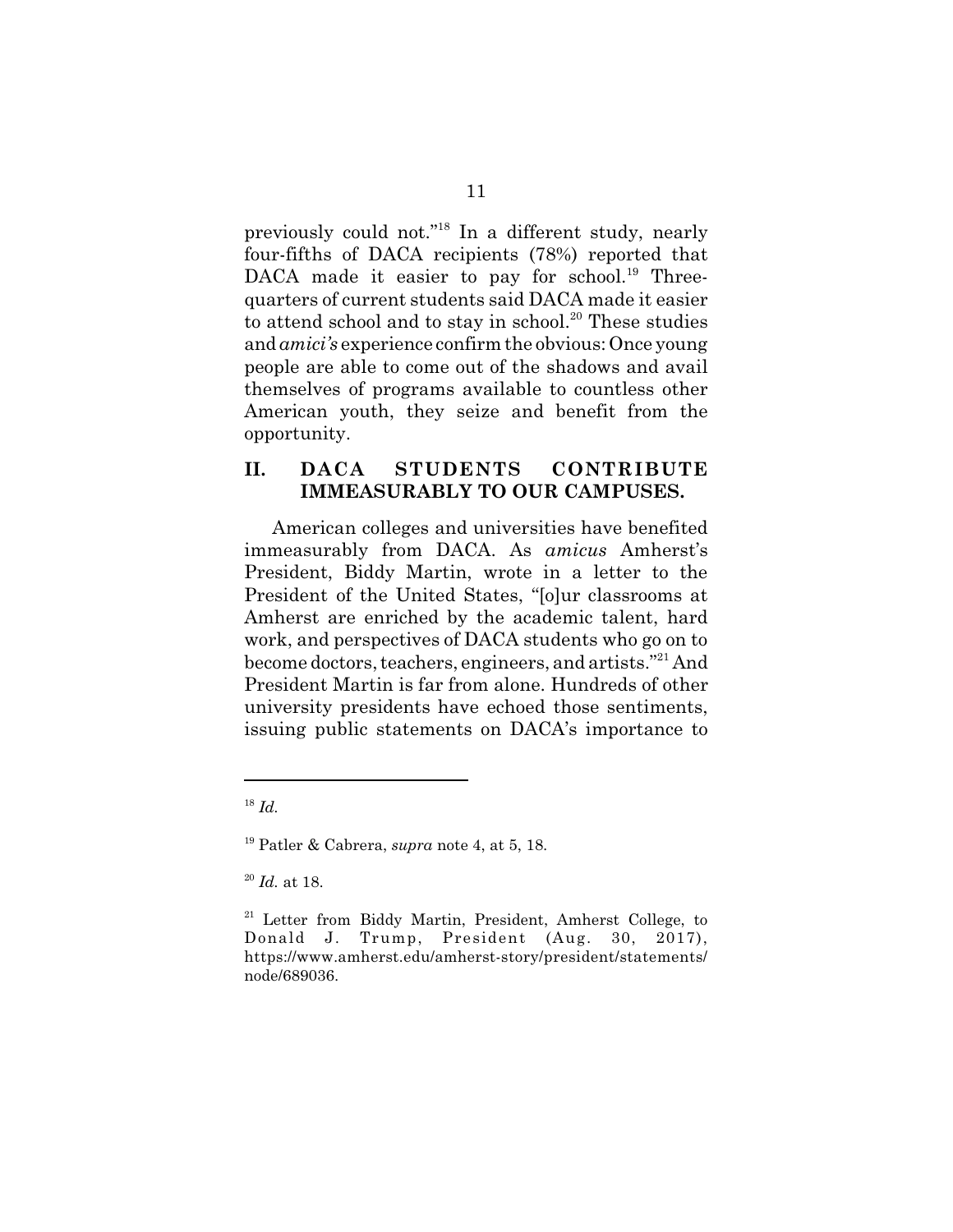American colleges and universities, including many whose institutions have signed this brief as *amici*.<sup>22</sup>

<sup>22</sup> *See, e.g.*, Pomona Coll., *Statement in Support of the Deferred Action for Childhood Arrivals (DACA) Program and Our Undocumented Students*, https://www.pomona.edu/news/2016/ 11/21-college-university-presidents-call-us-uphold-and-continuedaca (last visited Sept. 27, 2019) (letter opposing the nonrenewal of DACA signed by over 700 university and college presidents and chancellors); *see also, e.g.*, *California Community Colleges Chancellor Eloy Ortiz Oakley's Statement on the Trump Administration's Action to End DACA for Dreamers* (Sept. 5, 2017), https://www.cccco.edu/About-Us/News-and-Media/Press-Releases/Statement-Ending-DACA; Letter from Andrew D. Hamilton, President, New York University to Donald J. Trump, President (Sept. 1, 2017), http://www.nyu.edu/content/dam/nyu/ president/documents/09-01-17-daca-letter.pdf; Letter from Vincent E. Price, President, Duke University, to Donald J. Trump, President (Aug. 30, 2017), https://today.duke.edu/2017/08/dukeuniversity-letter-support-daca; Letter from Drew Gilpin Faust, President, Harvard University, to Donald J. Trump, President (Aug. 28, 2017), https://www.harvard.edu/president/news/2017/ letter-to-president-trump-regarding-daca; Letter from Ron Liebowitz, President, Brandeis University, to Donald J. Trump, President (Sept. 5, 2017), http://www.brandeis.edu/president/ letters/2017-09-05.html; Univ. of Michigan, *Statement on DACA from President Mark Schlissel* (Sept. 3, 2017), https://president.umich.edu/news-communications/statements/ statement-on-daca-from-president-mark-schlissel/; Letter from Adam Falk, President, Williams College, to the Williams Community (Nov. 17, 2016), https://president.williams.edu/ writings/caring-for-our-undocumented-students/; Letter from Kathleen McCartney, President, Smith College, to Students, Staff and Faculty (Sept. 5, 2017), https://smith.edu/president-kathleenmccartney/letters/2017-18/responding-to-daca-decision; Letter from Lee Pelton, President, Emerson College, to Emerson Community (Sept. 6, 2017) http://www.emerson.edu/news-events/emersoncollege-today/pelton-reaffirms-support-emerson-dacastudents#.We5Ui2you70; Resolution of the Board of Governors,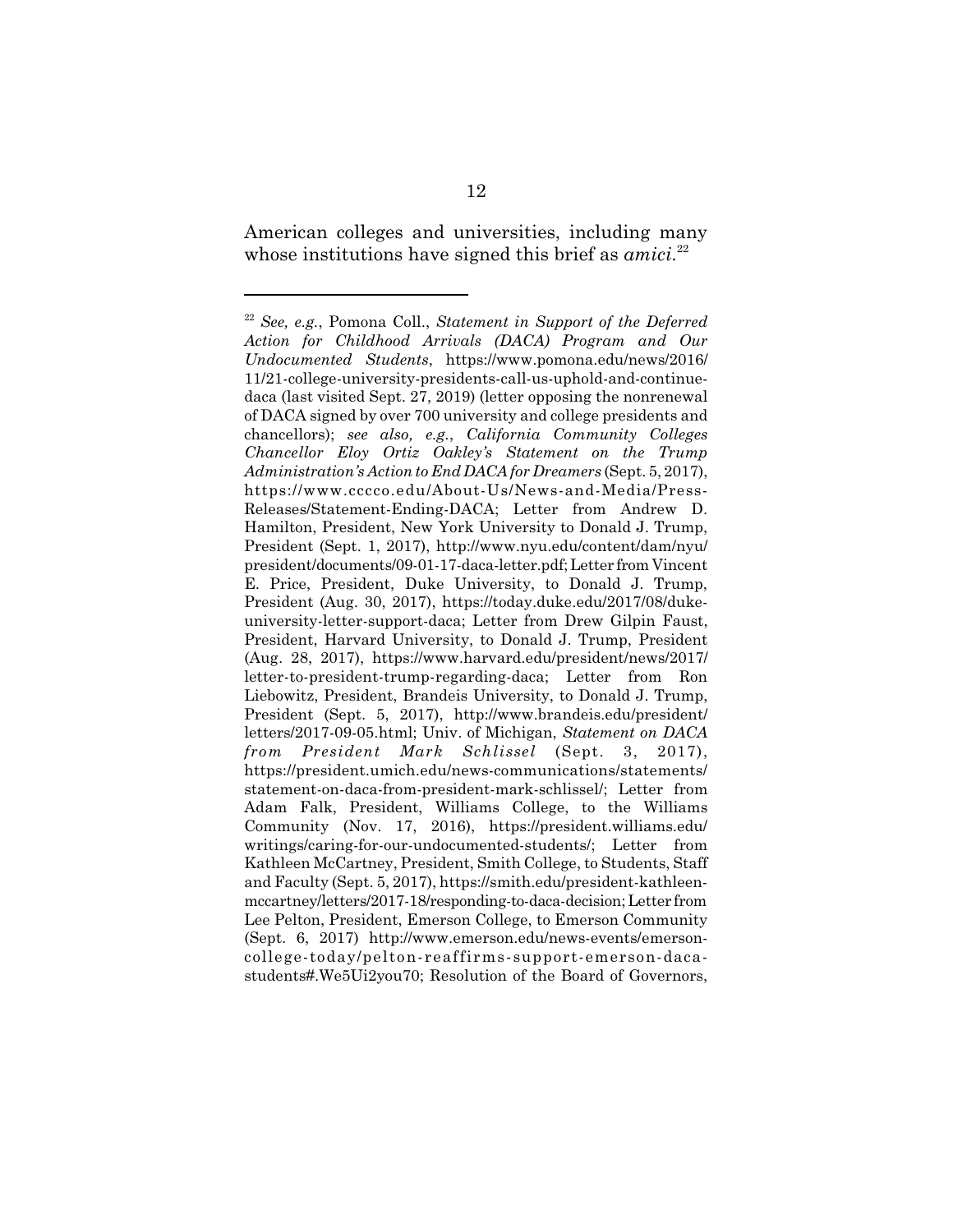# **A. DACA Students Have Had Great Academic and Co-Curricular Success at Our Schools.**

Dreamers are invaluable members of our academic communities. In TheDream.US 2019 survey, 52 percent of respondents indicated that they had an on- or offcampus leadership role.<sup>23</sup> DACA recipients serve as the presidents and vice-presidents of student governments, $24$  publish research in top academic

California Community Colleges, No. 2017-01, https://www.ccleague.org/sites/default/files/federal\_advocacy/BO G\_Election\_REVISED-Resolution%20%281%29.pdf (last visited Sept. 27, 2019); Statement of Susan Herbst, President, University of Connecticut, to the University of Connecticut Community (Sept. 5, 2017), https://today.uconn.edu/2017/09/president-herbstresponds-daca-decision/; Letter from David W. Leebron, President, Rice University (Sept. 5, 2017), https://president.rice.edu/dacaannouncement; Letter of Joseph E. Aoun, President, Northeastern University, to all members of the Northeastern Community (Sept. 4, 2017), http://www.northeastern.edu/president/ 2017/09/04/turning-ideals-into-action/; Ass'n of Vermont Indep. Colls.*, Statement on the Revocation of the Deferred Action for Childhood Arrivals (DACA) Program*, http://www.vermonticolleges.org/Documents/DACAFinal2017.pdf (last visited Sept. 27, 2019).

<sup>23</sup> TheDream.US Survey, *supra* note 13.

<sup>24</sup>*See* Jose Herrera, *DACA Student Leads by Example*, Los Angeles Pierce College Roundup (Sept. 13, 2017), http://theroundupnews.com/2017/09/13/daca-student-leadsexample/ (discussing experience as student body president); Monica Scott, *Undocumented: One immigrant's story of life under DACA*, MLive (Aug. 29, 2017), https://www.mlive.com/news/grandrapids/2017/08/one\_daca\_students\_story\_about.html (discussing experience as vice-president of student body).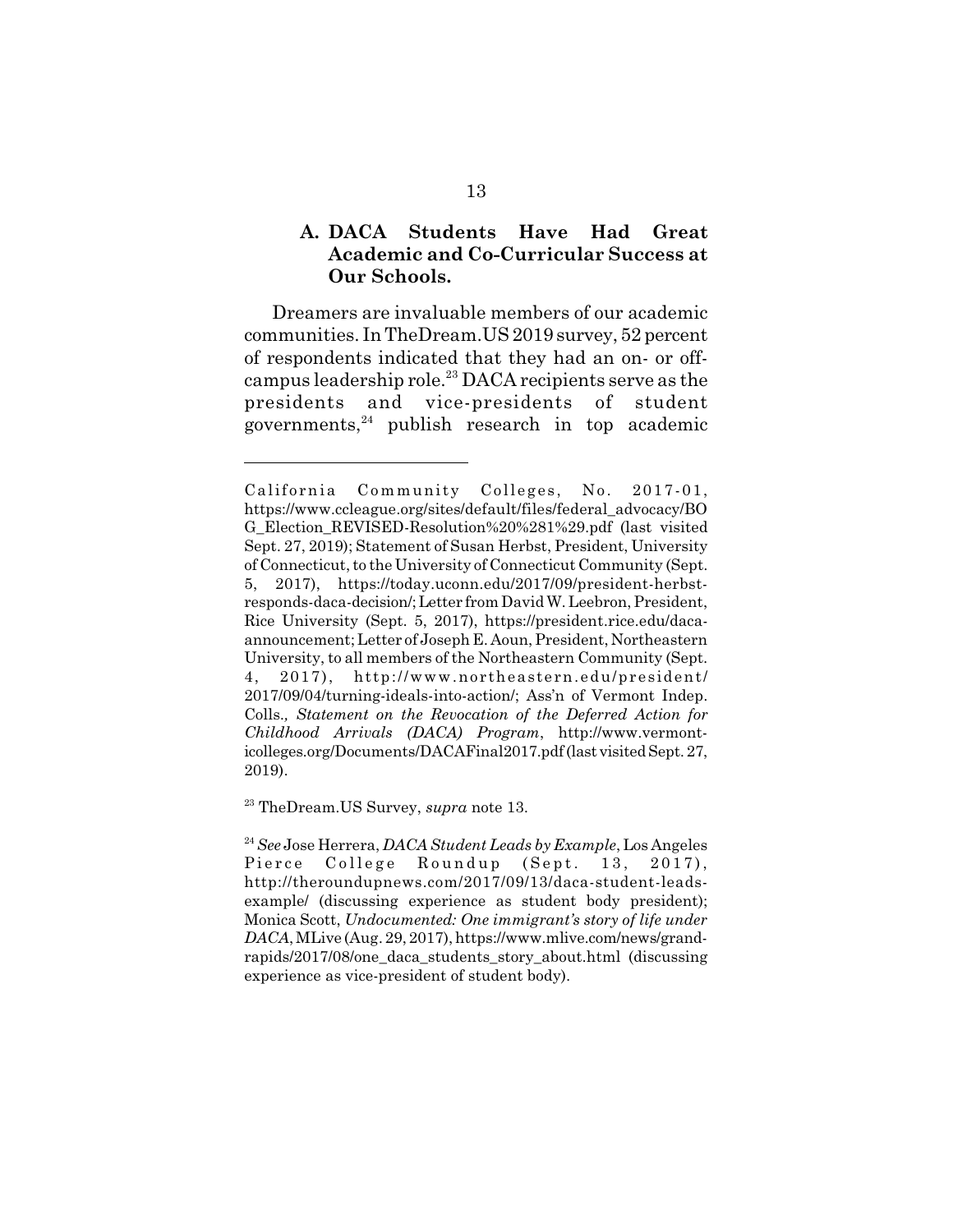journals,  $25$  innovate and apply for patents,  $26$  earn inclusion on the Dean's List,<sup>27</sup> graduate *summa cum laude*,<sup>28</sup> and serve as tutors and research assistants.<sup>29</sup> They have won Soros Fellowships and been named Gates Cambridge Scholars and Schwarzman Scholars.<sup>30</sup> They take on extra learning opportunities beyond their classes as they prepare for their futures—74 percent participated in internships.<sup>31</sup> They have gone on to serve others in the Teach For America and AmeriCorps

 $2^{5}$  America's Voice (Oct. 3, 2017), https://americasvoice.org/blog/name-denisse-rojas-marquez-28 years-old-old-proud-undocumented-american-soon-doctor/.

<sup>26</sup> *American Dreamers: Kok-Leong Seow*, N.Y. Times, https://www.nytimes.com/interactive/projects/storywall/americandreamers/stories/kok-leong-seow (last visited Sept. 27, 2019).

<sup>27</sup> *E.g.*, *American Dreamers: Anayancy Ramos*, N.Y. Times, https://www.nytimes.com/interactive/projects/storywall/americandreamers/stories/anayancy-ramos (last visited Sept. 27, 2019).

<sup>28</sup> *American Dreamers: Carlos Adolfo Gonzalez Sierra*, N.Y. Times, https://www.nytimes.com/interactive/projects/storywall/americandreamers/stories/carlos-adolfo-gonzalez-sierra (last visited Sept. 27, 2019).

<sup>29</sup> *E.g.*, *American Dreamers: Gargi Y. Purohit*, N.Y. Times, https://www.nytimes.com/interactive/projects/storywall/americandreamers/stories/gargiy-purohit (last visited Sept. 27, 2019).

<sup>30</sup> *American Dreamers: Denisse Rojas Marquez*, 2016, N.Y. Times, (2016) https://www.pdsoros.org/meet-the-fellows/denisse-rojasmarquez (last visited Sept. 27, 2019) (discussing selection as Soros Fellow); *American Dreamers: Carlos Adolfo Gonzalez Sierra*, *supra* note 28 (discussing selection as Gates and Schwarzman Scholars).

<sup>31</sup> TheDream.US Survey, *supra* note 13.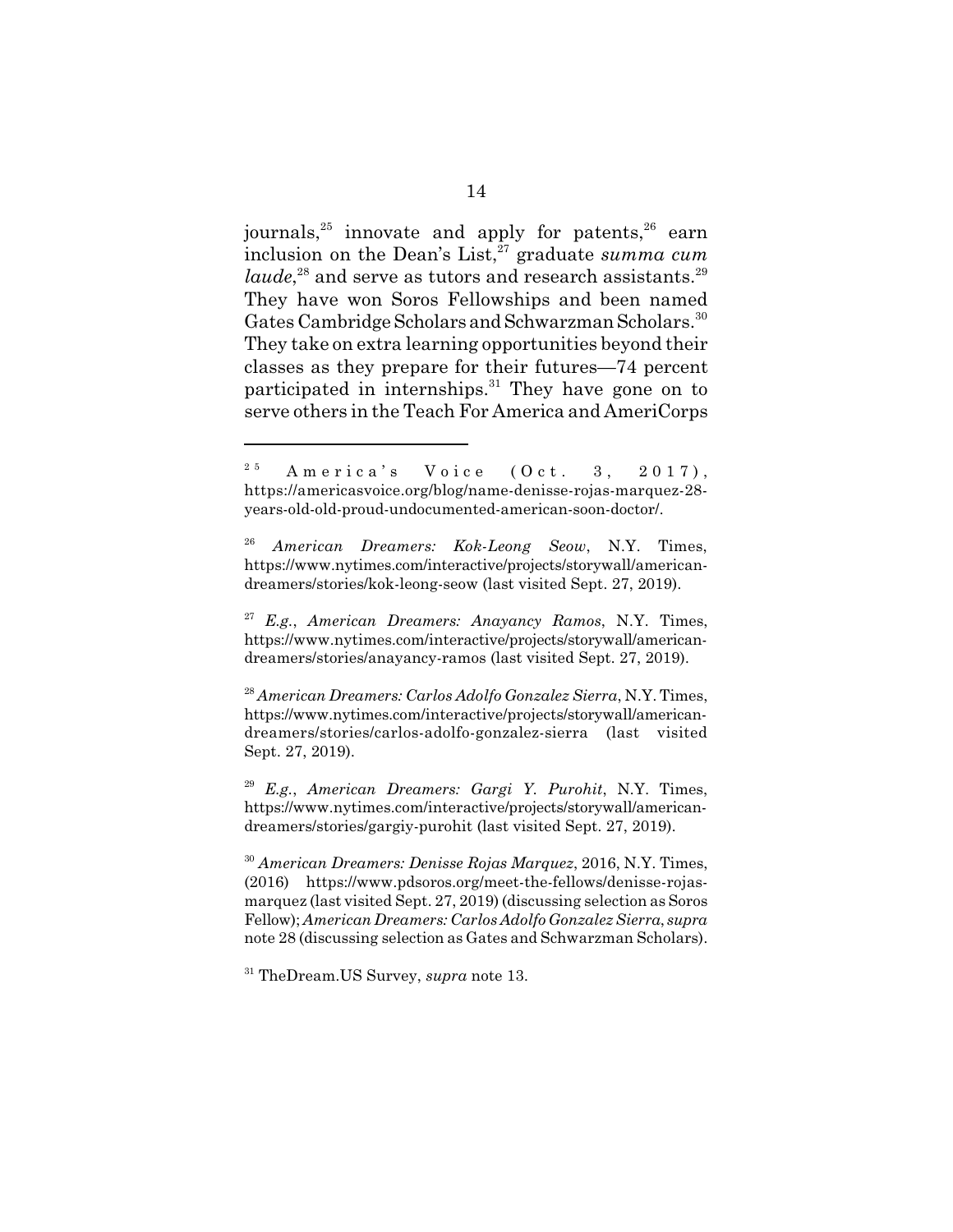VISTA programs.<sup>32</sup> They have founded national organizations to assist other undocumented youth.<sup>33</sup>

The following are but a few examples of current and past DACA students at *amici* and other institutions of higher education who are brave enough to share their stories, and whose remarkable achievements serve as a reminder of why DACA benefits students, the institutions lucky enough to have them, and the country:

• Reyna Montoya was born in Tijuana, Mexico and migrated to Arizona in 2003 while fleeing violence in Mexico. She holds bachelor degrees in Political Science and Transborder Studies from Arizona State University where she also minored in Dance. Reyna also obtained a Masters of Education in Secondary Education

<sup>32</sup> *American Dreamers: Julia Verzbickis*, N.Y. Times, https://www.nytimes.com/interactive/projects/storywall/americandreamers/stories/julia-verzbickis (last visited Sept. 27, 2019) (discussing selection for Teach for America); *American Dreamers: Brisa E. Ramirez*, N.Y. Times, https://www.nytimes.com/ interactive/projects/storywall/american-dreamers/stories/brisaeramirez (last visited Sept. 27, 2019) (discussing selection for VISTA program).

<sup>33</sup> America's Voice (Oct. 3, 2017), https://americasvoice.org/ blog/name-denisse-rojas-marquez-28-years-old-old-proudundocumented-american-soon-doctor; *see also American Dreamers: Jin Park*, N.Y. Times, https://www.nytimes.com/interactive/ projects/storywall/american-dreamers/stories/jin-park (last visited Sept. 27, 2019); Penny Schwartz, *A Jewish 'Dreamer' is Scared, but Refuses to Despair*, Jewish Telegraphic Agency (Sept. 6, 2017), https://www.jta.org/2017/09/06/news-opinion/united-states/ajewish-dreamer-is-scared-but-refuses-to-despair.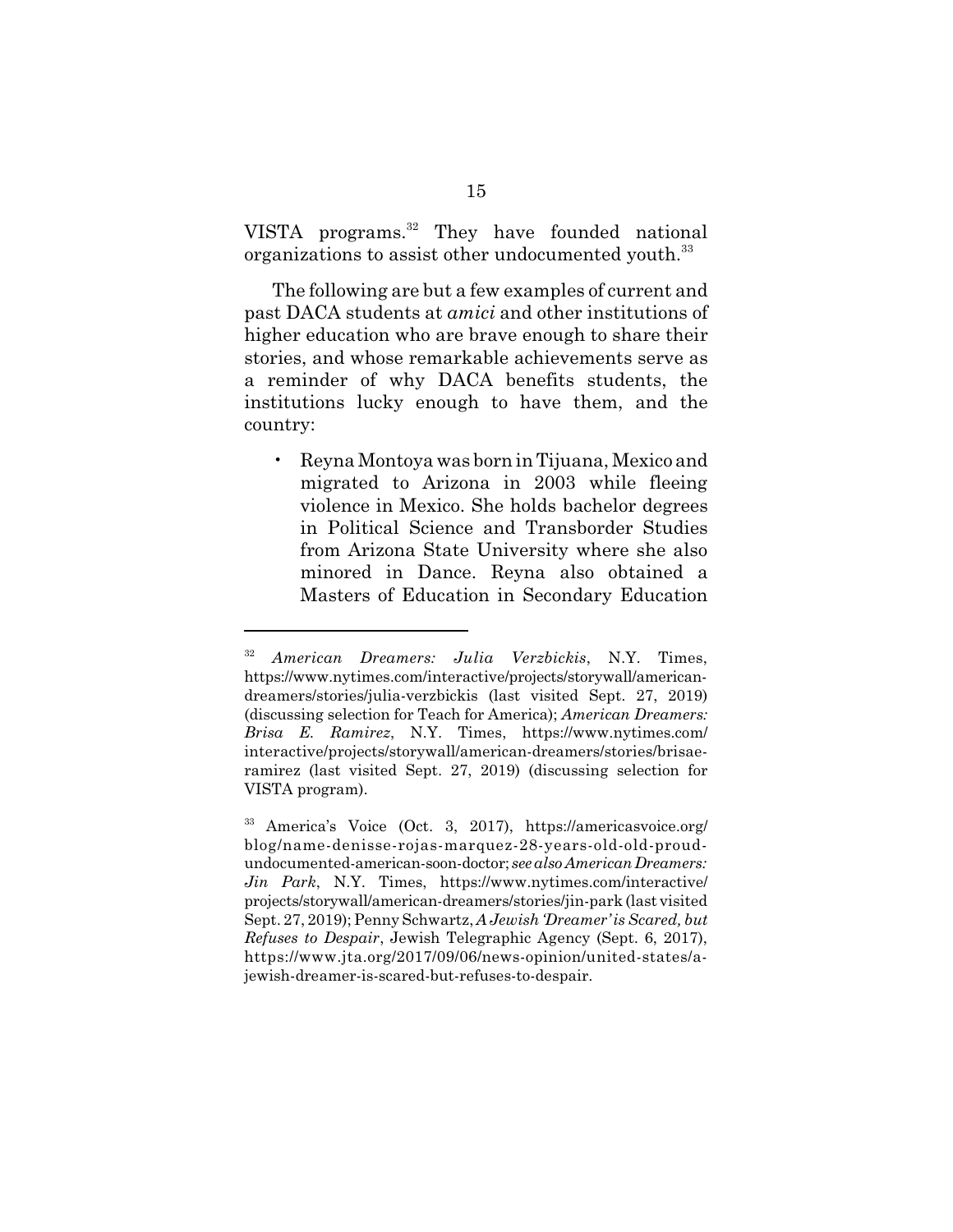from Grand Canyon University. She has engaged in local, statewide, and national platforms to advance justice for immigrant communities. Reyna is a 2016 Soros Justice Fellow, a 2017 Echoing Green Fellow, and a Forbes: 30 Under 30 Social Entrepreneur. She is also a founding member of the first Teach For America DACA Advisory Board.<sup>34</sup>

• Elias Rosenfeld is currently a junior at Brandeis University. Elias was brought to the United States at age six from Venezuela by his mother who was a media executive and came on an L1 visa. His mother died when he was in fifth grade, and it was only in high school when he tried to apply for a driver's license that he learned he was undocumented because his mother's death voided her (and his) visas. Elias excelled in high school, completing 13 AP classes, and ranked in the top 10 percent of his class. At Brandeis he studies political science, sociology, and law. When asked what America means to him, he responded: "It means my country. It's my home. There's a connection. I want to contribute."<sup>35</sup>

<sup>3 4</sup> *About the Team: Reyna Montoya*, ALIENTO, https://www.alientoaz.org/the-team/xiln91utxdyjpwkt 94p3h0icez84l9 (last visited Sept. 27, 2019).

<sup>35</sup> *See* Schwartz, *supra* note 33.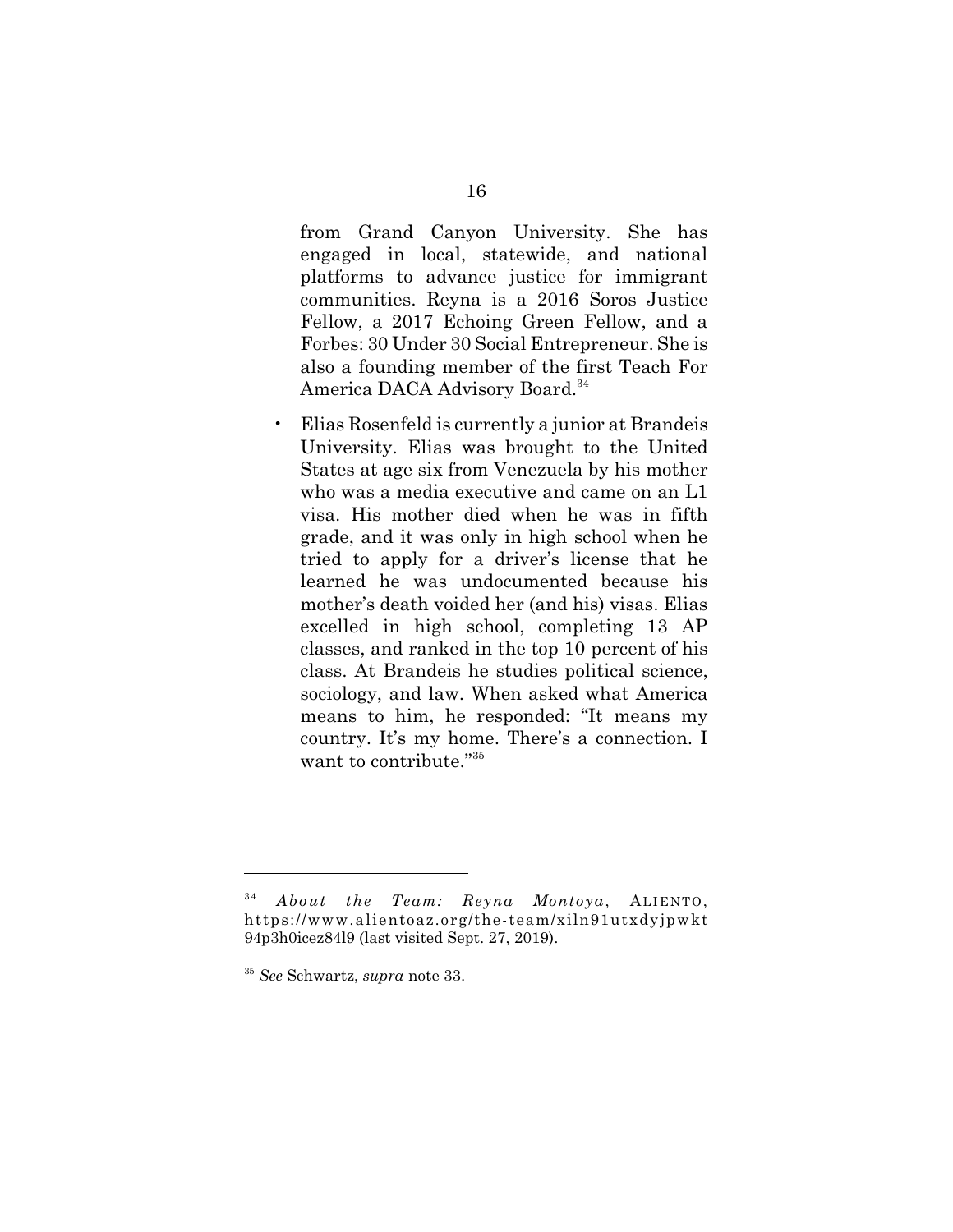- Anayancy Ramos attended Eastern Connecticut State University with a double major in Biology and Computer Science and a minor in Bioinformatics. Before matriculating at ECSU, she attended a community college where she was a Dean's List scholar, was inducted into the Phi Theta Kappa honor society, was the president of the Alpha Beta Gamma chapter, and worked full time at an animal hospital. She notes that through DACA she's been able to achieve an education and a future she never thought possible, but that those dreams will die if DACA forces her to retreat once more into the shadows.<sup>36</sup>
- Carlos Adolfo Gonzalez Sierra came to the United States from the Dominican Republic when he was eleven. Carlos graduated *summa cum laude* from Amherst and studied as a Gates Scholar at Cambridge University and a Schwarzman Scholar in China. Carlos emphasizes that his desire to stay in the United States is not economic: "The United States is my home. It is where I feel the most comfortable." Moreover, given the education he's received, he expresses an "inconsolable desire to contribute to the country that has given me so much."<sup>37</sup>

<sup>36</sup> *See American Dreamers: Anayancy Ramos*, *supra* note 27. *Amicus* Eastern Connecticut State University has provided updated details about Ramos's course of study, with her consent.

<sup>37</sup> *See American Dreamers: Carlos Adolfo Gonzalez Sierra*, *supra* note 28.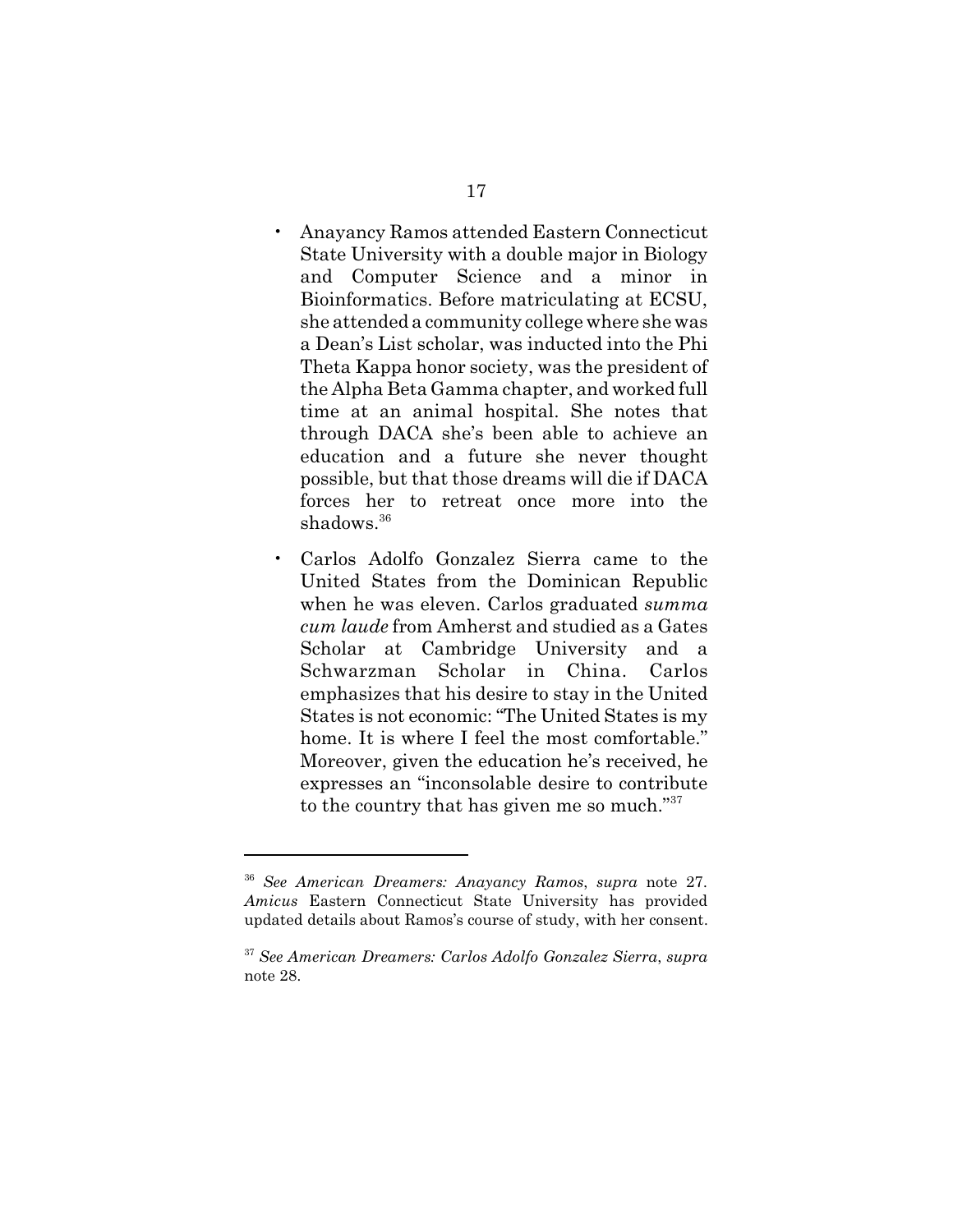- Eduardo Solis was brought to the United States from Mexico when he was one month old. At the age of eleven he founded a blog to help fellow children deal with bullying. He has gained over 30,000 followers from all over the world and has won awards recognizing his role as a teen activist. He attends UCLA, aspiring to major in either psychology or sociology. Although worried about the end of DACA, Eduardo says that "[f]or now, I will continue on pledging allegiance to the only flag I know and love; the American Flag."<sup>38</sup>
	- Nancy A. was brought to the United States from Togo as a child. When she entered high school at age thirteen, she realized she was undocumented and, shortly thereafter, both she and her parents were put in deportation proceedings. Despite being in these proceedings, she graduated as the valedictorian of her high school class and then became the youngest graduate of her masters' programs. She is currently due to graduate with her Doctorate at age 27 and is a professor of Political Science and Education at a university and community college. She describes receiving DACA at age 23 as being "finally forgiven for a sin I had no control over when I was a child."<sup>39</sup>

<sup>38</sup> *See American Dreamers: Eduardo Solis*, N.Y. Times, https://www.nytimes.com/interactive/projects/storywall/americandreamers/stories/eduardo-solis (last visited Sept. 27, 2019).

<sup>39</sup> *See American Dreamers: Nancy A.*, N.Y. Times, https://www.nytimes.com/interactive/projects/storywall/americandreamers/stories/nancy-a (last visited Sept. 27, 2019).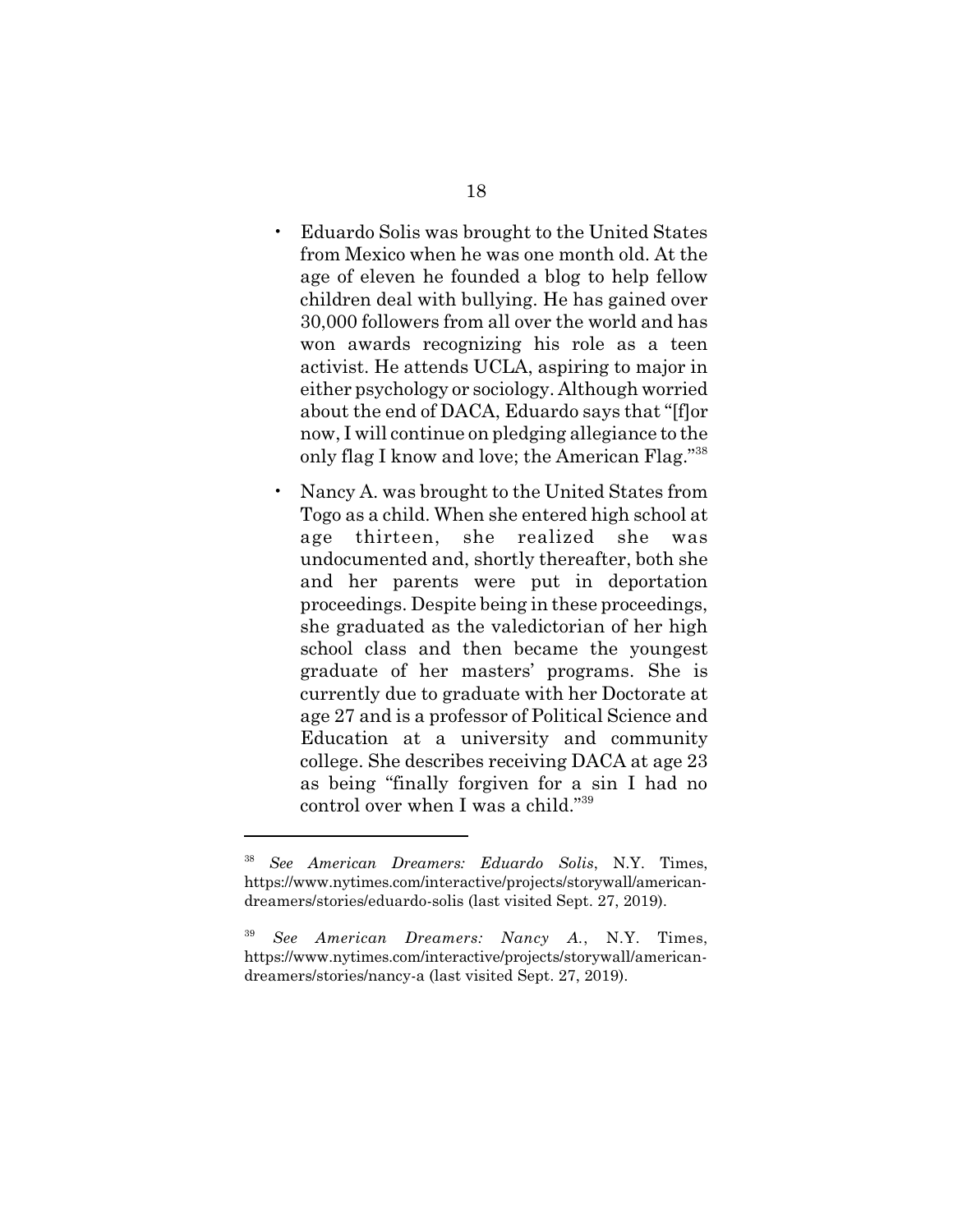- Alfredo Avila was brought to the United States when he was just a child, and despite neither of his parents being able to speak English, they managed to send Alfredo and his siblings to school where they all learned English. Despite having to move around several times out of a fear of deportation, Alfredo excelled in school and attended the Honors College at the University of Texas at San Antonio, where he majored in Electrical Engineering. Alfredo worked part-time as a math and science tutor and was involved with many student organizations, including serving as the President of the professional engineering student organization. His dream is to one day build and manage his own technology company that thrives off diversity and inclusion.<sup>40</sup>
- Dalia Larios is an Arizona State University alum who was born in Mexico and raised in the United States. In high school, Dalia graduated within the top 1 percent of her class. Despite her desire to use her studies to help communities in need, her longing to earn a college degree was threatened by her status as an undocumented immigrant. Nonetheless, she remained determined and graduated from Arizona State University with a major in Biological Sciences (Genetics, Cell and Developmental Biology) and a 4.0 GPA. Dalia recently graduated Harvard

<sup>40</sup> *See American Dreamers: Alfredo Avila*, N.Y. Times, https://www.nytimes.com/interactive/projects/storywall/americandreamers/stories/alfredo-avila (last visited Sept. 27, 2019).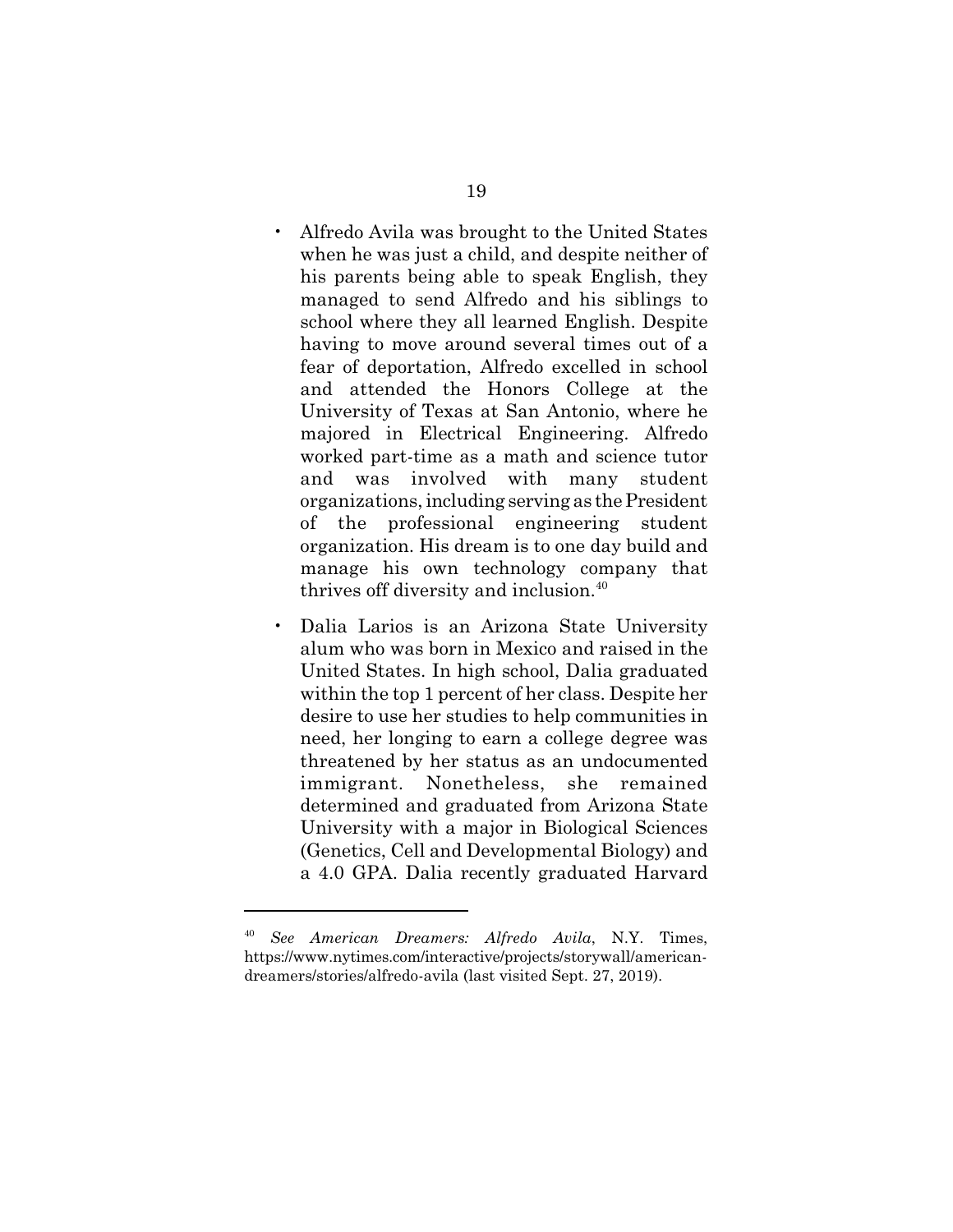Medical School where she continued to advocate for equitable access to education and healthcare in vulnerable populations.<sup>41</sup>

- Isabel (alias) was able to return to school as an adult and finish her Business Management degree at National Louis University upon receiving DACA. She graduated college with a 4.0 GPA and is currently working as a technical support specialist for a top financial tech company. Isabel hopes to one day become a successful entrepreneur and to own her own restaurant group. DACA changed her life, allowing her to obtain a state ID, apply for better jobs, and help her family. But, most importantly, it made her feel like a human. $42$
- Erik graduated *summa cum laude* from Rutgers University - Newark with a bachelor's degree in Public Administration and Nonprofit Management. He was a member of the Pi Alpha Alpha Honors Society for public administration, and also interned for a member of Congress, a local Assemblyman, and a non-profit. After obtaining his degree, he continued his Rutgers education with a Master's in Public Administration, concentrating in Public and Nonprofit Performance Management. Erik dreams of going to law school and then working

<sup>41</sup> *See* Arizona State Univ., *DREAMzone – DACA Alumni Success Stories*, https://eoss.asu.edu/access/dreamzone (last visited Sept. 27, 2019).

 $42$  Interview by TheDream.US with Isabel (alias) (Sept. 2019).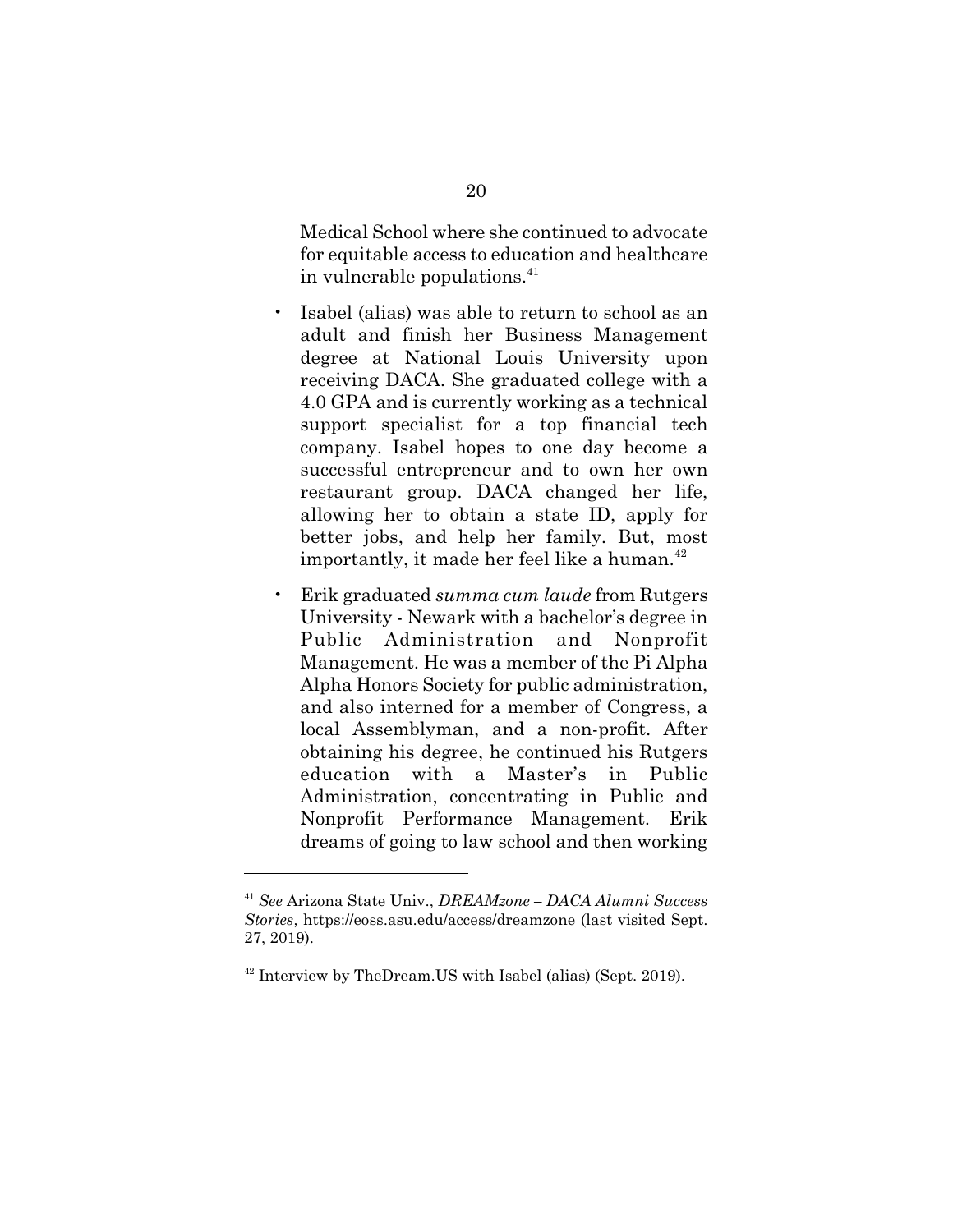for the government, and possibly even running for office one day. None of which would be possible without DACA.<sup>43</sup>

• Uzair was brought to the United States from Pakistan at just five months old. He received DACA five years ago and is now a student at the University of Houston as well as an aspiring nurse. Uzair wants to become a nurse because he has witnessed firsthand his parents' struggle to pay astronomical medical bills, resulting from a lack of health benefits due to his and his parents' undocumented status. Likewise, throughout high school he volunteered with the Red Cross and developed a passion for caring for others and the community. Uzair will be the first in his family to graduate from college, and he is grateful that his status will allow him the opportunity to provide for his parents and give back to his community. <sup>44</sup>

The success of DACA students in college and university should come as no surprise. These students have overcome innumerable hardships simply to be able to apply and enroll in an institution of higher education. For many of our students (whether U.S. citizens or from other countries), matriculation in college or university is a natural progression after attending high school and taking standardized tests. But this is not the case for DACA students. Those

<sup>43</sup> Interview by TheDream.US with Erik (Sept. 2019).

<sup>44</sup> Interview by TheDream.US with Uzair (Sept. 2019).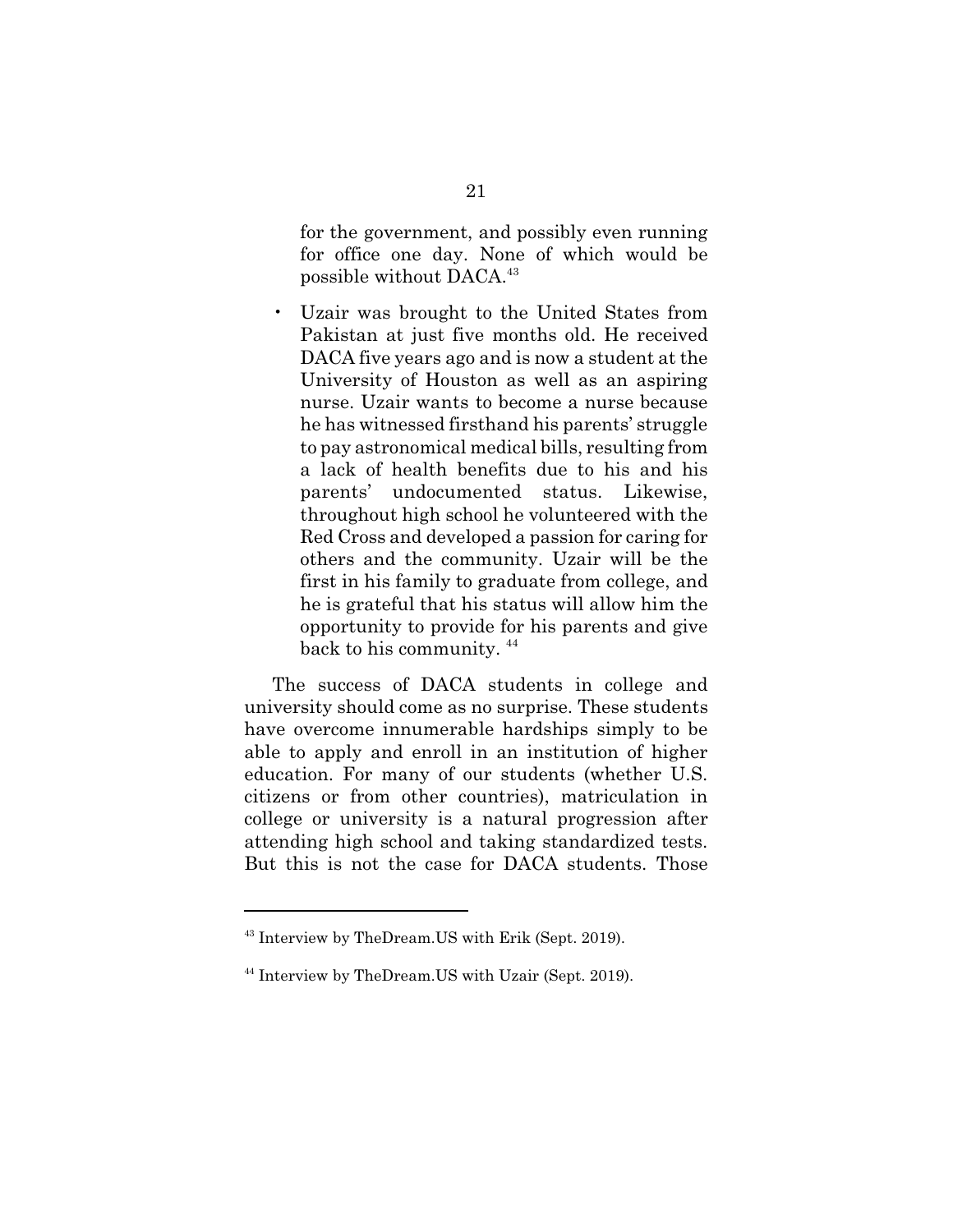students must perform well in school and on tests while at the same time living under the constant threat that they and their families may be deported. $45$ Moreover, until DACA, these students could not apply for work authorization, and most of their parents still cannot.<sup>46</sup> Thus, DACA students frequently have had to work multiple, poorly-paid jobs to help put food on the table while at the same time trying to maintain their focus and performance in school and apply to college. The sacrifices these students and their families have had to make simply to enroll as students at our institutions are legion, and their commitment to bettering themselves and getting the most out of their education is unwavering. These extraordinary young people should be cherished and celebrated, so that they can achieve their dreams and contribute to the fullest for our country. Banishing them once more to immigration limbo—a predicament they had no part in creating—is not merely cruel, but irrational. DACA students are the ideal candidates for prosecutorial

<sup>45</sup> TheDream.US Survey, *supra* note 13 (In TheDream.US 2019 survey 94 percent of scholars indicated that they experience anxiety due to their legal status and the potential to lose that status, anxiety likely fueled by the administration's rescission of DACA and ongoing litigation.).

<sup>46</sup> Most DACA students are raised in households with incomes well below the federal poverty line. *See* Marcelo Suárez-Orozco et al., Inst. for Immigration, Globalization, & Educ., *In the Shadows of the Ivory Tower: Undocumented Undergraduates and the Liminal State of Immigration Reform* 1 (2015), https://escholarship.org/uc/item/ 2hq679z4 (In a survey of undocumented students, 61.3% had annual household incomes below \$30,000 and 29% had annual household incomes between \$30,000 and \$50,000).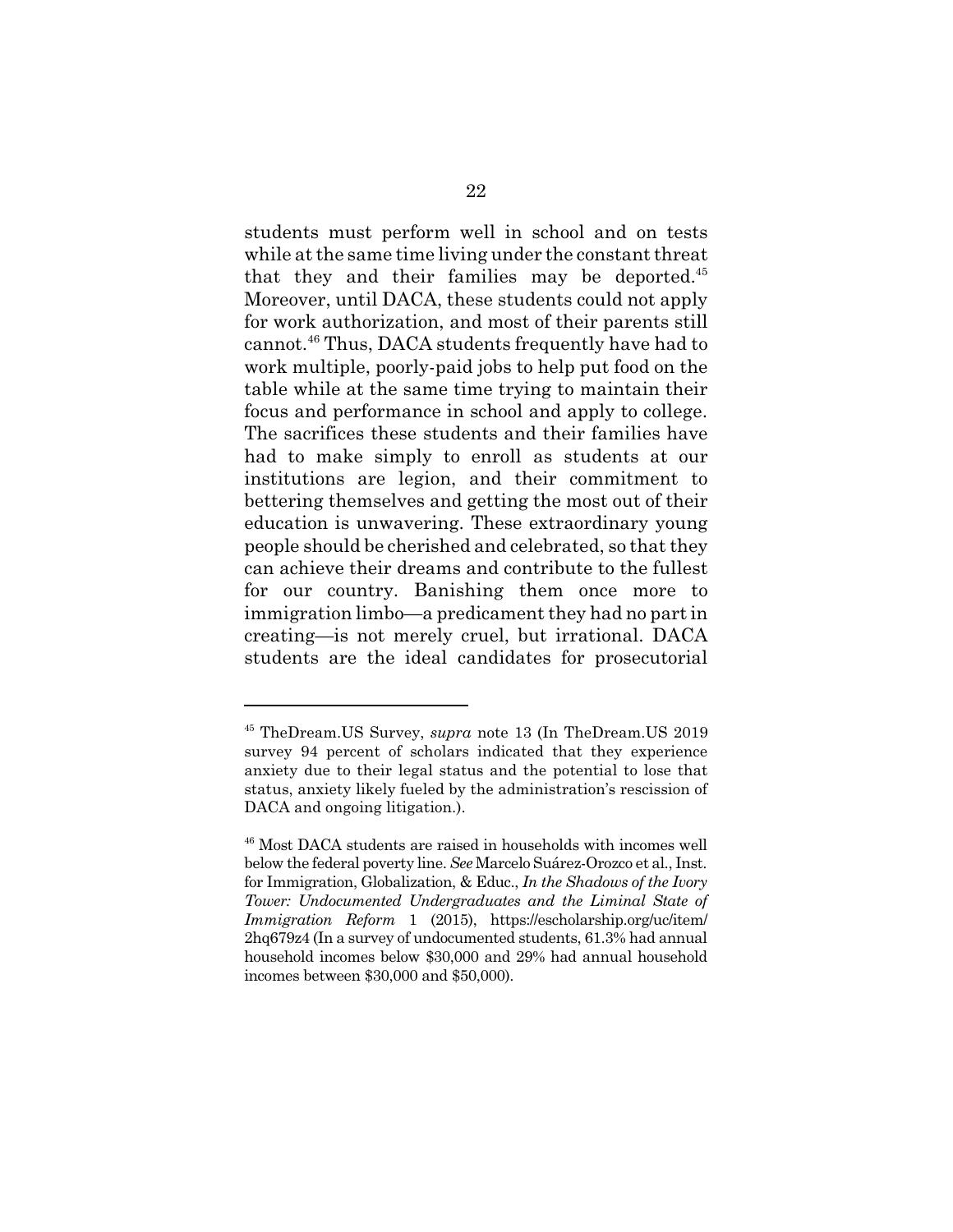discretion, which the government formerly recognized and exercised for those who applied and were accepted to DACA. DACA's rescission is not based on any different conclusion about those eligible; rather, it appears to reflect an arbitrary and capricious policy shift for which talented young people will bear the brunt of the harm. If such an unlawful decision is allowed to stand—and these young people take their tremendous talent, enthusiasm, and skills elsewhere—*we* (both *amici* and the country as a whole) will be the losers.

## **B. DACA Students Contribute to Campus Diversity, A Key Component of the Educational Experience.**

The Supreme Court has time and again noted the myriad benefits that a diverse student body yields for institutions of higher education. *First*, the Court has recognized "the educational benefits that flow from student body diversity," *Fisher v. Univ. of Texas at Austin*, 570 U.S. 297, 310 (2013) (*Fisher I*) (quotation marks omitted), namely the deeper understanding students and professors achieve when an issue or problem is analyzed by individuals who bring differing perspectives and backgrounds to the question. *See also Grutter v. Bollinger*, 539 U.S. 306, 330 (2003) (noting that the "educational benefits that diversity is designed to produce . . . [are] substantial."). *Second*, "enrolling a diverse student body 'promotes cross-racial understanding, helps to break down racial stereotypes, and enables students to better understand persons of different races.'" *Fisher v. Univ. of Texas at Austin* (*Fisher II*), 136 S. Ct. 2198, 2210 (2016) (quoting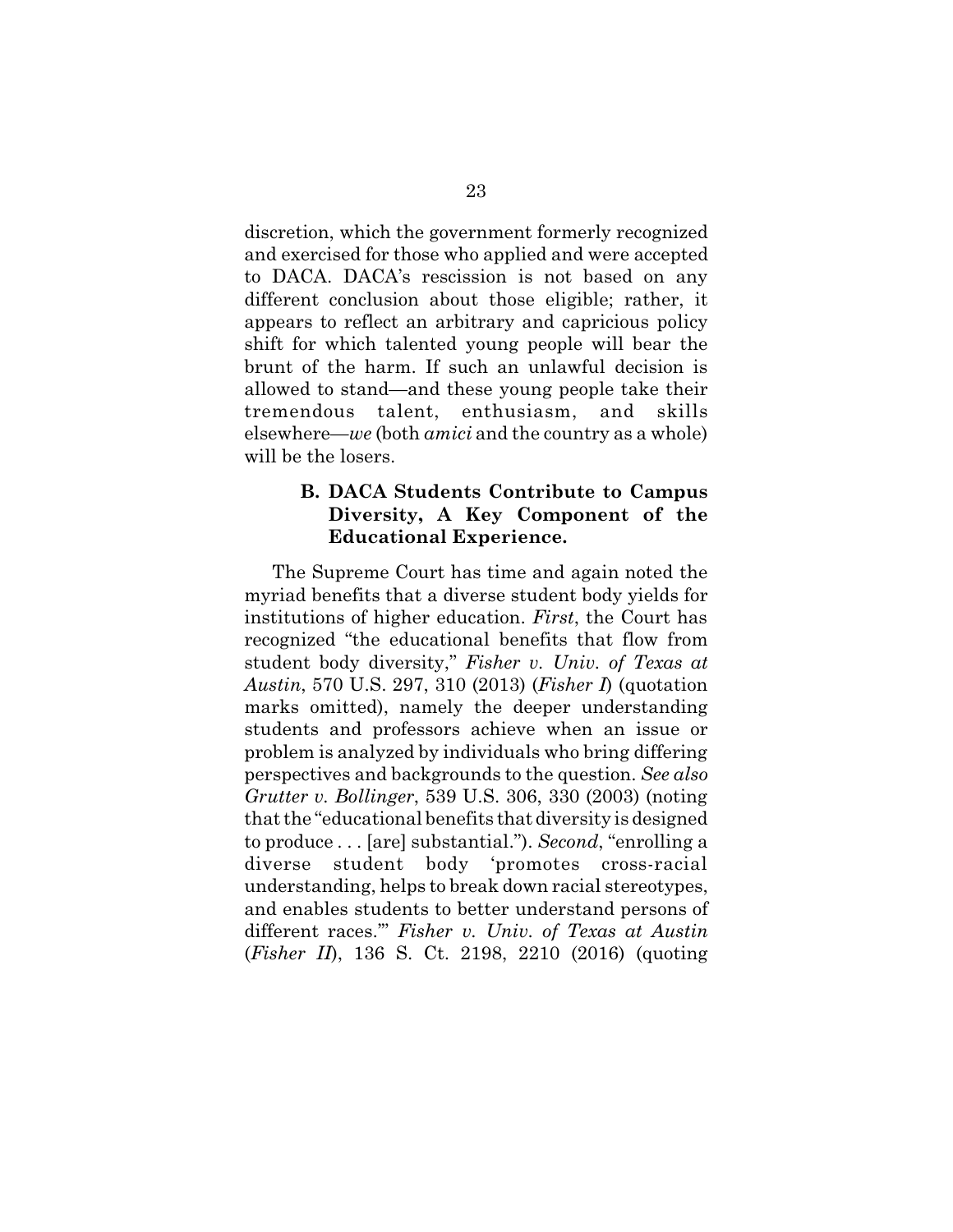*Grutter*, 539 U.S. at 328, 330). While this obviously has a direct benefit to students, it also is a key component in creating a dynamic and integrated campus environment. *Third*, and "[e]qually important, student body diversity promotes learning outcomes, and better prepares students for an increasingly diverse workforce and society." *Fisher II*, 136 S. Ct. at 2210 (internal quotation marks omitted).

Diversity on campus is amongst the highest priorities for *amici*, and we have seen the benefits in practice that the Supreme Court has highlighted in its opinions. For example, *amicus* Rice University's mission statement notes that it seeks to fulfill its mission "by cultivating a diverse community of learning and discovery that produces leaders across the spectrum of human endeavor."<sup>47</sup> Likewise, *amicus* Middlebury College explains its commitment to "full and equal participation for all individuals and groups" by noting evidence that "groups of people from a variety of backgrounds and with differing viewpoints are often more resilient and adaptive in solving problems and reaching complex goals than more homogenous groups."<sup>48</sup> These are but two examples of many.<sup>49</sup>

<sup>47</sup> Rice Univ., *Statement of Office of Diversity and Inclusion*, https://www.rice.edu/mission-values (last visited Sept. 27, 2019).

<sup>&</sup>lt;sup>48</sup> Middlebury Coll., *Diversity and Inclusion*, http://www.middlebury.edu/student-life/communityliving/diversity-inclusivity (last visited Sept. 27, 2019).

<sup>49</sup> *See*, *e.g.*, Folsom Lake Coll., *Strategic Plan 2017-2020*, https://losrios.edu/docs/lrccd/board/2017/enc/20170614-flc-stratplan.pdf (last visited Sept. 27, 2019); Brandeis Univ., *Mission &*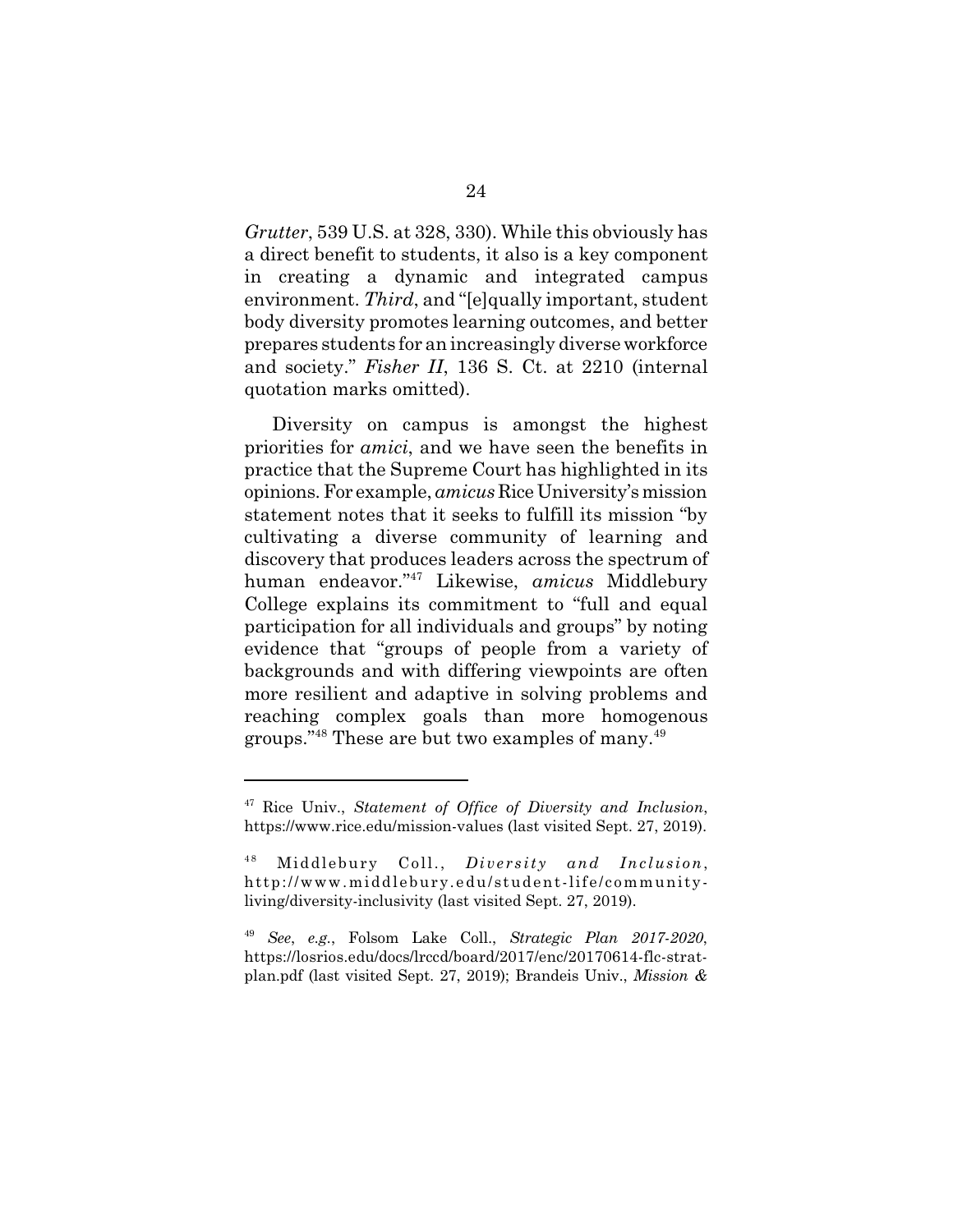The DACA students attending our schools play a significant role in fostering the inclusive and diverse on-campus atmosphere we strive to create. As reported by USCIS, as of April 30, 2019, the 669,080 active DACA recipients come from over 150 countries, spanning every continent except Antarctica.<sup>50</sup> DACA recipients are also often the first in their family to have the opportunity to attend college. In TheDream.US 2019 survey, 81 percent of Dreamer scholars identified as first-generation college students.<sup>51</sup> And as discussed *supra*, DACA recipients often come from households with incomes well below the federal poverty line.<sup>52</sup>

This diversity of backgrounds and ethnicities is reflected in the thousands of DACA recipients, and undocumented students, who study on our campuses.<sup>53</sup>

<sup>51</sup> TheDream.US Survey, *supra* note 13.

<sup>52</sup> *See* Suárez-Orozco et al., *supra* note 46.

*Diversity Statements*, http://www.brandeis.edu/about/mission.html (last visited Sept. 27, 2019).

<sup>50</sup> *See DACA Population Data*, USCIS (Apr. 30, 2019), https://www.uscis.gov/sites/default/files/USCIS/Resources/Repor ts%20and%20Studies/Immigration%20Forms%20Data/All%20F orm%20Types/DACA/Approximate\_Active\_DACA\_Recipients\_D emographics\_-\_Apr\_30\_2019.pdf.

<sup>53</sup> Zong et al., *supra* note 3 (In fall 2017, it was estimated that of the close to 700,000 then active DACA recipients, over 120,000 were currently in post-secondary education, and over 137,000 were in secondary school.); *see also* TheDream.US Survey, *supra* note 13 (TheDream.US scholars represent 94 countries across the world, demonstrating the link between DACA and increasing diversity at college and universities.).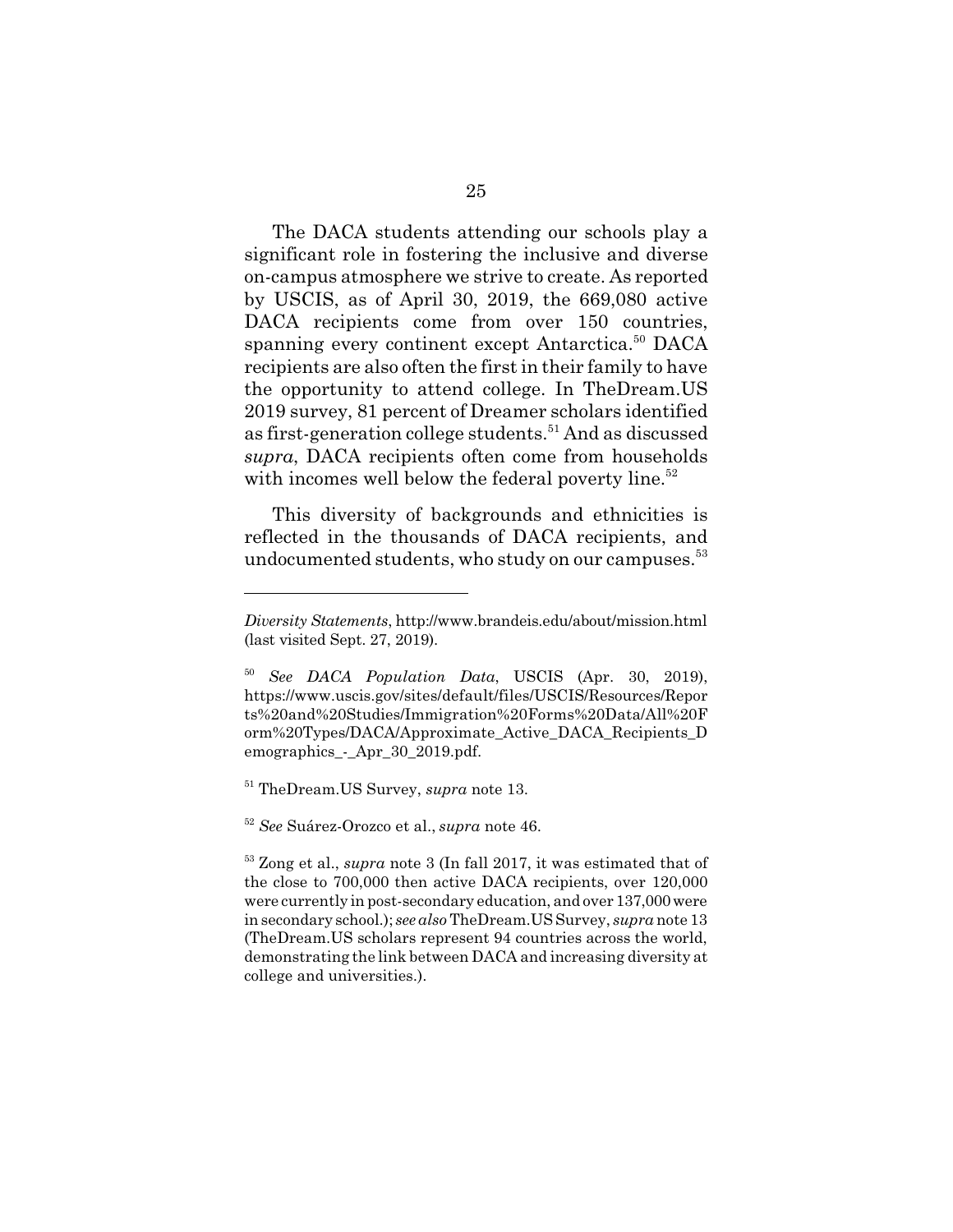In addition to their compelling life stories, they bring a wealth of different perspectives to our schools.

## **III. THE RESCISSION OF DACA WILL HARM A M E R I C A N C O L L E G E S A N D UNIVERSITIES.**

If DACA's rescission is allowed to stand, the greatest harm will of course be suffered by DACA recipients and their families. But American colleges and universities will be harmed as well.

*First*, and foremost, we will lose important members of our academic communities. The few examples cited above are not anomalous; rather, they exemplify the talent and accomplishment of the thousands of DACA students we have on our campuses. As many students may be forced to withdraw, *amici* will be deprived of some of our most accomplished students. Additionally, a spring 2019 analysis of U.S. Census Bureau data indicates that 98,000 Dreamers graduate from high school annually in the United States.<sup>54</sup> Without DACA many of these students will be unable to pursue college, depriving *amici* of thousands of hard-working students each year. These students contribute not only to the diversity of perspectives in our classrooms but also to the student leadership of social action initiatives

<sup>54</sup> Jie Zong & Jeanne Batalova, *How Many Unauthorized Immigrants Graduate form U.S. High Schools Annually?*, MIGRATION POLICY INST. (Apr. 2019), https://www.migrationpolicy. org/research/unauthorized-immigrants-graduate-us-high-schools.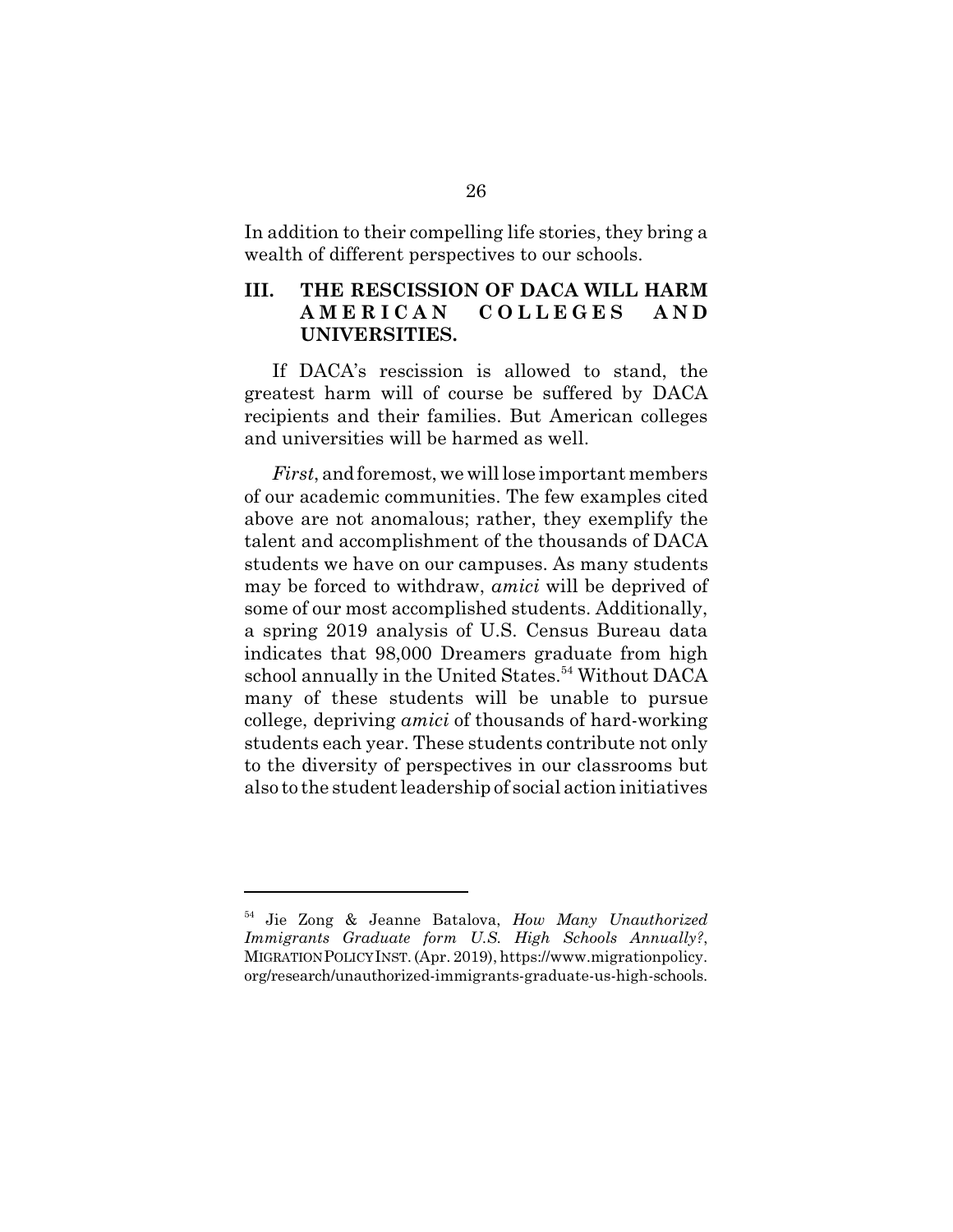in our communities.<sup>55</sup> Our campuses will be noticeably poorer places without those substantial contributions.

*Second*, the education we provide our students is a valuable commodity, and we have finite resources to provide it. If DACA students lose their status and, with it, the ability to pay for tuition or living expenses, they may not be able to continue with their education. And, even for those students who have saved enough money to continue, the value of an education may decrease if they are unable to secure lawful employment upon graduation. As a result, *amici* will almost certainly lose students mid-way through their degree programs, and the retention rate for this population will drop dramatically and beyond what institutions are prepared to accommodate through normal attrition cycles. *Amici* have devoted valuable, and in many cases limited, enrollment spaces to this student population that will not be able to continue in their education and cannot be replaced during a mid-point of their progression in their degree program.

*Third*, some of our DACA students work in a variety of positions on campus, and many are already trained for these positions and performing well.<sup>56</sup> With the loss of the ability of DACA students to apply for work authorization, *amici* will lose these valuable contributions. The cost of refilling and retraining for these roles, if we can even find adequate replacements,

<sup>55</sup> TheDream.US Survey, *supra* note 13.

<sup>56</sup> *Id.* (TheDream.US survey indicates that 89 percent of scholars worked at least 10 hours a week, with 57 percent working at least 21 hours.).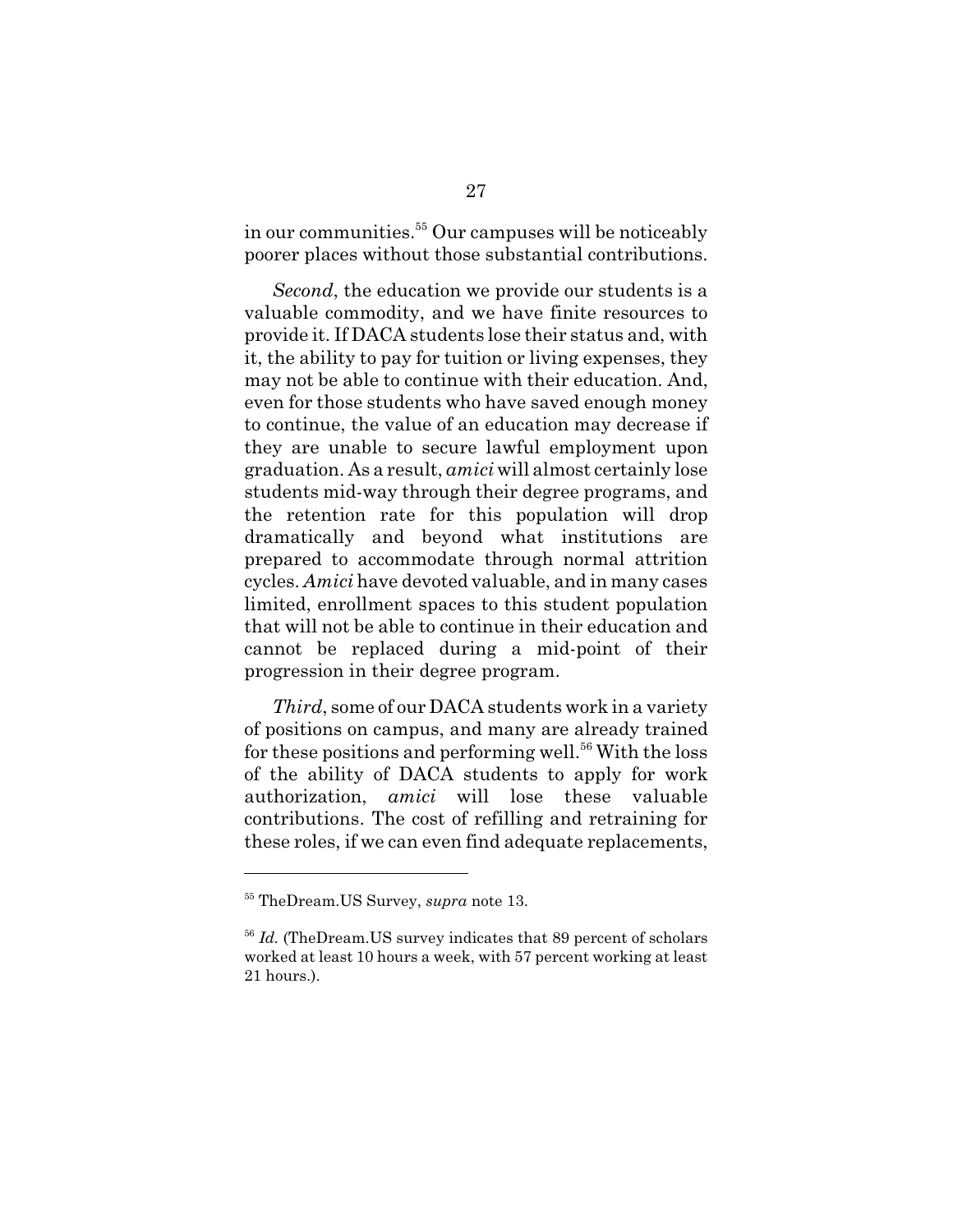represents measurable harm to the institutions. More broadly, the loss of the ability to apply for work authorization will also mean that our DACA students will be unable to secure stable jobs upon graduation.<sup>57</sup> While of course this is primarily a harm to them, given that our DACA students are among the most committed of our alumni, we too will lose an important source of support (both financial and otherwise).

*Fourth*, DACA's rescission has already required *amici* to dedicate valuable resources to counsel students who are negatively impacted by rescission. Many of these students have required mental health counseling to deal with the stress and anxiety induced by the government's sudden shift in position, as well as legal assistance to determine their range of possibilities.<sup>58</sup> As institutions of higher education, we believe we should be spending our resources on educating our students for the bright futures they will have, not defending and counseling them against unfair and adverse actions by their government for a situation in which they have no blame whatsoever.

<sup>&</sup>lt;sup>57</sup> *Id.* (TheDream.US scholars indicated that their greatest concern is an inability to work.).

<sup>58</sup> *See*, *e.g.*, Eleanor J. Bader, *As End of DACA Looms, Colleges and Organizers Ramp Up Efforts to Protect Undocumented Students*, NACLA (Jan. 27, 2017), https://nacla.org/news/2017/01/27/enddaca-looms-colleges-and-organizers-ramp-efforts-protectundocumented-students; *see also* TheDream.US Survey, *supra* note 45 and accompanying text.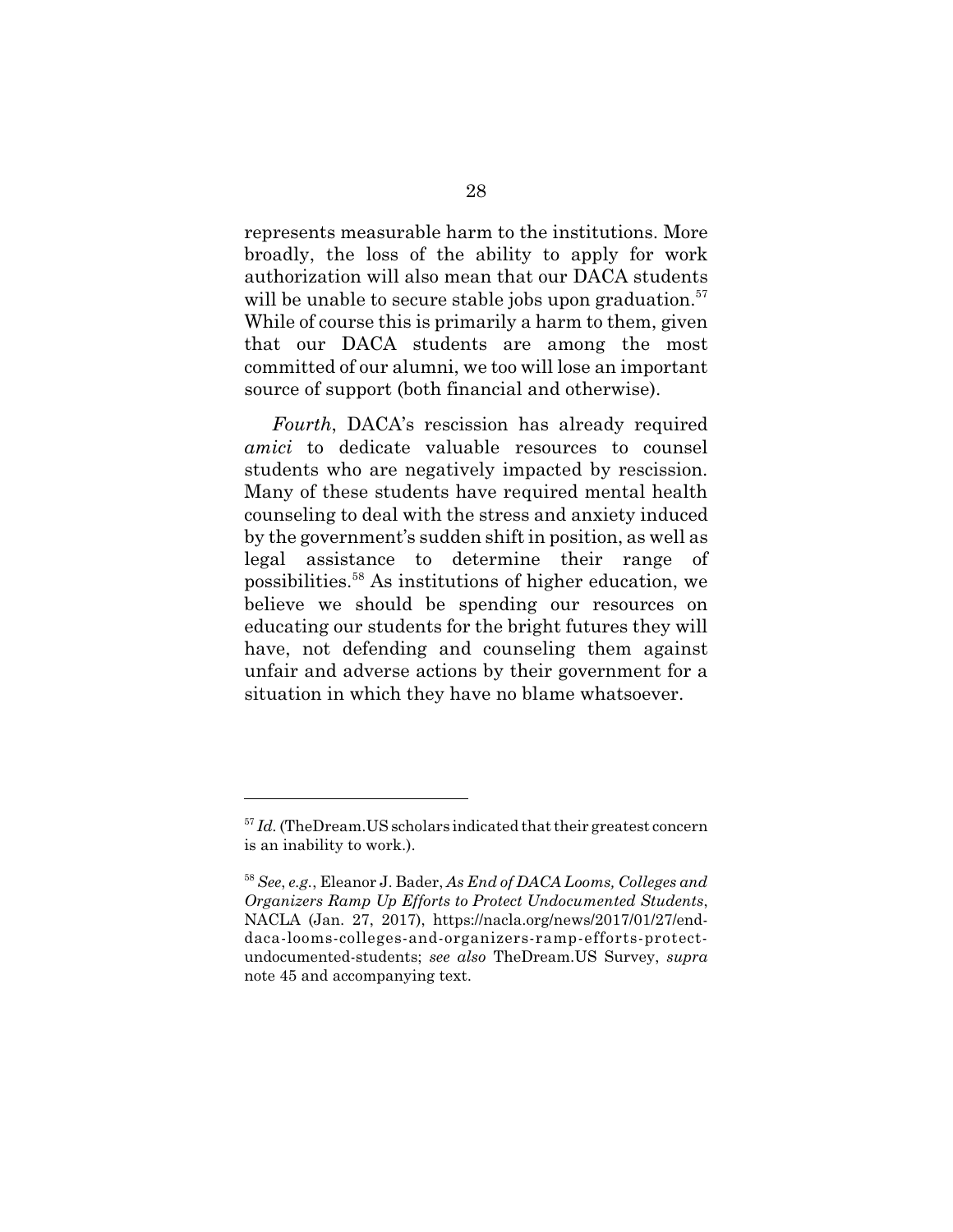*Fifth*, the investments *amici* have made in DACA students and the investments DACA students have made in their own education allow these students to use college as a pathway out of poverty and into careers. DACA alumni enter a variety of careers where they give back to *amici* and the country as a whole; these career opportunities would be inaccessible to these talented hardworking individuals without DACA. As detailed *supra*, <sup>59</sup> DACA alumni work in a variety of fields giving back to the country.

In the 2019 CAP survey, 89 percent of all respondents noted that they were currently employed, and 91 percent of respondents age 25 and older were employed.<sup>60</sup> That same study reports that DACA recipients work in a variety of fields—28,000 DACA recipients are employed in management and business occupations, over 6,000 DACA recipients are selfemployed in an incorporated business,  $6125,000$  work in nonprofit organizations, and 22,000 in the public sector.<sup>62</sup> Furthermore, approximately 27,000 DACA recipients work as health care practitioners and

<sup>59</sup> *See* discussion *supra* Part II.A.

<sup>60</sup> Wong et al., *supra* note 6.

<sup>61</sup> Nicole Prchal Svajlenka, *What We Know about DACA Recipients in the United States*, CTR. FOR AMERICAN PROGRESS (Sept. 5, 2019), https://www.americanprogress.org/issues/immigration/news/201 9/09/05/474177/know-daca-recipients-united-states/.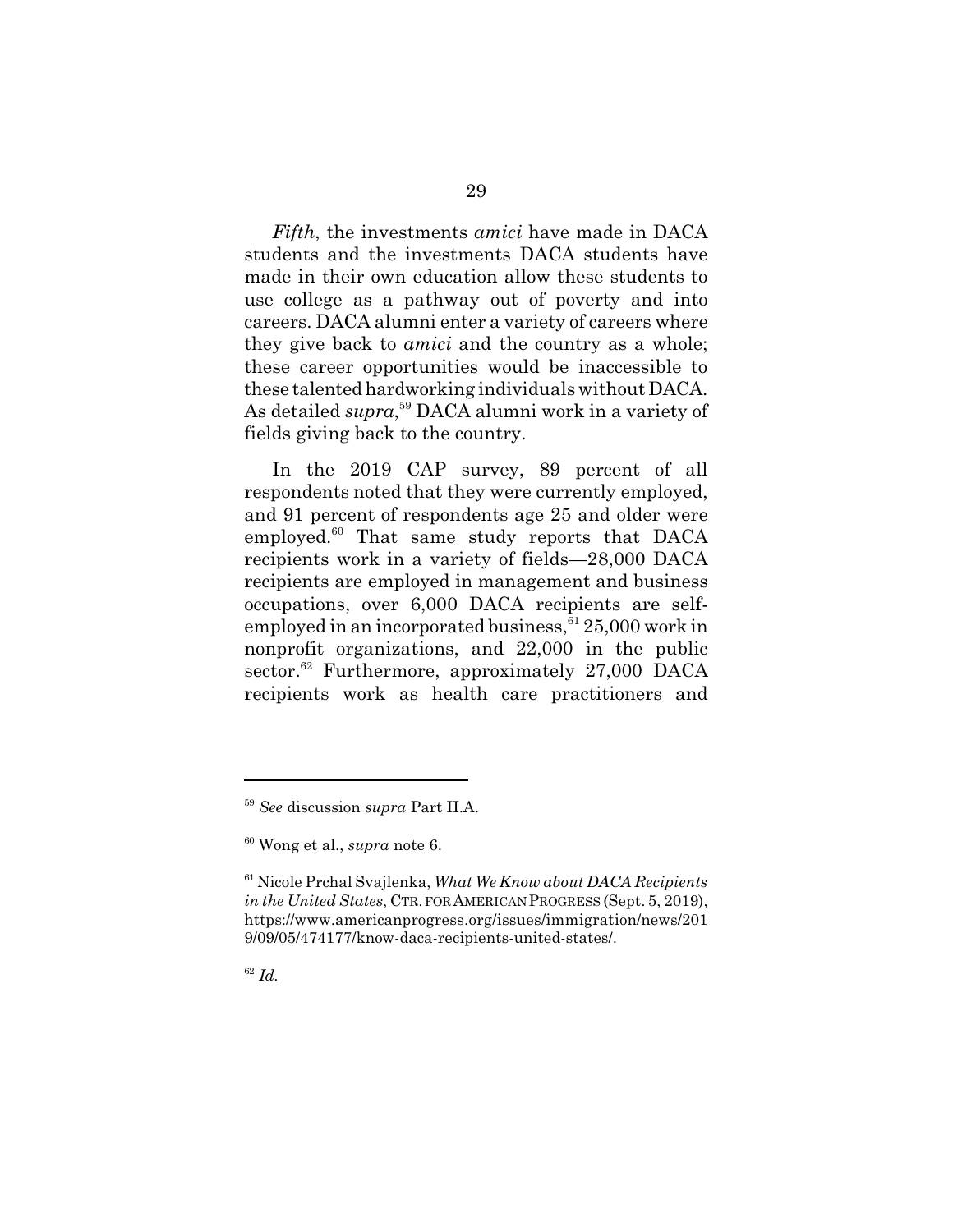supporting occupations.<sup>63</sup> If DACA is rescinded, *amici* stand to lose the return on their investments in these students, and the country as a whole stands to lose these students' long-term contributions to the American economy.<sup>64</sup>

*Finally*, even for those schools without many or even any DACA students, supporting DACA is central to our mission as educators. *Amici* are devoted to the education of people to help them realize their ambitions and potential, and to contribute to their communities, to this country, and to the world. We pursue that mission on behalf of our students, regardless of national origin. Indeed, core to that mission is our commitment to equal opportunity. The rescission of

<sup>63</sup> *Id.*; *see also* America's Voice (Oct. 3, 2017), https://americasvoice.org/blog/name-denisse-rojas-marquez-28 years-old-old-proud-undocumented-american-soon-doctor/; *American Dreamers: Belsy Garcia*, N.Y. Times, https://www.nytimes.com/interactive/projects/storywall/americandreamers/stories/belsy-garcia (last visited Sept. 27, 2019); *American Dreamers: Isabelle Muhlbauer*, N.Y. Times, https://www.nytimes.com/interactive/projects/storywall/americandreamers/stories/isabelle-muhlbauer (last visited Sept. 27, 2019).

<sup>&</sup>lt;sup>64</sup> DACA participants have a large impact on the economy given their work in a variety of fields, their purchasing power, and the fact that they increase state and federal tax bases. According to the Center for American Progress's analysis of ACS microdata, "DACA recipients and their households pay \$5.7 billion in federal taxes and \$3.1 billion in state and local taxes annually. In addition to this, DACA recipients boost Social Security and Medicare through payroll taxes. DACA recipients and their households hold a combined \$24.1 billion in spending power—or income remaining after paying taxes—each year." Svajlenka, *supra* note 61.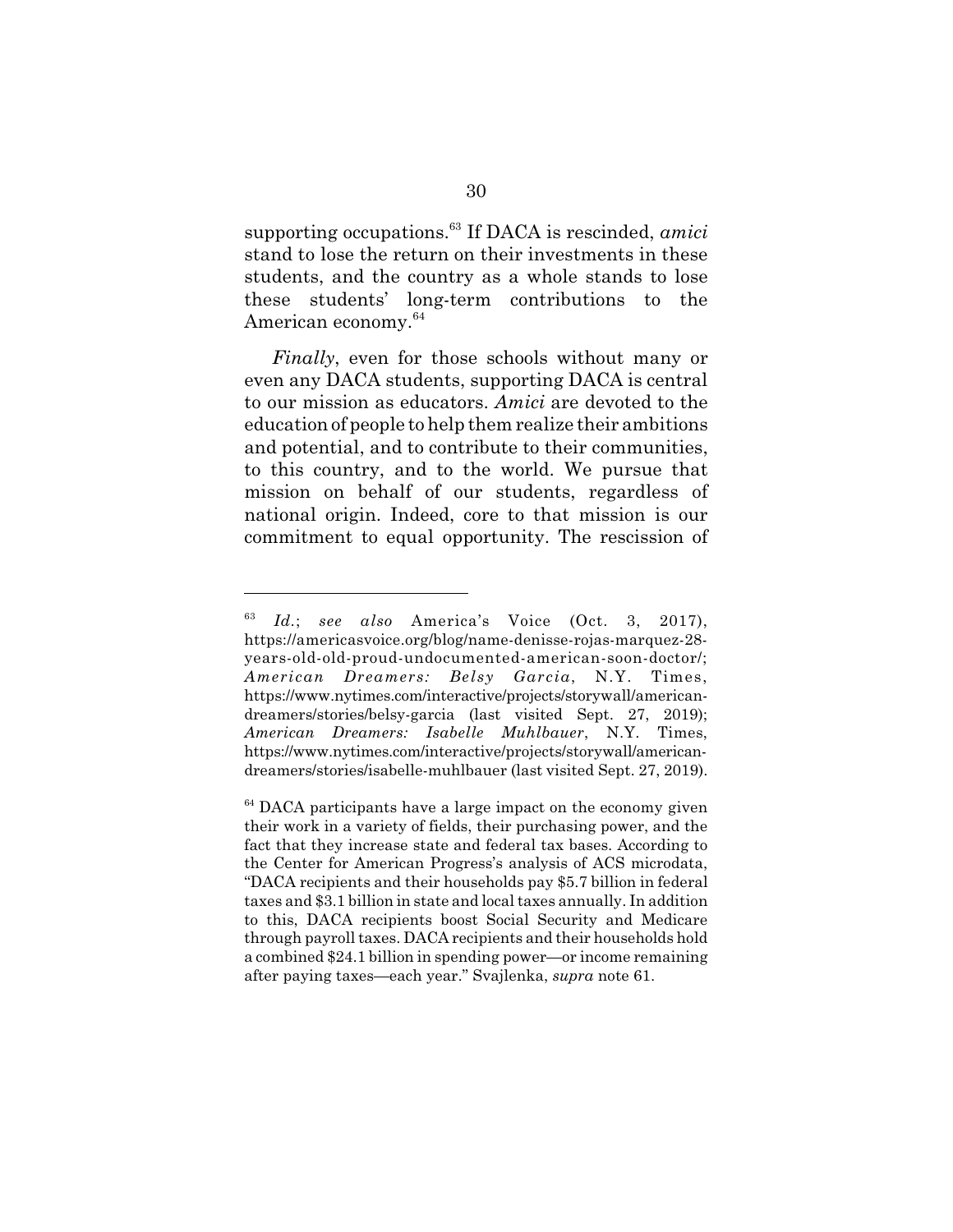DACA devalues that mission without any rational basis. In that respect, it harms all *amici*.

#### **CONCLUSION**

DACA is enlightened and humane; it represents the very best of America. It provides legal certainty for a generation of hard-working, high-achieving, and determined young people who love this country and were raised here. Once at college or university, DACA recipients are among the most engaged students both academically and otherwise. They work hard in the classroom and become deeply engaged in co-curricular activities, supporting communities on and off campus. Moreover, our DACA students are deeply committed to giving back to their communities and, more broadly, the country they love. We should not be pushing them out of the country or returning them to a life in the shadows. As institutions of higher education, we see every day the achievement and potential of these young people, and we think it imperative for both us and them that they be allowed to remain here and live out their dreams. Indeed, it defies rationality to prevent the government from utilizing its discretion to protect this set of young people from removal. For these reasons, we urge the Court to affirm the decisions enjoining the rescission of DACA.